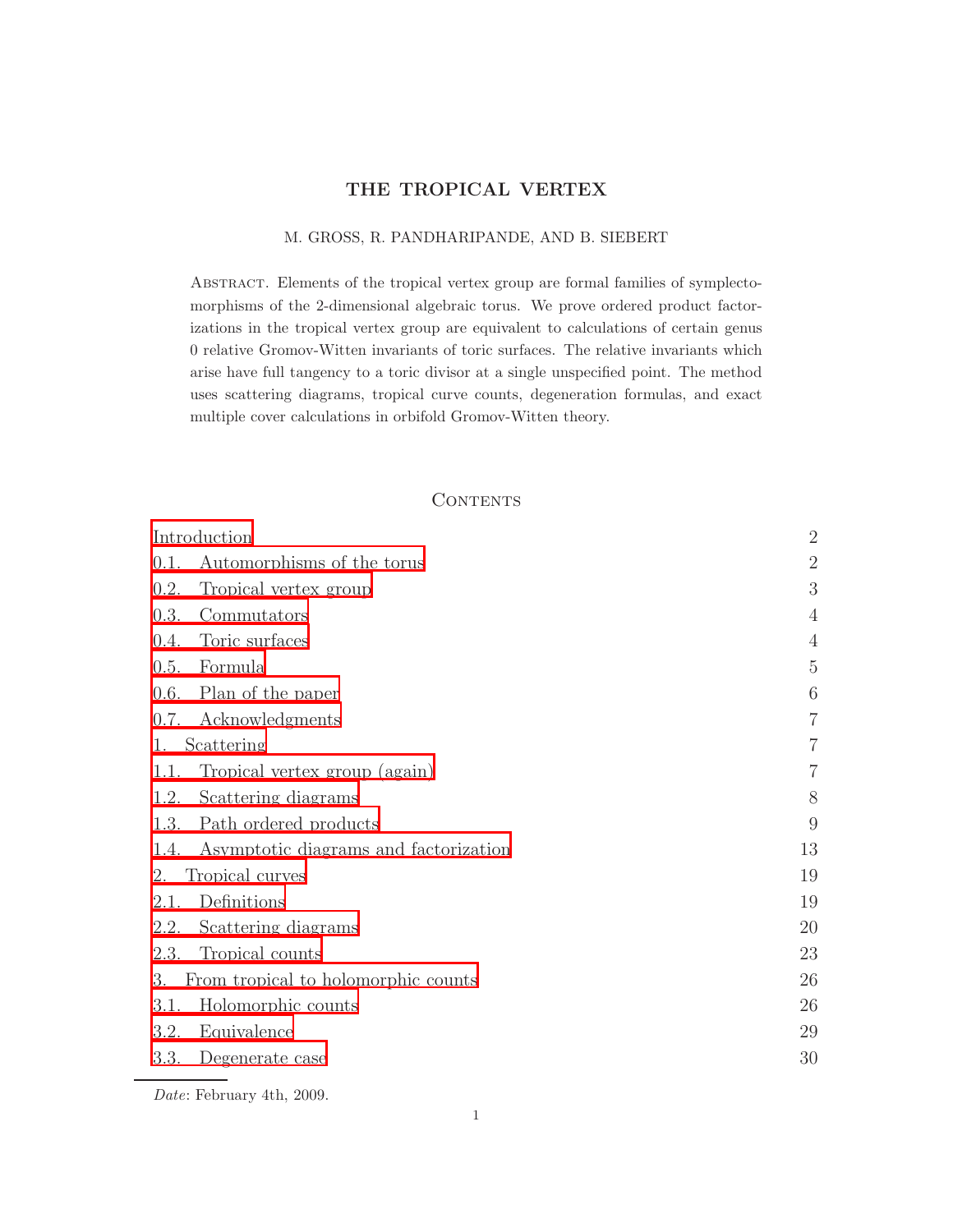# 2 M. GROSS, R. PANDHARIPANDE, AND B. SIEBERT

| 4. Gromov-Witten theory                     | 30 |
|---------------------------------------------|----|
| Overview<br>4.1.                            | 30 |
| Desingularization<br>4.2.                   | 31 |
| Stable relative maps<br>4.3.                | 32 |
| 4.4. Gromov-Witten theory for $X^o$         | 36 |
| 5.<br>Formulas in the tropical vertex group | 38 |
| 5.1.<br>Simple blow-ups                     | 38 |
| 5.2.<br>Gromov-Witten theory                | 39 |
| Degeneration<br>5.3.                        | 39 |
| First commutator formulas<br>5.4.           | 42 |
| 5.5.<br>Orbifold blow-ups                   | 44 |
| Full commutator formulas<br>5.6.            | 45 |
| 5.7.<br>Ordered product formulas            | 49 |
| 5.8.<br>Higher genus                        | 49 |
| BPS state counts<br>6.                      | 50 |
| Log Calabi-Yau<br>6.1.                      | 50 |
| 6.2.<br>Multiple cover contributions        | 50 |
| Conjectures<br>6.3.                         | 52 |
| 6.4.<br>Examples                            | 53 |
| Appendix: Tropical/holomorphic counts       |    |
| References                                  |    |

# **INTRODUCTION**

<span id="page-1-0"></span>0.1. Automorphisms of the torus. The 2-dimensional complex torus has very few automorphisms

$$
\theta: \mathbb{C}^* \times \mathbb{C}^* \to \mathbb{C}^* \times \mathbb{C}^*
$$

as an algebraic group. Since  $\theta$  must take each component  $\mathbb{C}^*$  to a 1-dimensional subtorus,

$$
\mathrm{Aut}^{\mathrm{Gr}}_{\mathbb{C}}(\mathbb{C}^*\times \mathbb{C}^*)\stackrel{\sim}{=} \mathrm{GL}_2(\mathbb{Z}).
$$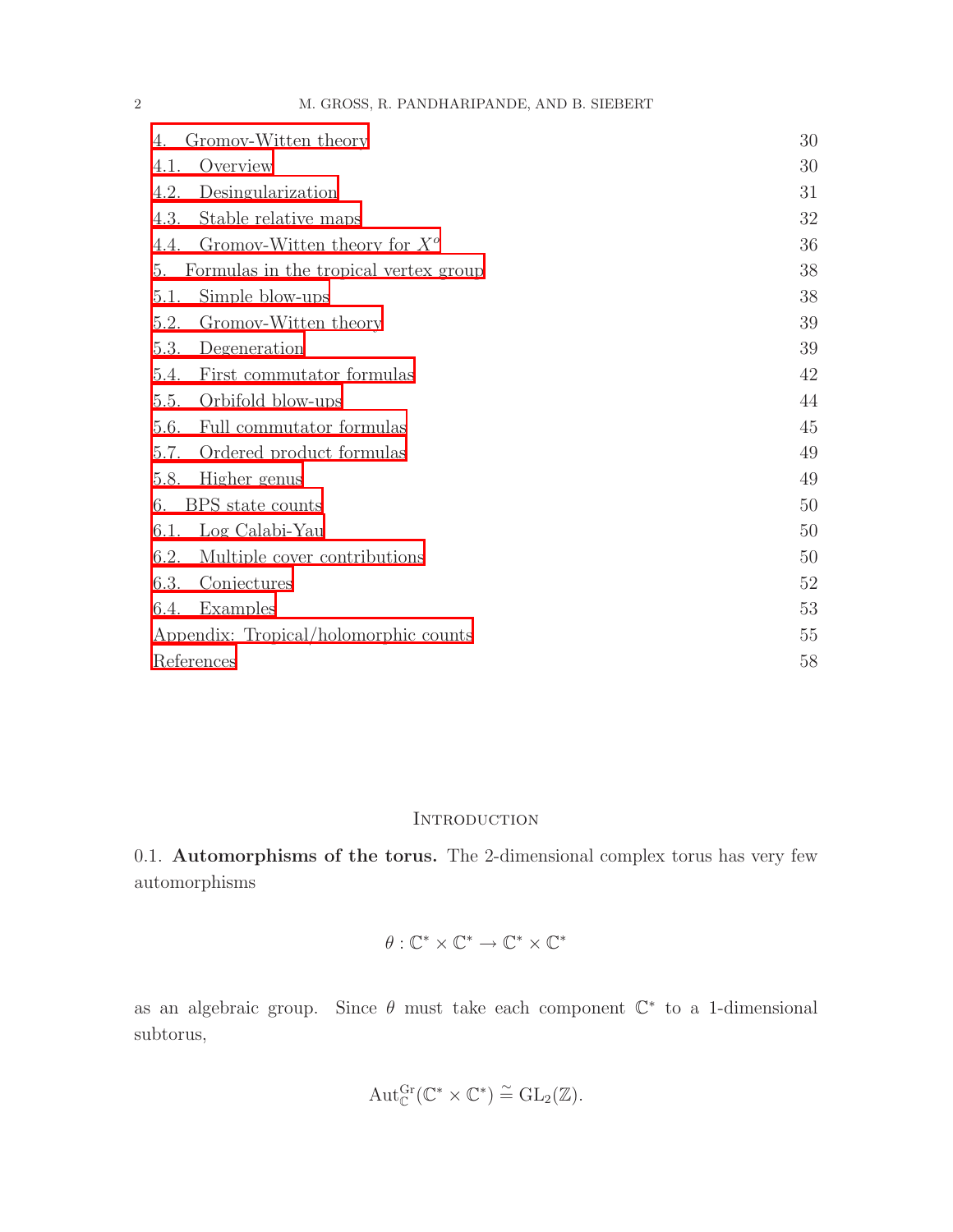As a complex algebraic variety,  $\mathbb{C}^* \times \mathbb{C}^*$  has, in addition, only the automorphisms obtained by the translation action on itself, $<sup>1</sup>$  $<sup>1</sup>$  $<sup>1</sup>$ </sup>

$$
1 \to \mathbb{C}^* \times \mathbb{C}^* \to \mathrm{Aut}_{\mathbb{C}}(\mathbb{C}^* \times \mathbb{C}^*) \to \mathrm{Aut}_{\mathbb{C}}^{\mathrm{Gr}}(\mathbb{C}^* \times \mathbb{C}^*) \to 1.
$$

A much richer algebraic structure appears if formal 1-parameter families of automorphisms of  $\mathbb{C}^* \times \mathbb{C}^*$  are considered,

$$
A = \mathrm{Aut}_{\mathbb{C}[[t]]}(\mathbb{C}^* \times \mathbb{C}^* \times \mathrm{Spec}(\mathbb{C}[[t]])).
$$

Let x and y be the coordinates of the two factors of  $\mathbb{C}^* \times \mathbb{C}^*$ . Then,

$$
\mathbb{C}^* \times \mathbb{C}^* = \text{Spec}(\mathbb{C}[x, x^{-1}, y, y^{-1}]).
$$

We may alternatively view  $A$  as a group of algebra automorphisms,

$$
A = \text{Aut}_{\mathbb{C}[[t]]}(\mathbb{C}[x, x^{-1}, y, y^{-1}][[t]]).
$$

Nontrivial elements of A are easily found. Let  $(a, b) \in \mathbb{Z}^2$  be a nonzero vector, and let  $f \in \mathbb{C}[x, x^{-1}, y, y^{-1}][[t]]$  be a function of the form

$$
f = 1 + tx^a y^b \cdot g(x^a y^b, t), \quad g(z, t) \in \mathbb{C}[z][[t]].
$$

<span id="page-2-2"></span>We specify the values of an automorphism on x and y by

(0.1) 
$$
\theta_{(a,b),f}(x) = f^{-b} \cdot x, \quad \theta_{(a,b),f}(y) = f^a \cdot y.
$$

The assignment [\(0.1\)](#page-2-2) extends uniquely to determine an element  $\theta_{(a,b),f} \in A$  with

$$
\theta^{-1}_{(a,b),f} = \theta_{(a,b),f^{-1}}.
$$

<span id="page-2-0"></span>0.2. Tropical vertex group. The tropical vertex group  $H \subseteq A$  is the completion with respect to the maximal ideal  $(t) \subset \mathbb{C}[[t]]$  of the subgroup generated by all elements of the form  $\theta_{(a,b),f}$ . A more natural characterization of H via the associated Lie algebra is reviewed in Section [1.1.](#page-6-2)

The torus  $\mathbb{C}^* \times \mathbb{C}^*$  has a standard holomorphic symplectic form given by

$$
\omega = \frac{dx}{x} \wedge \frac{dy}{y}.
$$

Let  $S \subseteq A$  be the subgroup of automorphisms preserving  $\omega$ ,

$$
S = \{ \ \theta \in A \mid \theta^*(\omega) = \omega \ \}.
$$

A direct calculation shows  $H \subseteq S$ .

$$
\phi(z)=\lambda\cdot z^k\qquad \lambda\in\mathbb{C}^*,\ k\in\mathbb{Z}
$$

of all algebraic maps  $\phi : \mathbb{C}^* \to \mathbb{C}^*$ .

<span id="page-2-1"></span><sup>&</sup>lt;sup>1</sup>We leave the elementary proof to the reader. An argument can be found by using the characterization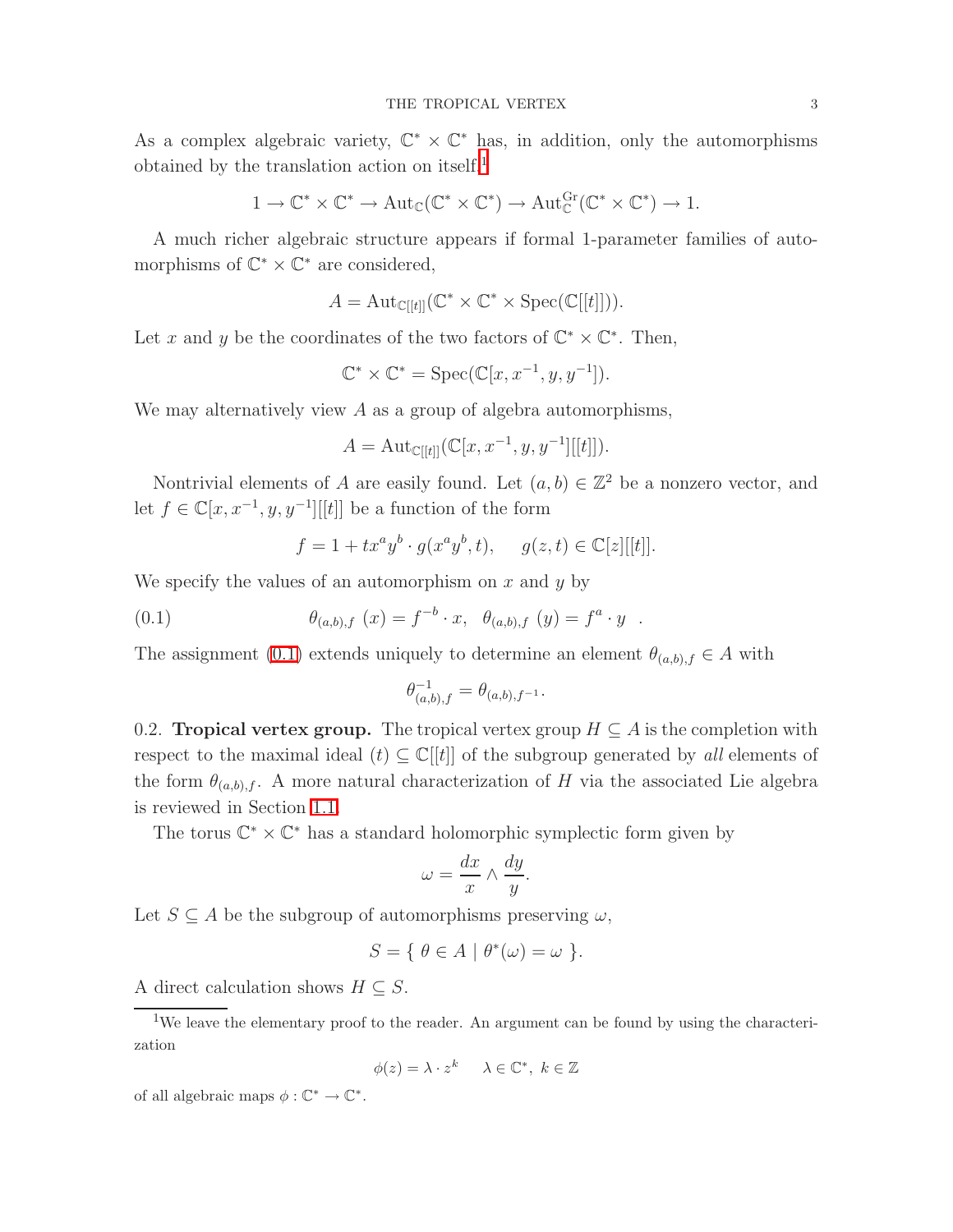A slight variant of the tropical vertex group  $H$  first arose in the study of affine structures by Kontsevich and Soibelman in [\[13\]](#page-57-1). Further development, related to mirror symmetry and tropical geometry, can be found in [\[10\]](#page-57-2). Recently, the tropical vertex group has played a role in wall-crossing formulas for counting invariants in derived categories [\[14\]](#page-57-3).

<span id="page-3-0"></span>0.3. Commutators. The first question we can ask about the tropical vertex group is to find a formula for the commutators of the generators. The answer, the main result of the paper, turns out to be surprisingly subtle. The commutator formula is expressed in terms of the relative Gromov-Witten theories of toric surfaces.

Perhaps the simplest nontrivial case to consider is the commutator of the elements

$$
S_{\ell_1} = \theta_{(1,0),(1+tx)^{\ell_1}} \quad \text{and} \quad T_{\ell_2} = \theta_{(0,1),(1+ty)^{\ell_2}}
$$

where  $\ell_1, \ell_2 > 0$ . By an elementary result of [\[13\]](#page-57-1) reviewed in Section [1.3,](#page-8-0) there exists a unique factorization

<span id="page-3-4"></span>(0.2) 
$$
T_{\ell_2}^{-1} \circ S_{\ell_1} \circ T_{\ell_2} \circ S_{\ell_1}^{-1} = \prod \rightarrow{\mathcal{O}} (\mathfrak{a}, \mathfrak{b}), f_{(\mathfrak{a}, \mathfrak{b})}
$$

where the product on the right is over all primitive vectors  $(a, b) \in \mathbb{Z}^2$  lying strictly in the first quadrant.<sup>[2](#page-3-2)</sup> The order is determined by increasing slopes of the vectors  $(a, b)$ . The question is what are the functions  $f_{(a,b)}$  associated to the slopes?

<span id="page-3-1"></span>0.4. **Toric surfaces.** Let  $(a, b) \in \mathbb{Z}^2$  be a primitive vector lying strictly in the first quadrant. The rays generated by  $(-1, 0)$ ,  $(0, -1)$ , and  $(a, b)$  determine a complete rational fan in  $\mathbb{R}^2$ . Let  $X_{a,b}$  be the associated toric surface<sup>[3](#page-3-3)</sup> with toric divisors

$$
D_1, D_2, D_{\text{out}} \subseteq X_{a,b}
$$

corresponding to the respective rays. Let

$$
X_{a,b}^o\subseteq X_{a,b}
$$

be the open surface obtained by removing the three toric fixed points. Let  $D_1^o, D_2^o, D_{\text{out}}^o$ be the restrictions of the toric divisors to  $X^o_{a,b}$ .

We denote *ordered partitions* **Q** of length  $\ell$  by  $q_1 + \ldots + q_\ell$ . Ordered partitions differ from usual partitions in two basic ways. First, the ordering of the parts matters. Second, the parts  $q_i$  are required only to be non-negative integers (0 is permitted). The size  $|Q|$  is the sum of the parts.

<span id="page-3-2"></span><sup>&</sup>lt;sup>2</sup>A vector  $(a, b)$  is primitive if it is not divisible in  $\mathbb{Z}^2$ . Primitivity implies  $(a, b) \neq (0, 0)$ . Strict inclusion in the first quadrant is equivalent to  $a > 0$  and  $b > 0$ .

<span id="page-3-3"></span> ${}^{3}X_{a,b}$  is simply a weighted projective plane. Arbitrary toric surfaces will arise in the study of more general commutators.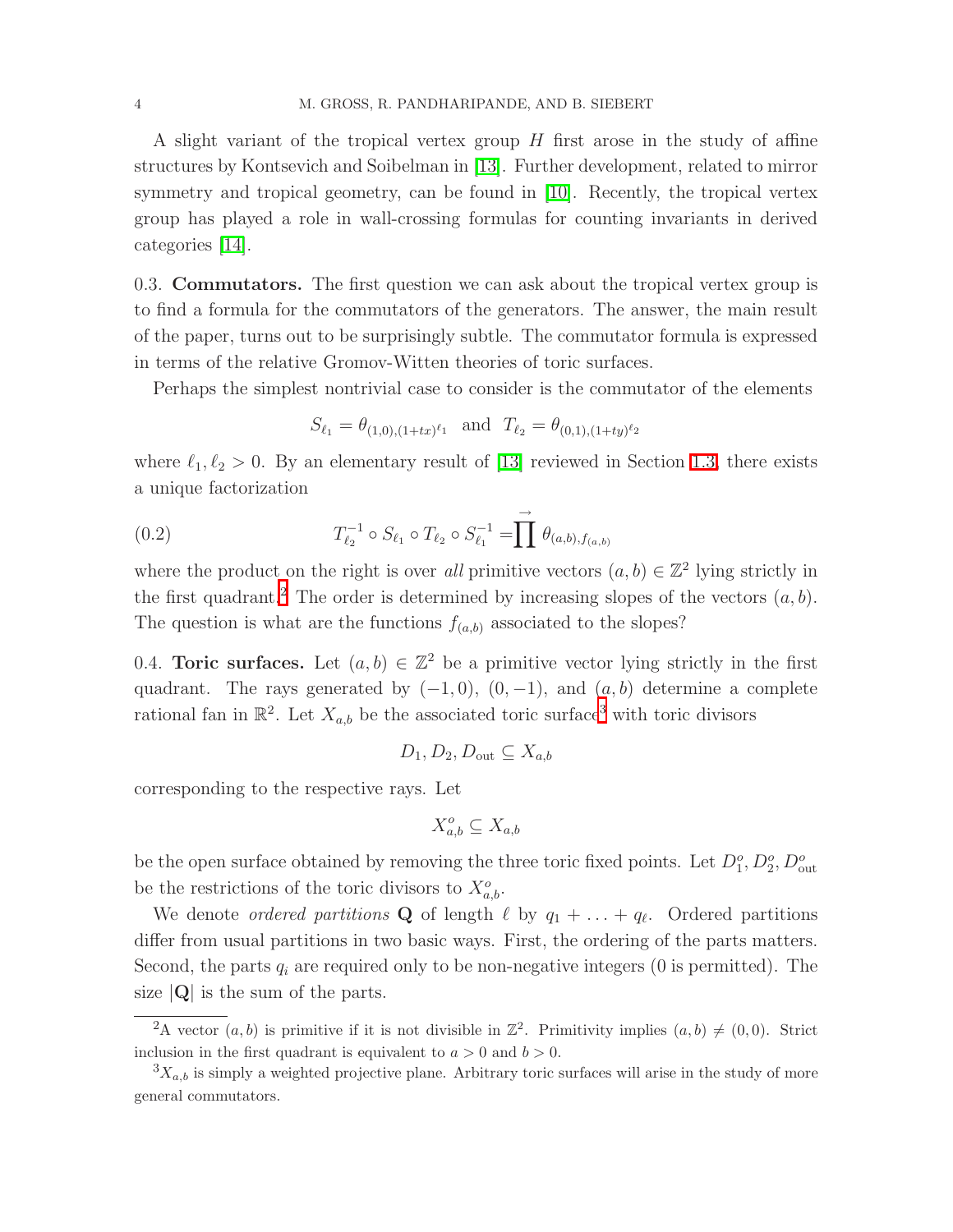Let  $k \geq 1$ . Let  $\mathbf{P}_a = p_1 + \ldots + p_{\ell_a}$  and  $\mathbf{P}_b = p'_1 + \ldots + p'_{\ell_b}$  be ordered partitions of size ak and bk respectively. Denote the pair by  $\mathbf{P} = (\mathbf{P}_a, \mathbf{P}_b)$ . Let

$$
\nu: X_{a,b}[\mathbf{P}] \to X_{a,b}
$$

be the blow-up of  $X_{a,b}$  along  $\ell_a$  and  $\ell_b$  distinct points of  $D_1^o$  and  $D_2^o$ . Let

$$
X_{a,b}^{o}[\mathbf{P}] = \nu^{-1}(X_{a,b}^{o}).
$$

Let  $\beta_k \in H_2(X_{a,b}, \mathbb{Z})$  be the unique class with intersection numbers

$$
\beta_k \cdot D_1 = ak, \ \ \beta_k \cdot D_2 = bk, \ \ \beta_k \cdot D_{\text{out}} = k.
$$

Let  $E_i$  and  $E'_j$  be the  $i^{th}$  and  $j^{th}$  exceptional divisors over  $D_1^o$  and  $D_2^o$ . Let

$$
\beta_k[\mathbf{P}] = \nu^*(\beta_k) - \sum_{i=1}^{\ell_a} p_i[E_i] - \sum_{j=1}^{\ell_b} p'_j[E'_j] \in H_2(X_{a,b}[\mathbf{P}], \mathbb{Z}).
$$

By a parameter count, the moduli space  $\overline{\mathfrak{M}}(X^o_{a,b}[\mathbf{P}]/D^o_{\text{out}})$  of genus 0 maps to  $X^o[\mathbf{P}]$ in class  $\beta_k[P]$  with full contact order k at an unspecified point of  $D_{\text{out}}^o$  is of virtual dimension 0. In Section [4,](#page-29-1) we will show the corresponding Gromov-Witten invariant

$$
N_{a,b}[\mathbf{P}] \in \mathbb{Q}
$$

<span id="page-4-0"></span>is well-defined.[4](#page-4-1)

0.5. Formula. Since the series  $f_{(a,b)}$  in [\(0.2\)](#page-3-4) starts with 1, we may take the logarithm. Homogeneity constraints determine the behavior of the variable t. We define the coefficients  $c_{a,b}^k(\ell_1, \ell_2) \in \mathbb{Q}$  by

$$
\log f_{(a,b)} = \sum_{k \ge 1} k \ c_{a,b}^k(\ell_1, \ell_2) \cdot (tx)^{ak} \ (ty)^{bk}.
$$

<span id="page-4-2"></span>The function  $f_{(a,b)}$  is linked to Gromov-Witten theory by the following result.

Theorem 0.1. We have

$$
c_{a,b}^k(\ell_1, \ell_2) = \sum_{|\mathbf{P}_a| = ak} \sum_{|\mathbf{P}_b| = bk} N_{a,b} [(\mathbf{P}_a, \mathbf{P}_b)]
$$

where the sums are over all ordered partitions  $P_a$  of size ak and length  $\ell_1$  and  $P_b$  of size bk and length  $\ell_2$ .

<span id="page-4-1"></span><sup>&</sup>lt;sup>4</sup>The only issue to understand is the relative Gromov-Witten theory of the *open* geometry  $X^o_{a,b}[\mathbf{P}]/D^o_{\text{out}}$ . We will show there is sufficient properness here to define Gromov-Witten invariants in the usual way.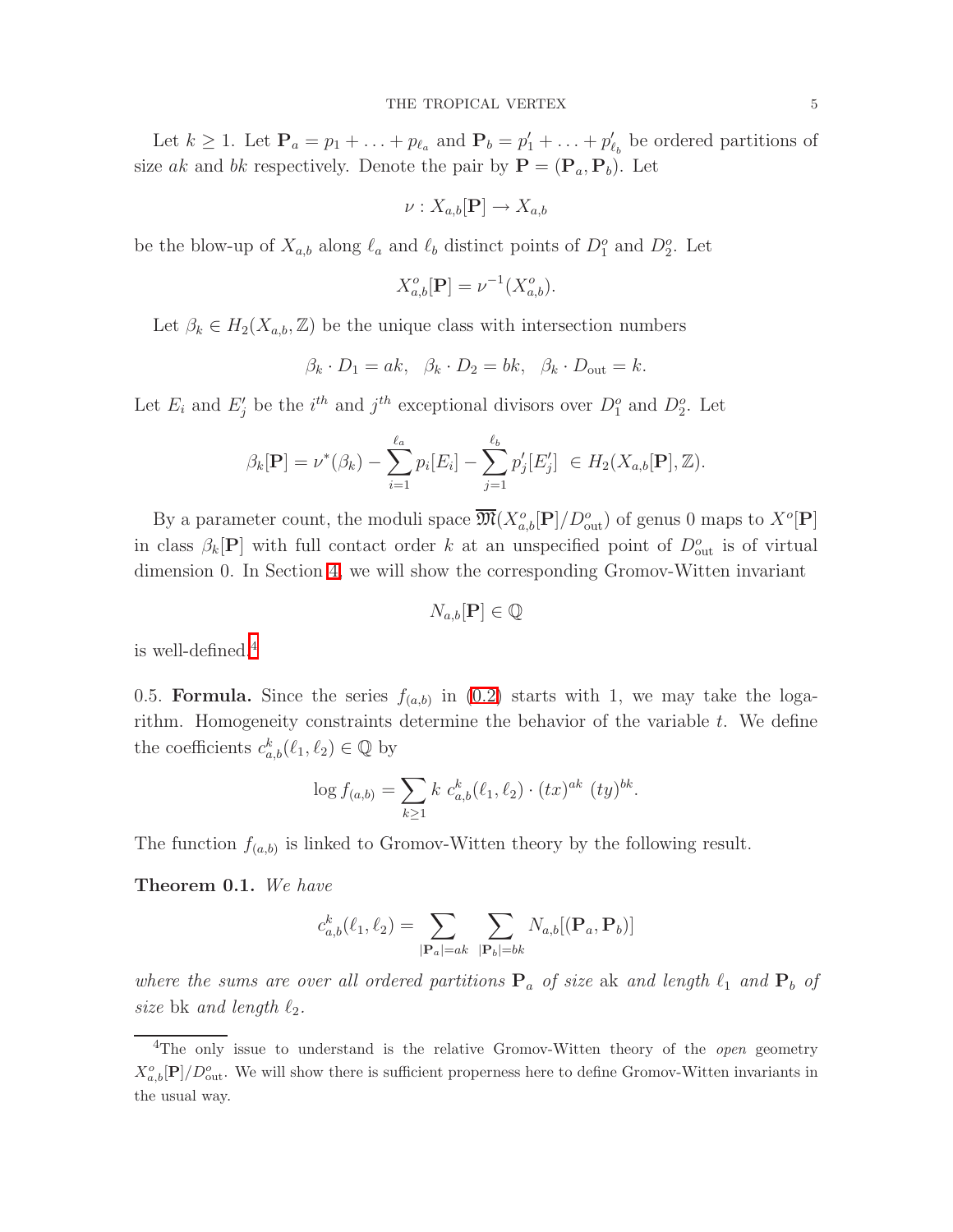Theorem [0.1](#page-4-2) is the first in a series of results. A refinement of Theorem [0.1](#page-4-2) proven in Section [5.4](#page-41-0) shows the invariants  $N_{a,b}[\mathbf{P}]$  are *determined* by ordered product factorizations of commutators in the tropical vertex group. In fact, the tropical vertex group calculations are much simpler (and much more conceptually appealing) than the alternative methods available for calculating  $N_{a,b}[\mathbf{P}]$ .

Commutator formulas for arbitrary generators  $\theta_{(a,b),f}$  and  $\theta_{(a',b'),f'}$  of the tropical vertex group are proven in Section [5.](#page-37-0) For general functions  $f$  and  $f'$ , orbifold blowups of toric surfaces replace the ordinary blow-ups discussed above. As a result, the relations between generators of the tropical vertex group are completely described in terms of Gromov-Witten invariants.

The tropical vertex group was used in [\[13\]](#page-57-1) to construct rigid analytic K3 surfaces from affine 2-spheres with singularities. The group was similarly used in [\[10\]](#page-57-2) to construct explicit degenerations of Calabi-Yau manifolds from integral affine manifolds with singularities. The latter work gives a precise description of the B-model for Calabi-Yau manifolds (as well as manifolds with effective anti-canonical bundle). The commutator formula of Theorem [0.1](#page-4-2) provides an interpretation of the tropical vertex group in terms of curve counts on the A-model side. Hence, Theorem 0.1 should be viewed as a mirror symmetry relation.

Special cases of commutators in the tropical vertex group have direct interpretation in the wall-crossing work of [\[14,](#page-57-3) [23\]](#page-58-0). The

$$
\ell=\ell_1=\ell_2
$$

case of Theorem 0.1 is related to the quiver  $Q_{\ell}$  with two vertices and  $\ell$  arrows (in the same direction). Reineke [\[23\]](#page-58-0) has proven the functions  $f_{(a,b)}$  are then determined by the Euler characteristics of the moduli spaces of semistable representations of  $Q_{\ell}$ with dimension vectors along the ray generated by  $(a, b)$ . Whether such alternative interpretations hold for more general commutators is an interesting question.

<span id="page-5-0"></span>0.6. Plan of the paper. We start with a formal discussion of the tropical vertex group and the associated scattering diagrams for path oriented products in Section [1.](#page-6-1) The scattering diagram expansions connect the commutators to tropical curve counts explained in Section [2.](#page-18-0) The tropical counts are related to the enumeration of holomorphic curves in Section [3](#page-25-0) following [\[19,](#page-57-4) [20\]](#page-57-5). The Gromov-Witten theory of open toric surfaces is discussed in Section [4.](#page-29-1) The commutator formulas are proven in Section [5](#page-37-0) via degeneration and exact Gromov-Witten calculations.

The Gromov-Witten invariants  $N_{a,b}[\mathbf{P}]$  which arise in Theorem [0.1](#page-4-2) are virtual counts with complicated multiple cover contributions of excess dimension. The corresponding (conjectural) BPS structure is discussed at the end of the paper in Section [6.](#page-49-0) The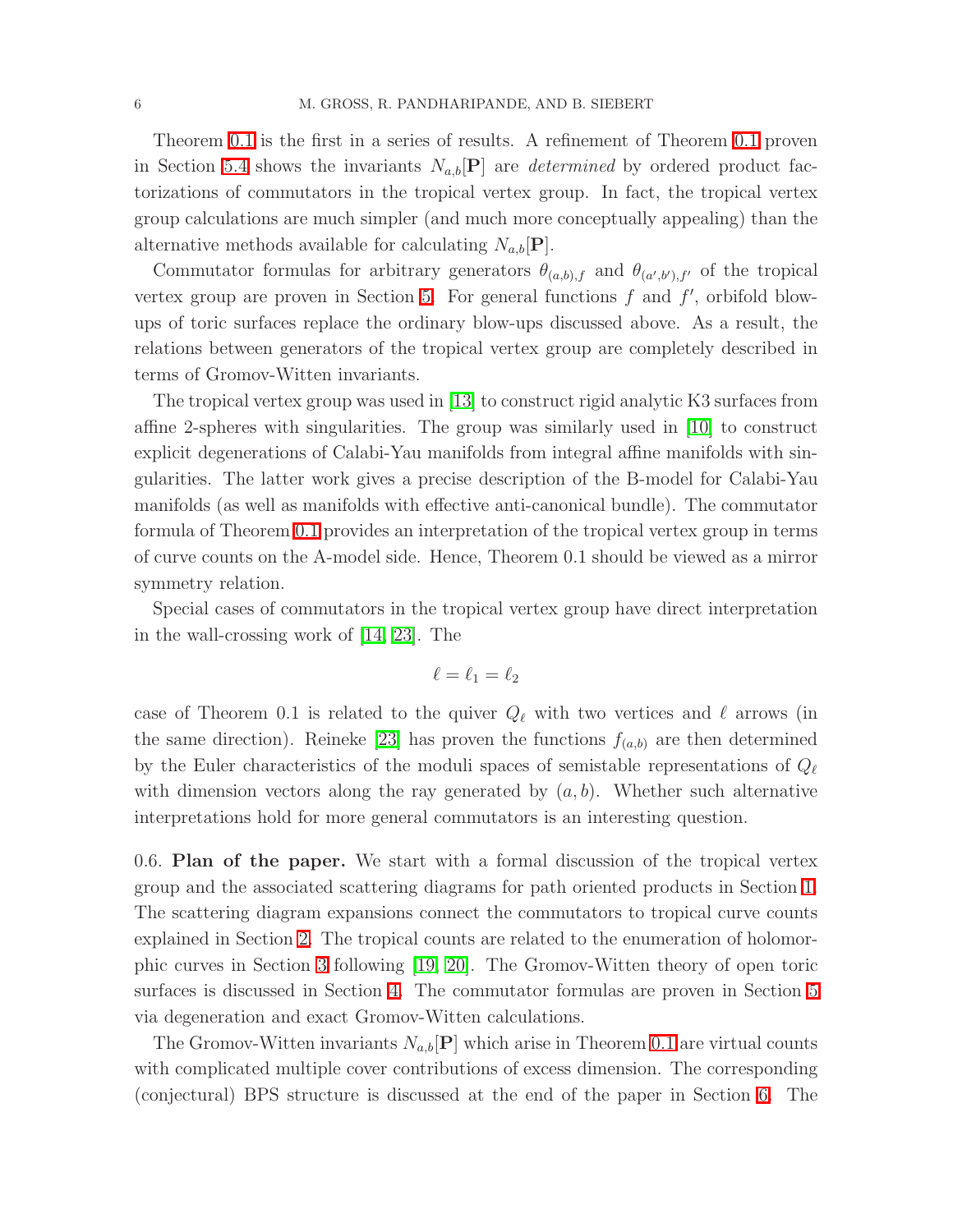method also applies to neighboring questions such as the enumeration of degree d rational curves in  $\mathbb{P}^2$  with full tangency at a single point to a nonsingular elliptic curve  $E \subseteq \mathbb{P}^2$  studied in [\[5,](#page-57-6) [25\]](#page-58-1).

<span id="page-6-0"></span>0.7. Acknowledgments. We thank J. Bryan, T. Graber, J. de Jong, J. Kollár, M. Kontsevich, D. Maulik, Y. Soibelman, and N. Takahashi for many related comments and discussions. M. G. was partially supported by NSF grant DMS-0805328 and the DFG. R. P. was partially supported by NSF grant DMS-0500187 and the Clay foundation.

### 1. SCATTERING

<span id="page-6-2"></span><span id="page-6-1"></span>1.1. Tropical vertex group (again). We begin by reviewing ideas from [\[10\]](#page-57-2). While most of the material we need can be extracted from [\[10\]](#page-57-2), the development there is in much greater generality than we need, and a number of points simplify in our context. We will give a completely self-contained exposition.

We fix once and for all a lattice  $M \cong \mathbb{Z}^2$  with basis  $e_1 = (1,0)$  and  $e_2 = (0,1)$ . Let

$$
N = \operatorname{Hom}_{\mathbb{Z}}(M, \mathbb{Z}), \quad M_{\mathbb{R}} = M \otimes_{\mathbb{Z}} \mathbb{R}, \quad N_{\mathbb{R}} = N \otimes_{\mathbb{Z}} \mathbb{R}.
$$

For  $m \in M$ , let  $z^m \in \mathbb{C}[M]$  denote the corresponding element in the group ring. Let

$$
x = z^{e_1}, \quad y = z^{e_2}.
$$

Then,  $\mathbb{C}[M]$  is simply the ring of Laurent polynomials in x and y.

In what follows, let  $R$  be an Artin local  $\mathbb{C}\text{-algebra}$  or a complete local  $\mathbb{C}\text{-algebra}$ .<sup>[5](#page-6-3)</sup> Let  $\mathfrak{m}_R \subseteq R$  be the maximal ideal. We define the module of log derivations of

$$
\mathbb{C}[M]\widehat{\otimes}_{\mathbb{C}}R=\displaystyle\lim_{\longleftarrow}\mathbb{C}[M]\otimes_{\mathbb{C}}R/\mathfrak{m}_R^k
$$

to be

$$
\Theta(\mathbb{C}[M]\widehat{\otimes}_{\mathbb{C}}R) = \text{Hom}(M,\mathbb{C}[M]\widehat{\otimes}_{\mathbb{C}}R) = (\mathbb{C}[M]\widehat{\otimes}_{\mathbb{C}}R) \otimes_{\mathbb{Z}}N.
$$

A log derivation  $\xi$  induces an ordinary derivation  $\bar{\xi}$  of  $\mathbb{C}[M]\widehat{\otimes}_{\mathbb{C}}R$  over R via the formula

$$
\bar{\xi}(z^m) = \xi(m)z^m.
$$

We will write  $a\partial_n$  for  $a\otimes n \in (\mathbb{C}[M]\widehat{\otimes}_{\mathbb{C}}R)\otimes_{\mathbb{Z}}N = \Theta(\mathbb{C}[M]\widehat{\otimes}_{\mathbb{C}}R)$  and for the associated ordinary derivation,

$$
(a\partial_n)(z^m) = a\langle m, n \rangle z^m.
$$

Let  $\mathfrak{g}_R = \mathfrak{m}_R \Theta(\mathbb{C}[M] \widehat{\otimes}_{\mathbb{C}} R)$ . Given any  $\xi \in \mathfrak{g}_R$ , we obtain an element

$$
\exp(\xi) \in \mathrm{Aut}_R(\mathbb{C}[M] \widehat{\otimes}_{\mathbb{C}} R)
$$

<span id="page-6-3"></span><sup>&</sup>lt;sup>5</sup>In the introduction, we took  $R = \mathbb{C}[[t]].$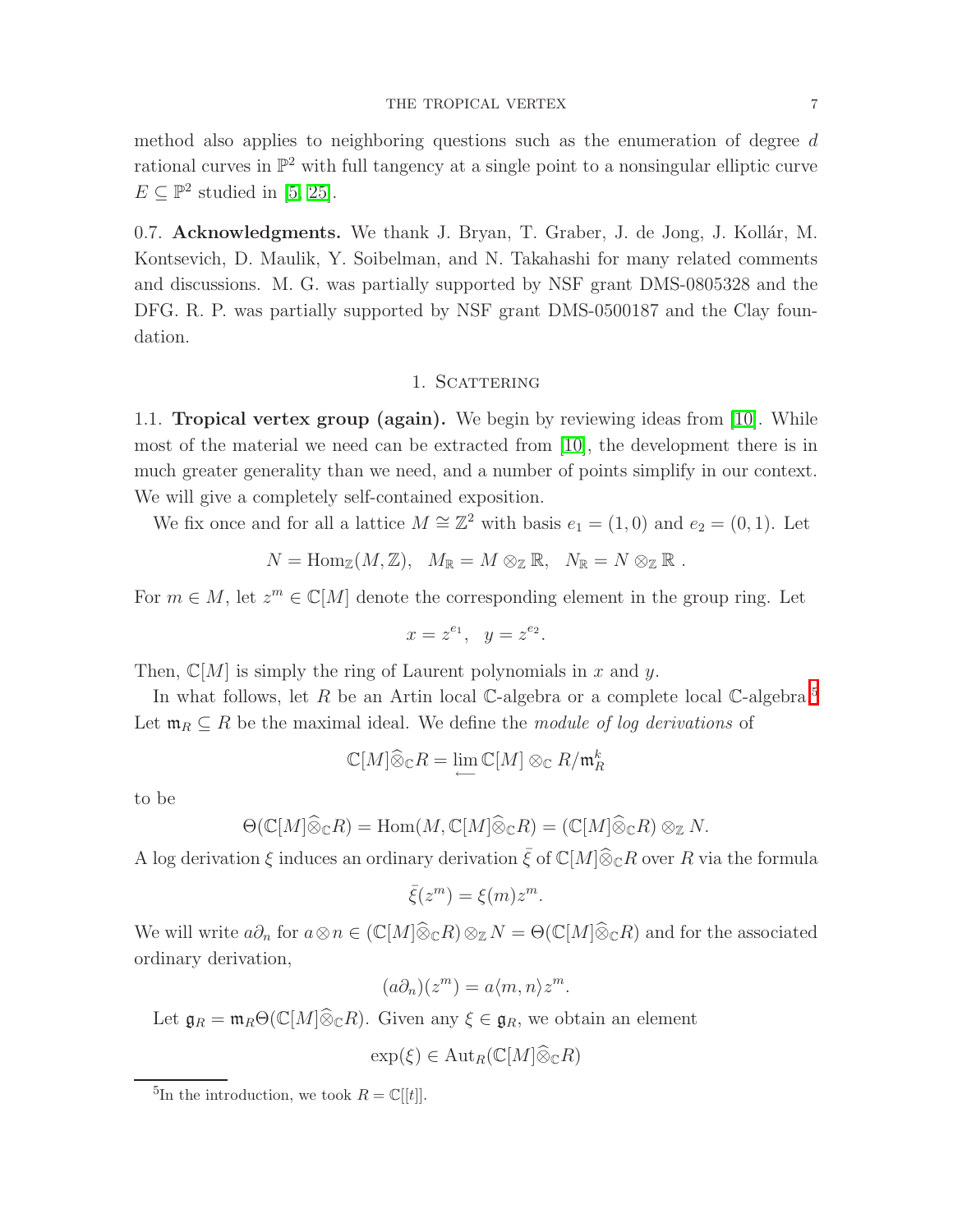of the group of ring automorphisms defined by

$$
\exp(\xi)(a) = \text{Id}(a) + \sum_{i=1}^{\infty} \frac{\bar{\xi}^i(a)}{i!}
$$

.

The series makes sense by the assumptions on R.

In fact,  $\mathfrak{g}_R$  is a Lie algebra under the natural bracket defined by

<span id="page-7-1"></span>(1.1)  
\n
$$
[z^m \partial_n, z^{m'} \partial_{n'}] = (z^m \partial_n (z^{m'})) \partial_{n'} - (z^{m'} \partial_{n'} (z^m)) \partial_n
$$
\n
$$
= z^{m+m'} (\langle m', n \rangle \partial_{n'} - \langle m, n' \rangle \partial_n)
$$
\n
$$
= z^{m+m'} \partial_{\langle m', n \rangle n' - \langle m, n' \rangle n}.
$$

By the Baker-Campbell-Hausdorff formula, the subset

$$
G_R = \{ \exp(\xi) \, | \, \xi \in \mathfrak{g}_R \}
$$

of  $\text{Aut}_R(\mathbb{C}[M]\widehat{\otimes}_{\mathbb{C}}R)$  is a subgroup.

The subspace  $\mathfrak{h}_R \subseteq \mathfrak{g}_R$  defined by

$$
\mathfrak{h}_R=\bigoplus_{m\in M\backslash\{0\}}z^m(\mathfrak{m}_R\otimes m^\perp)
$$

is closed under the Lie bracket, and hence via exponentiation defines a subgroup

$$
\mathbb{V}_R \subseteq G_R
$$

which we call the *tropical vertex group*. The subgroup  $\mathbb{V}_R$  is closed in the  $\mathfrak{m}_R$ -adic topology.

<span id="page-7-0"></span>1.2. Scattering diagrams. We will depict certain products of automorphisms of the form  $\theta_{(a,b),f}$  as introduced in the Introduction by diagrams in the plane  $M_{\mathbb{R}}$ . Automorphisms of the form  $\theta_{(a,b),f}$  in fact generate  $\mathbb{V}_R$ , and this will give us a way of describing elements in  $V_R$ .

# **Definition 1.1.** A ray or line is a pair  $(\mathfrak{d}, f_{\mathfrak{d}})$  such that

•  $\mathfrak{d} \subseteq M_{\mathbb{R}}$  is given by

$$
\mathfrak{d} = m'_0 + \mathbb{R}_{\geq 0} m_0
$$

if  $\mathfrak d$  is a ray and

$$
\mathfrak{d} = m'_0 + \mathbb{R}m_0
$$

if  $\mathfrak d$  is a line, for some  $m'_0 \in M_{\mathbb R}$  and  $m_0 \in M \setminus \{0\}$ . The set  $\mathfrak d$  is called the support of the line or ray. If  $\mathfrak d$  is a ray,  $m'_0$  is called the *initial point* of the ray, written as  $Init(0)$ .

- $f_{\mathfrak{d}} \in \mathbb{C}[z^{m_0}]\widehat{\otimes}_{\mathbb{C}}R \subseteq \mathbb{C}[M]\widehat{\otimes}_{\mathbb{C}}R$ .
- $f_{\mathfrak{d}} \equiv 1 \mod z^{m_0} \mathfrak{m}_R$ .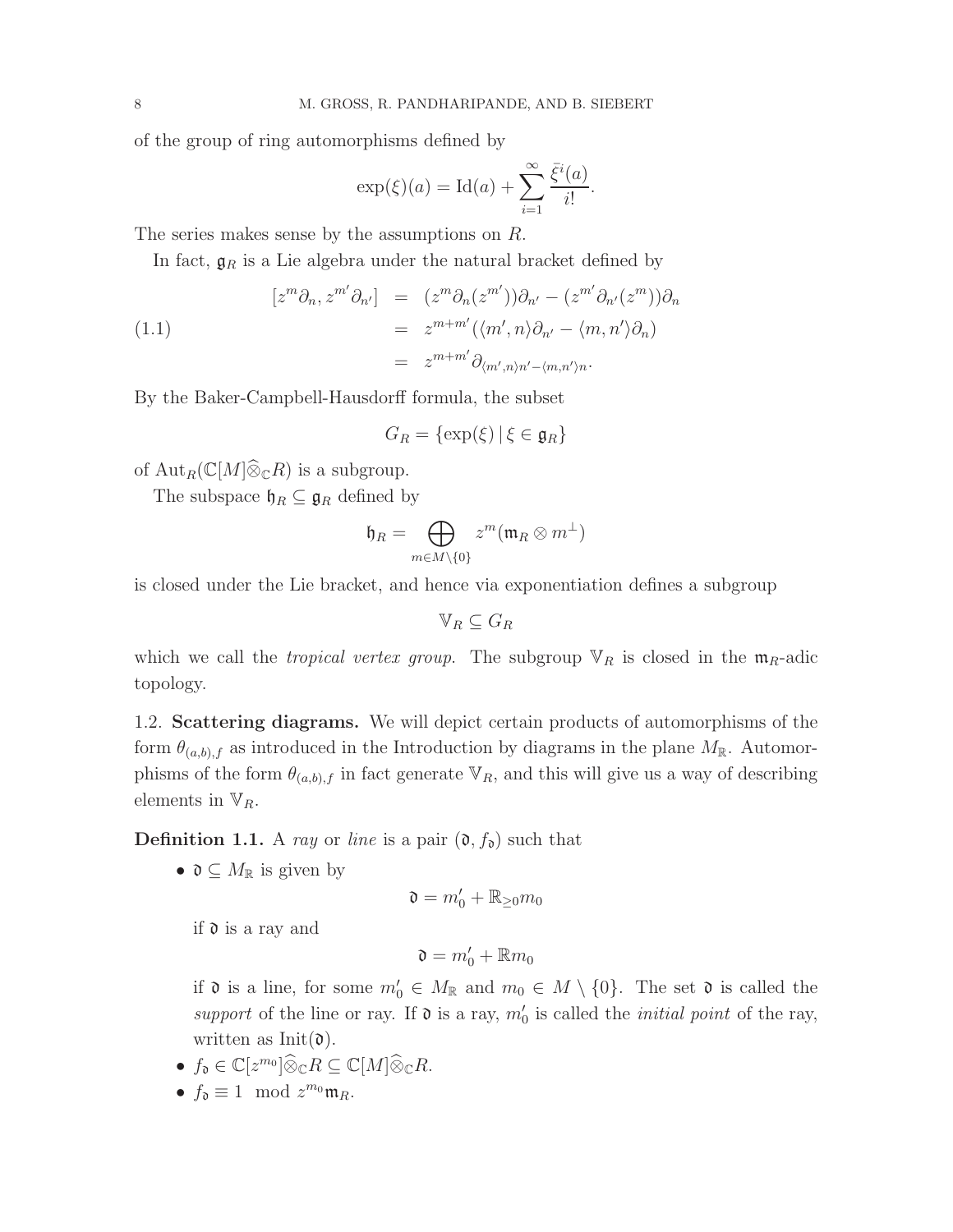**Definition 1.2.** A *scattering diagram*  $\mathfrak{D}$  is a set of lines and rays such that for every power  $k > 0$ , there are only a finite number of  $(0, f_0) \in \mathfrak{D}$  with  $f_0 \not\equiv 1 \mod \mathfrak{m}_R^k$ .

If  $\mathfrak D$  is a scattering diagram, we write

$$
\operatorname{Sing}(\mathfrak{D})=\bigcup_{\mathfrak{d}\in \mathfrak{D}}\partial\mathfrak{d}\cup\bigcup_{\genfrac{}{}{0pt}{}{\mathfrak{d}_1,\mathfrak{d}_2}{\dim\mathfrak{d}_1\cap\mathfrak{d}_2=0}}\mathfrak{d}_1\cap\mathfrak{d}_2.
$$

Here  $\partial \mathfrak{d} = {\text{Init}(\mathfrak{d})}$  if  $\mathfrak{d}$  is a ray, and is empty if  $\mathfrak{d}$  is a line.

We are using a different sign convention than in [\[10\]](#page-57-2). Here, we view a monomial  $z<sup>m</sup>$ as propagating in the direction  $m$ , while in [\[10\]](#page-57-2), monomials propagate in the direction  $-m$ . The negative sign is necessary in [\[10\]](#page-57-2). We do not need the sign for our purposes here, so we dispense with it.

### <span id="page-8-0"></span>1.3. Path ordered products. Consider a smooth immersion

$$
\gamma:[0,1]\to M_{\mathbb{R}}\setminus\mathrm{Sing}(\mathfrak{D})
$$

with endpoints not contained in the scattering diagram  $\mathfrak{D}$ . If all intersections of  $\gamma$  with the rays and lines of  $\mathfrak D$  are transverse, we can define  $\theta_{\gamma,\mathfrak D} \in \mathbb V_R$ , the  $\gamma$ -ordered product of  $\mathfrak D$  as follows.

For each power  $k > 0$ , we can find numbers

$$
0 < t_1 \le t_2 \le \cdots \le t_s < 1
$$

and elements  $\mathfrak{d}_i \in \mathfrak{D}$  with  $f_{\mathfrak{d}_i} \not\equiv 1 \mod \mathfrak{m}_R^k$  such that

$$
\gamma(t_i)\in\mathfrak{d}_i,
$$

 $\mathfrak{d}_i \neq \mathfrak{d}_j$  if  $t_i = t_j$  and  $i \neq j$ , and s taken as large as possible. For each i, define  $\theta_{\mathfrak{d}_i}$  to be

$$
\theta_{\mathfrak{d}_i} = \exp(\log(f_{\mathfrak{d}_i})\partial_{n_0})
$$

where  $n_0 \in N$  is primitive, annihilates the tangent space to  $\mathfrak{d}_i$ , and is uniquely determined by the sign convention

$$
\langle n_0, \gamma'(t_i) \rangle > 0.
$$

We define

$$
\theta^k_{\gamma,\mathfrak{D}}=\theta_{\mathfrak{d}_s}\circ\cdots\circ\theta_{\mathfrak{d}_1}.
$$

If  $t_i = t_{i+1}$ , then  $\gamma(t_i) \in \mathfrak{d}_i \cap \mathfrak{d}_{i+1}$ . Hence,  $\dim \mathfrak{d}_i \cap \mathfrak{d}_{i+1} = 1$ . The elements  $\theta_{\mathfrak{d}_i}$  and  $\theta_{\mathfrak{d}_{i+1}}$ are easily seen to commute. Therefore, the product does not depend on any choices. Let

$$
\theta_{\gamma,\mathfrak{D}} = \lim_{k \to \infty} \theta_{\gamma,\mathfrak{D}}^k.
$$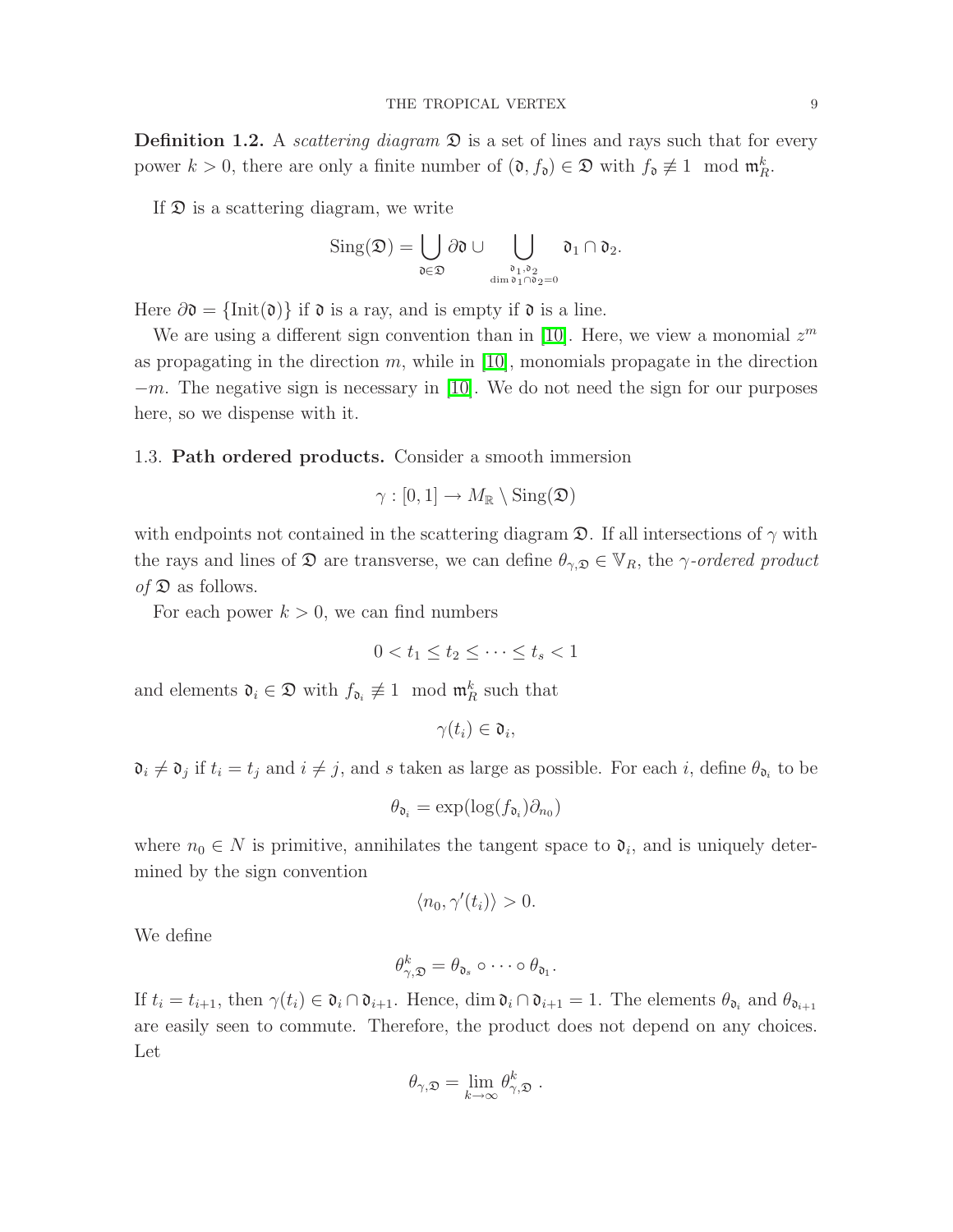

<span id="page-9-0"></span>FIGURE 1.1.

Example 1.3. A basic example for us is given by the scattering diagram

$$
\mathfrak{D} = \{(\mathfrak{d}_1, f_1), (\mathfrak{d}_2, f_2)\},\
$$

where  $\mathfrak{d}_1$ ,  $\mathfrak{d}_2$  are transverse lines through the origin. A suitably chosen loop  $\gamma$  around the origin produces a commutator:

$$
\theta_{\gamma, \mathfrak{D}} = \theta_2^{-1} \theta_1^{-1} \theta_2 \theta_1 ,
$$

where the elements  $\theta_1$  and  $\theta_2$  are obtained from  $\mathfrak{d}_1$  and  $\mathfrak{d}_2$  respectively, see Figure [1.1.](#page-9-0)

<span id="page-9-1"></span>The following result was obtained by Kontsevich and Soibelman in [\[13\]](#page-57-1) with a number of variants proved in [\[10\]](#page-57-2). Since the proof is so simple, we reproduce it here.

**Theorem 1.4.** Let  $\mathfrak{D}$  be a scattering diagram. Then, there exists a scattering diagram  $S(\mathfrak{D})$  containing  $\mathfrak{D}$  such that  $S(\mathfrak{D}) \setminus \mathfrak{D}$  consists only of rays, and such that  $\theta_{\gamma,S(\mathfrak{D})} = \mathrm{Id}$ for any closed loop  $\gamma$  for which  $\theta_{\gamma, \mathsf{S}(\mathfrak{D})}$  is defined.

*Proof.* We proceed inductively on k, showing that there exists a  $\mathfrak{D}_k$  such that

$$
\theta_{\gamma,\mathfrak{D}_k} \equiv \text{Id} \mod \mathfrak{m}_R^{k+1}
$$

for all closed loops  $\gamma$  for which  $\theta_{\gamma,\mathfrak{D}_k}$  is defined. We take  $\mathfrak{D}_0 = \mathfrak{D}$ . To obtain  $\mathfrak{D}_k$  from  $\mathfrak{D}_{k-1}$ , we proceed as follows. Let  $\mathfrak{D}'_{k-1}$  consist of those rays and lines  $\mathfrak{d}$  in  $\mathfrak{D}_{k-1}$  with  $f_{\mathfrak{d}} \not\equiv 1 \mod \mathfrak{m}_R^{k+1}$  $k+1$ . This is a finite set, so  $\text{Sing}(\mathfrak{D}'_{k-1})$  is finite also. Let  $p \in \text{Sing}(\mathfrak{D}'_{k-1})$ . Let  $\gamma_p$  be a closed simple loop around p, small enough so it contains no other points of  $\text{Sing}(\mathfrak{D}'_{k-1})$ . Certainly,

$$
\theta_{\gamma_p, \mathfrak{D}_{k-1}} \equiv \theta_{\gamma_p, \mathfrak{D}_{k-1}'} \mod \mathfrak{m}_{R}^{k+1}.
$$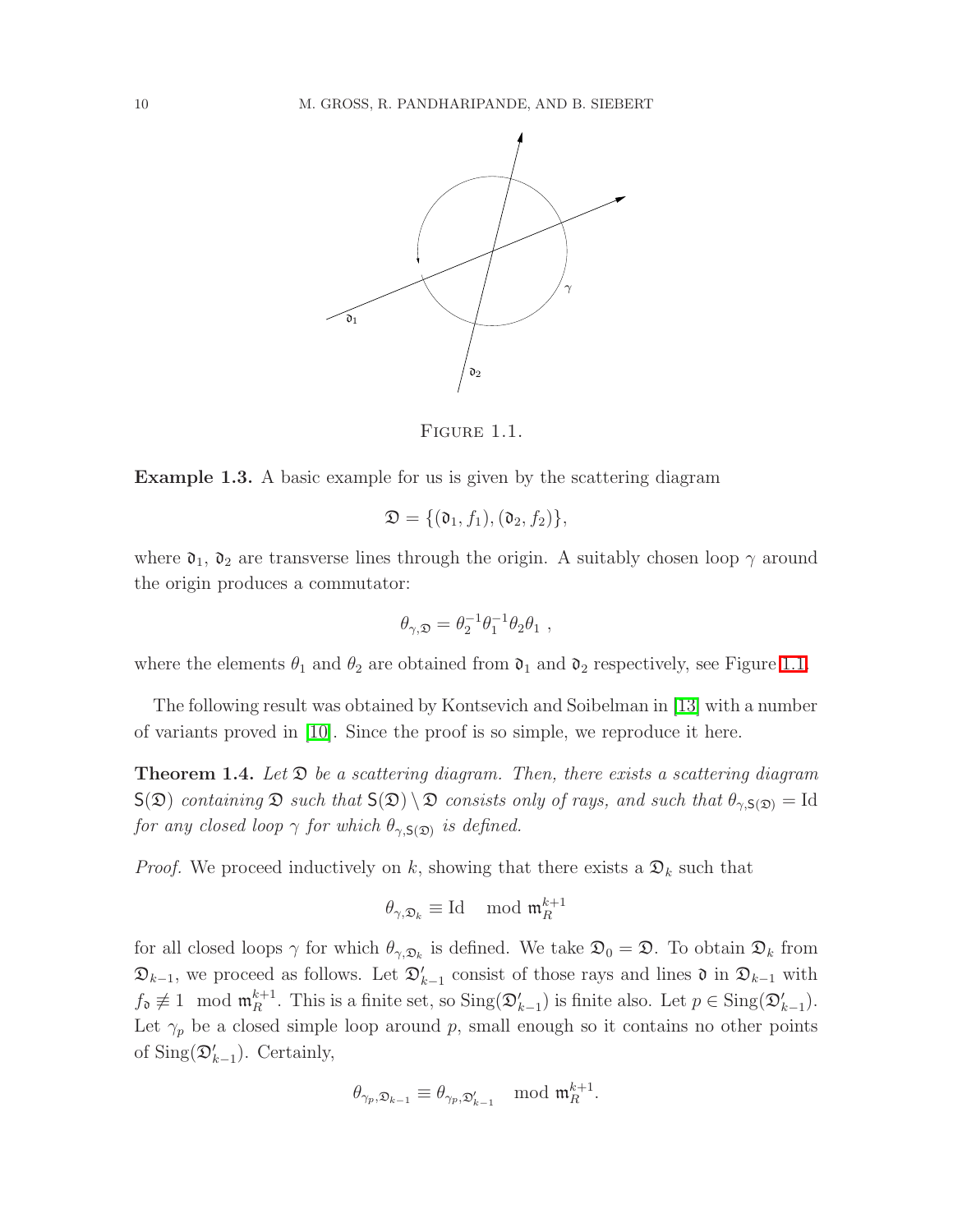By the inductive assumption we can write uniquely

$$
\theta_{\gamma_p, \mathfrak{D}_{k-1}'} = \exp\left(\sum_{i=1}^s c_i z^{m_i} \partial_{n_i}\right)
$$

with  $m_i \in M \setminus \{0\}$ ,  $n_i \in m_i^{\perp}$  primitive and  $c_i \in \mathfrak{m}_R^k$ . Let

$$
\mathfrak{D}[p] = \{ (p + \mathbb{R}_{\geq 0} m_i, 1 \pm c_i z^{m_i}) \mid i = 1, ..., s \}.
$$

The sign is chosen in each ray so that its contribution to  $\theta_{\gamma_p,\mathfrak{D}[p]}$  is  $\exp(-c_i z^{m_i} \partial_{n_i})$ modulo  $\mathfrak{m}_R^{k+1}$  $k+1$ . Since  $c_i z^{m_i} \partial_{n_i}$  is in the center of  $\mathfrak{h}_{R/\mathfrak{m}_R^{k+1}}$ , we see

$$
\theta_{\gamma_p,\mathfrak{D}_{k-1}\cup\mathfrak{D}[p]}=\text{Id} \mod \mathfrak{m}_R^{k+1}.
$$

Similarly, any automorphism coming from  $\mathfrak{D}[p]$  commutes with any automorphism coming from  $\mathfrak{D}_{k-1}$  modulo  $\mathfrak{m}_{R}^{k+1}$  $k+1$ <sub>R</sub>, and hence

$$
\mathfrak{D}_k = \mathfrak{D}_{k-1} \cup \bigcup_p \mathfrak{D}[p]
$$

has the desired properties.

We take  $S(\mathfrak{D})$  to be the (non-disjoint) union of the  $\mathfrak{D}_k$ 's. The diagram  $S(\mathfrak{D})$  will usually have infinitely many rays even if  $\mathfrak D$  has finitely many.

The scattering diagram  $S(\mathfrak{D})$  is not unique. There are always trivial changes which can be made to scattering diagrams.

**Definition 1.5.** Two scattering diagrams  $\mathfrak{D}, \mathfrak{D}'$  over a ring R are *equivalent* if

$$
\theta_{\gamma,\mathfrak{D}}=\theta_{\gamma,\mathfrak{D}'}
$$

for every curve  $\gamma$  for which both sides are defined.

Every scattering diagram  $\mathfrak D$  is equivalent to a unique *minimal* scattering diagram which does not have two rays or lines with the same support and contains no trivial rays or lines — rays or lines  $(0, f_0)$  with  $f_0 = 1$ . In fact, if  $(0_1, f_1), (0_2, f_2) \in \mathfrak{D}$  with  $\mathfrak{d}_1 = \mathfrak{d}_2$ , then we can replace these two rays or lines with the single ray or line  $(\mathfrak{d}_1, f_1f_2)$ without affecting any automorphism  $\theta_{\gamma,\mathfrak{D}}$ . In addition we can remove any trivial ray or line. The diagram  $S(\mathfrak{D})$  is easily seen to be unique up to equivalence. We will often assume  $S(\mathfrak{D})$  is minimal.

The operation S is functorial in the following sense. If  $\varphi : R \to R'$  is a ring homomorphism, and

$$
\varphi(\mathfrak{D}) = \{(\mathfrak{d}, \varphi(f_{\mathfrak{d}})) \mid (\mathfrak{d}, f_{\mathfrak{d}}) \in \mathfrak{D}\},\
$$

<span id="page-10-0"></span>then  $\varphi(\mathsf{S}(\mathfrak{D}))$  is equivalent to  $\mathsf{S}(\varphi(\mathfrak{D}))$ .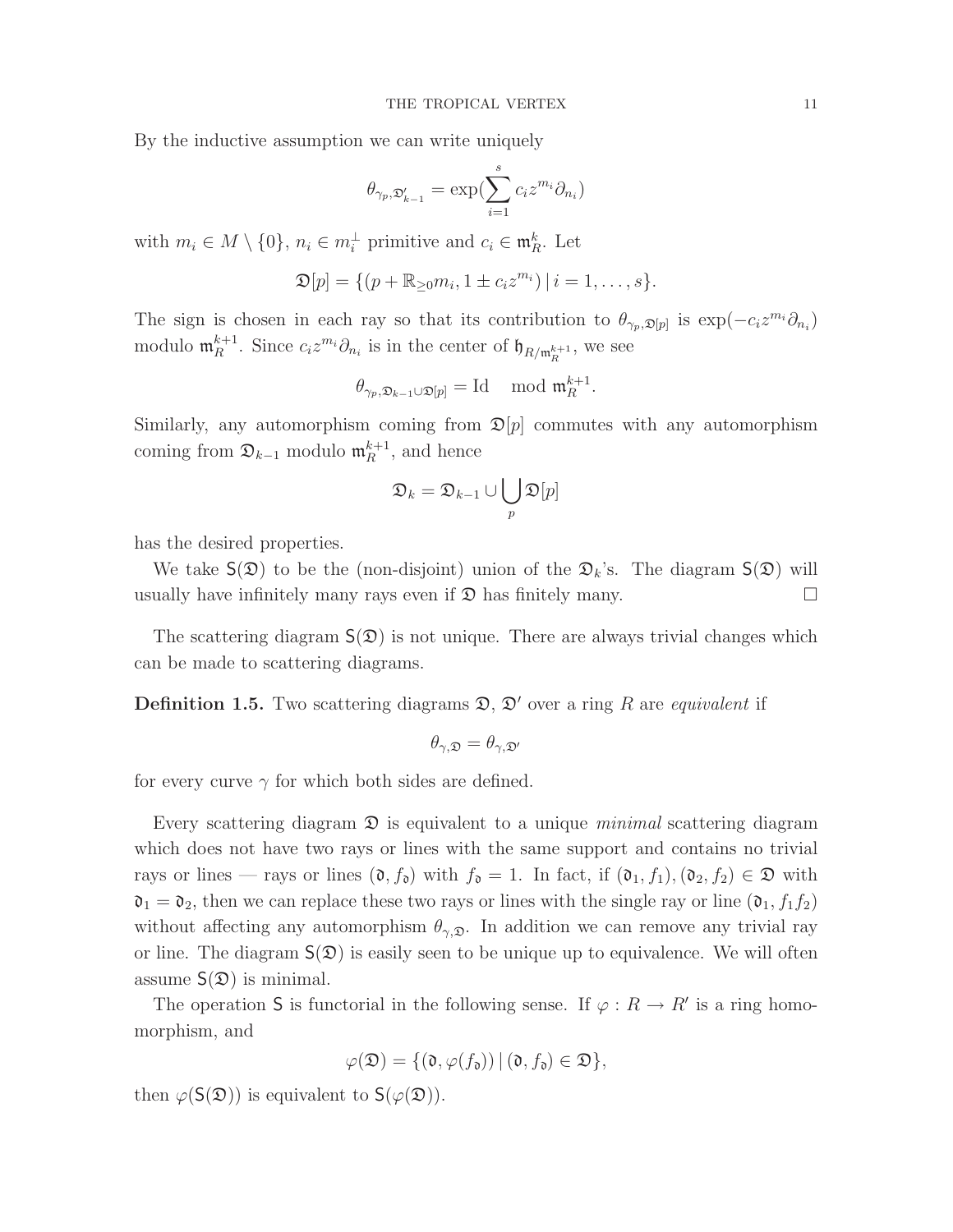

<span id="page-11-1"></span>FIGURE 1.2.  $S(\mathfrak{D})$  for  $\ell_1 = 1, \ell_2 = 1$ . Here the automorphisms are given explicitly, and the identity  $\theta_{\gamma, \mathsf{S}(\mathfrak{D})}$  is just the composition of the given automorphisms.

**Example 1.6.** Let  $R = \mathbb{C}[[t_1, t_2]]$  and consider for  $\ell_1, \ell_2 > 0$  the diagram

 $\mathfrak{D} = \{ (\mathbb{R}(1,0), (1+t_1x)^{\ell_1}), (\mathbb{R}(0,1), (1+t_2y)^{\ell_2}) \}.$ 

Here,  $x = z^{e_1}$  and  $y = z^{e_2}$  as before. Theorem [1.4](#page-9-1) produces a scattering diagram  $S(\mathfrak{D})$ . We will later see that all elements of  $S(\mathfrak{D}) \setminus \mathfrak{D}$  lie in the first quadrant. However,  $S(\mathfrak{D}) \setminus \mathfrak{D}$  can be very complicated.<sup>[6](#page-11-0)</sup>

If  $\ell_1 = \ell_2 = 1$ , then  $\mathsf{S}(\mathfrak{D})$  requires only a single additional ray,

$$
\mathsf{S}(\mathfrak{D})\setminus \mathfrak{D}=\{(\mathbb{R}(1,1),1+t_1t_2xy)\},
$$

as can be easily checked by hand. See Figure [1.2.](#page-11-1)

If  $\ell_1 = \ell_2 = 2$ , then the following is found:

$$
\mathsf{S}(\mathfrak{D}) \setminus \mathfrak{D} = \{ (\mathbb{R}(n+1,n), (1 + (t_1x)^{n+1}(t_2y)^n)^2) | n \in \mathbb{Z}, n \ge 1 \}
$$
  
\n
$$
\cup \{ (\mathbb{R}(n,n+1), (1 + (t_1x)^n(t_2y)^{n+1})^2) | n \in \mathbb{Z}, n \ge 1 \}
$$
  
\n
$$
\cup \{ (\mathbb{R}(1,1), (1 - t_1t_2xy)^{-4}) \}.
$$

If  $\ell_1 = \ell_2 = 3$ , then computer experiments (the algorithm given in the proof of Theorem [1.4](#page-9-1) is easily implemented) suggest the following behavior for  $S(\mathfrak{D})$ . First, as noticed by Kontsevich,  $S(\mathfrak{D})$  has a certain periodicity. Namely,

$$
(\mathbb{R}_{\geq 0}(m_1, m_2), f(z^{(m_1, m_2)})) \in S(\mathfrak{D})
$$

<span id="page-11-0"></span><sup>&</sup>lt;sup>6</sup>The behavior of these scattering diagrams has also been studied by Kontsevich.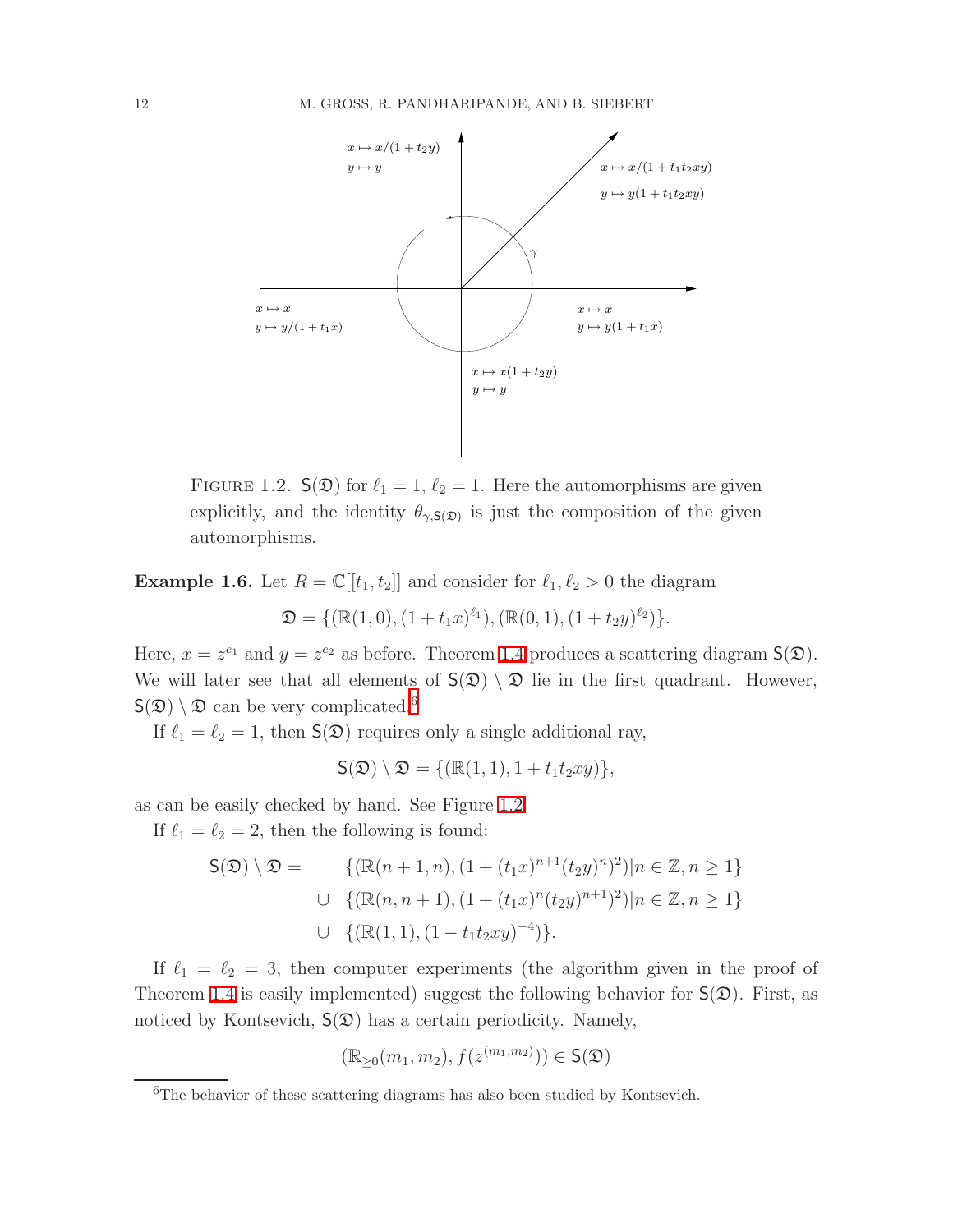if and only if

$$
(\mathbb{R}_{\geq 0}(3m_1 - m_2, m_1), f(z^{(3m_1 - m_2, m_1)})) \in S(\mathfrak{D}),
$$

provided that  $m_1, m_2$  and  $3m_1 - m_2$  are all positive. In addition, there are rays with support  $\mathbb{R}_{\geq 0}(3,1)$  and  $\mathbb{R}_{\geq 0}(1,3)$ , hence by the periodicity, there are also rays with support

$$
\mathbb{R}_{\geq 0}(8,3),\ \mathbb{R}_{\geq 0}(21,8),\ \ldots\ \ \text{and}\ \ \mathbb{R}_{\geq 0}(3,8),\ \mathbb{R}_{\geq 0}(8,21),\ \ldots
$$

which converge to the rays of slope  $(3 \pm \sqrt{5})/2$ , corresponding to the two distinct eigenspaces of the linear transformation  $\begin{pmatrix} 3 & -1 \\ 1 & 0 \end{pmatrix}$ . On the other hand, inside the cone generated by the rays of slope  $(3 \pm \sqrt{5})/2$ , it appears that every rational slope occurs. The function attached to the line of slope 1 appears to be

$$
\left(\sum_{n=0}^{\infty} \frac{1}{3n+1} {4n \choose n} (t_1x)^n (t_2y)^n\right)^9.
$$

<span id="page-12-0"></span>1.4. Asymptotic diagrams and factorization. A scattering diagram  $\mathfrak D$  viewed from a great distance yields an asymptotic diagram.

**Definition 1.7.** The asymptotic scattering diagram  $\mathfrak{D}_{\text{as}}$  is obtained from  $\mathfrak{D}$  by replacing each ray  $(m'_0 + \mathbb{R}_{\geq 0}m_0, f)$  with the ray  $(\mathbb{R}_{\geq 0}m_0, f)$  emanating from the origin, and replacing each line  $(m'_0 + \mathbb{R}m_0, f)$  with the line  $(\mathbb{R}m_0, f)$  passing through the origin.

If  $\gamma$  is a sufficiently large simple loop around the origin containing all points of  $Sing(\mathfrak{D}),$  then

$$
\theta_{\gamma,\mathfrak{D}}=\theta_{\gamma,\mathfrak{D}_{as}}.
$$

We can often understand scattering diagrams using a deformation technique as follows. Suppose  $\mathfrak D$  consists of a number of lines  $(\mathfrak d_i, f_i)$  through the origin, and we wish to understand  $\mathsf{S}(\mathfrak{D})$ . Assume that each  $f_i$  can be factored as  $f_i = \prod f_{ij}$ . We replace each line  $(\mathfrak{d}_i, f_i)$  with the collection of lines  $\{(m'_{ij} + \mathfrak{d}_i, f_{ij})\}$ , where  $m'_{ij} \in M_{\mathbb{R}}$  is chosen generally. Thus each line is split up into a number of parallel lines. Calling this new scattering diagram  $\widetilde{\mathfrak{D}}$ , we can now apply Theorem [1.4](#page-9-1) to obtain a scattering diagram  $S(\tilde{\mathfrak{D}})$ . Then  $S(\tilde{\mathfrak{D}})_{\text{as}}$  satisfies the conclusion of Theorem [1.4](#page-9-1) when applied to  $\mathfrak{D}$ , since for a large simple loop around the origin,  $\theta_{\gamma, \mathsf{S}(\widetilde{\mathfrak{D}})_{as}} = \text{Id}.$ 

For example, in Example [1.6,](#page-10-0) we can split the two lines in  $\mathfrak D$  into  $\ell_1$  and  $\ell_2$  parallel lines respectively.

**Definition 1.8.** If  $m \in M \setminus \{0\}$ , the *index* of m is a positive integer w such that  $m = w m'$  for  $m' \in M$  primitive.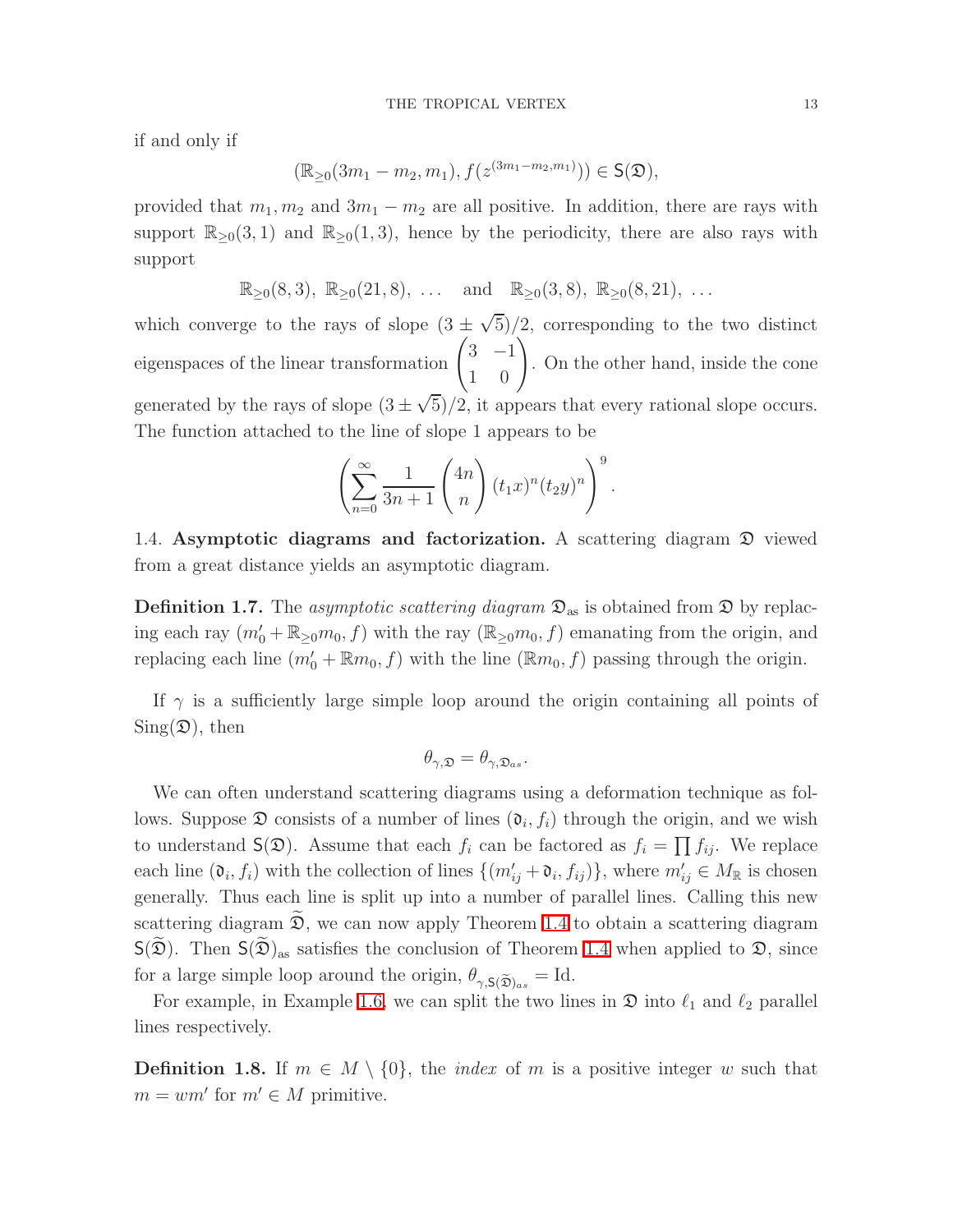<span id="page-13-2"></span>The following simple calculation is closely related to the notion of multiplicity in tropical geometry.

# **Lemma 1.9.** Let  $R = \mathbb{C}[t_1, t_2]/(t_1^2, t_2^2)$ , and let

 $\mathfrak{D} = \{(\mathbb{R}m_1, 1 + c_1t_1z^{w_1m_1}), (\mathbb{R}m_2, 1 + c_2t_2z^{w_2m_2})\}$ 

where  $m_1, m_2 \in M$  are primitive with  $m_1 \wedge m_2 \neq 0$ ,  $w_1, w_2$  are positive integers and  $c_1, c_2 \in \mathbb{C}$ . The scattering diagram  $S(\mathfrak{D})$  of Theorem [1.4](#page-9-1) is obtained by adding the single ray

<span id="page-13-0"></span>
$$
(1.2) \qquad (\mathbb{R}_{\geq 0}(w_1m_1+w_2m_2), 1+c_1c_2t_1t_2w_{\text{out}}|m_1\wedge m_2|z^{w_1m_1+w_2m_2})
$$

where  $|m_1 \wedge m_2|$  denotes the absolute value of  $m_1 \wedge m_2 \in \bigwedge^2 M \cong \mathbb{Z}$ , and  $w_{\text{out}}$  is the index of  $w_1m_1 + w_2m_2$ .

If  $w_1m_1 + w_2m_2 = 0$  in [\(1.2\)](#page-13-0), no ray is added. The associated function then is just 1 since then  $m_1 \wedge m_2 = 0$ .

*Proof.* Labelling the two rays  $\mathfrak{d}_1$  and  $\mathfrak{d}_2$  respectively, choose a loop  $\gamma$  as depicted in Figure [1.1,](#page-9-0) so that

$$
\theta_{\gamma,\mathfrak{D}} = \theta_2^{-1} \theta_1^{-1} \theta_2 \theta_1,
$$

where

$$
\theta_i = \exp(c_i t_i z^{w_i m_i} \partial_{n_i})
$$

<span id="page-13-1"></span>with  $n_i \in N$  primitive, orthogonal to  $m_i$ ,  $n_1$  negative on  $m_2$  and  $n_2$  positive on  $m_1$ . The commutator is easily seen from [\(1.1\)](#page-7-1) or direct computation to be

(1.3) 
$$
\exp(c_1c_2t_1t_2z^{w_1m_1+w_2m_2}\partial_{w_1n_1\langle m_1,n_2\rangle-w_2n_2\langle m_2,n_1\rangle}).
$$

Thus  $S(\mathfrak{D})$  needs to include exactly one additional ray,  $(\mathbb{R}_{>0}(w_1m_1 + w_2m_2), f)$ , with f chosen so the corresponding automorphism determined by the crossing of  $\gamma$  is the inverse of [\(1.3\)](#page-13-1).

First assume the basis  $m_1, m_2$  of  $M_{\mathbb{R}}$  is positively oriented, as in Figure [1.1.](#page-9-0) If we write  $m_i = (m_{i1}, m_{i2})$  in some fixed basis of M, we can take  $n_i = (m_{i2}, -m_{i1})$  in the dual basis. Then,

$$
\langle m_1, n_2 \rangle = -\langle m_2, n_1 \rangle = m_{11}m_{22} - m_{12}m_{21} = |m_1 \wedge m_2|
$$

because of the positive orientation. So

$$
w_1 n_1 \langle m_1, n_2 \rangle - w_2 n_2 \langle m_2, n_1 \rangle = |m_1 \wedge m_2| (w_1 m_{12} + w_2 m_{22}, -w_1 m_{11} - w_2 m_{21})
$$
  
=  $|m_1 \wedge m_2| w_{\text{out}} n_{\text{out}}$ 

where  $n_{\text{out}}$  is a primitive element of N pointing in the same direction as

$$
w_1n_1\langle m_1, n_2\rangle - w_2n_2\langle m_2, n_1\rangle.
$$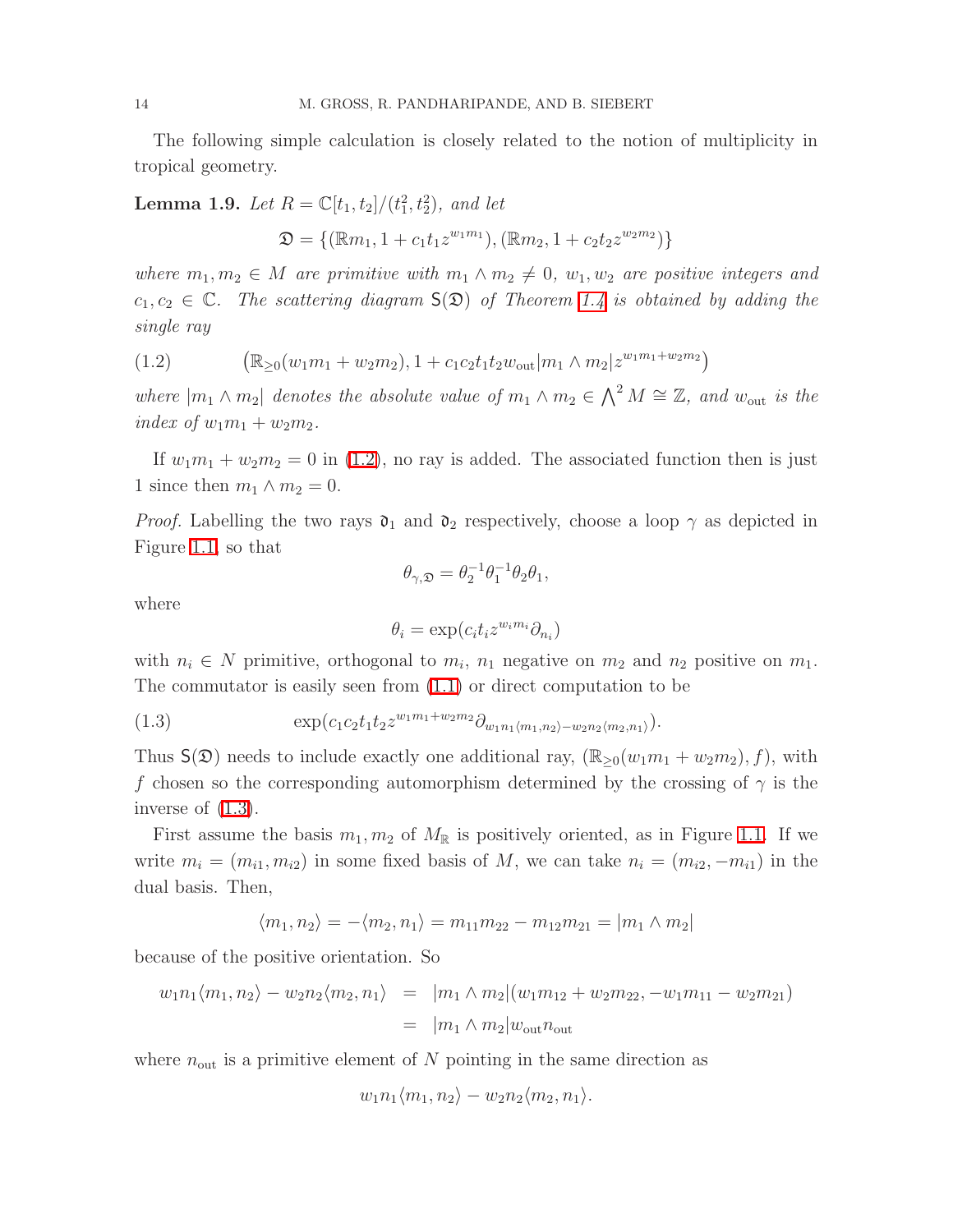The automorphism we wish to attach to the new ray is

$$
\exp(c_1c_2t_1t_2w_{\text{out}}|m_1\wedge m_2|z^{w_1m_1+w_2m_2}\partial_{-n_{\text{out}}})
$$

Noting that  $-n_{\text{out}}$  is positive on  $m_2$ , we see that we can take

$$
f = 1 + c_1 c_2 t_1 t_2 w_{\text{out}} |m_1 \wedge m_2| z^{w_1 m_1 + w_2 m_2}.
$$

as claimed.

If  $m_1, m_2$  is negatively oriented, the argument is similar. Or, we can reduce to the positively oriented case by switching labels.  $\Box$ 

In fact, using factorization and deformation, Lemma [1.9](#page-13-2) is enough to understand a scattering diagram to any order. We will demonstrate the method for the scattering diagrams we require for the remainder of the paper, so the notation introduced here will be used throughout.

<span id="page-14-1"></span>**Definition 1.10.** A *standard* scattering diagram  $\mathfrak{D} = \{(\mathfrak{d}_i, f_i) | 1 \leq i \leq n\}$  over the ring  $R = \mathbb{C}[[t_1,\ldots,t_n]]$  consists of a number of lines through the origin. We assume

- $\mathfrak{d}_i = \mathbb{R}m_i$  with  $m_i$  primitive,<sup>[7](#page-14-0)</sup>
- $t_i$  is the only power series variable occurring in  $f_i$ , so

$$
f_i \in \mathbb{C}[z^{m_i}] \widehat{\otimes}_{\mathbb{C}} \mathbb{C}[[t_i]] .
$$

We give here a method of computing  $S(\mathfrak{D})$  to kth order for a standard diagram  $\mathfrak{D}$ . We work over the ring

$$
R_k = \frac{\mathbb{C}[[t_1, \dots, t_n]]}{(t_1^{k+1}, \dots, t_n^{k+1})}.
$$

Let  $\alpha_k : R \to R_k$  be the projection, and define

$$
S_k(\mathfrak{D}) = S(\alpha_k(\mathfrak{D}))
$$
  
=  $\alpha_k(S(\mathfrak{D})).$ 

We view  $\mathsf{S}_k(\mathfrak{D})$  as  $\mathsf{S}(\mathfrak{D})$  to kth order.

A crucial role is played by the ring

$$
\widetilde{R}_k = \frac{\mathbb{C}[\{u_{ij}|1 \le i \le n, 1 \le j \le k\}]}{\langle u_{ij}^2 | 1 \le i \le n, 1 \le j \le k \rangle}.
$$

via the basic inclusion  $R_k \hookrightarrow \widetilde{R}_k$  given by  $t_i \mapsto \sum_{j=1}^k u_{ij}$ . While the  $f_i$ 's may not factor over  $R_k$ , there is a natural factorization of  $f_i$  over  $R_k$  obtained as follows. We expand

<span id="page-14-0"></span><sup>&</sup>lt;sup>7</sup>We do *not* assume the  $m_i$  are distinct. Repetition is allowed.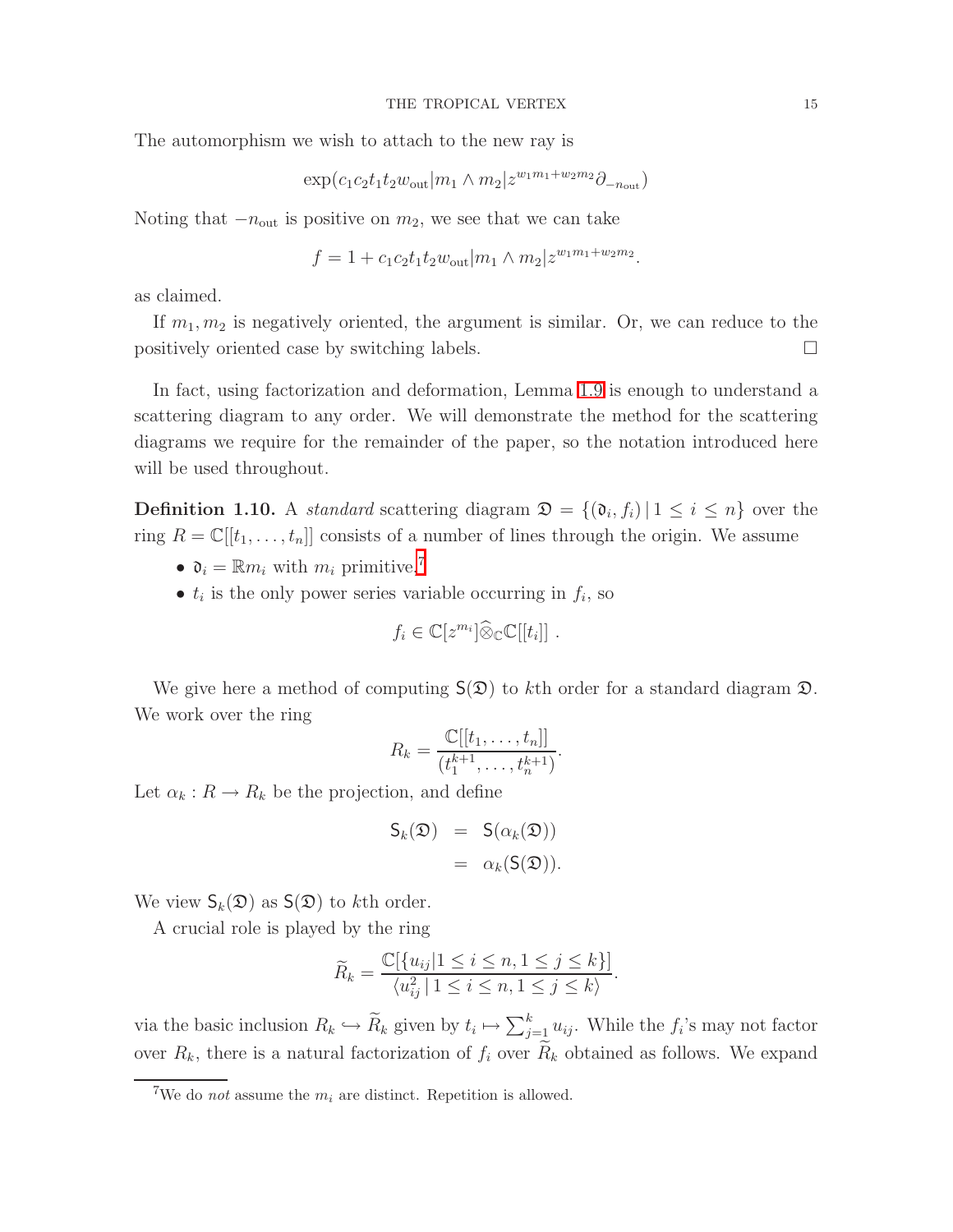$\log f_i$  in a Taylor series in  $t_i$ ,

$$
\log f_i = \sum_{j=1}^k \sum_{w \ge 1} w a_{ijw} z^{wm_i} t_i^j \quad \in R_k,
$$

with  $a_{ijw} \in \mathbb{C}$ . For any given i and j,  $a_{ijw} = 0$  for all but a finite number of w. We then make the substitution  $t_i = \sum_{j=1}^k u_{ij}$  and expand, getting a sum of monomials each having a coefficient in  $R_k$  whose square is zero. We find

$$
\log f_i = \sum_{j=1}^k \sum_{\#J=j} \sum_{w \ge 1} j! w a_{ijw} z^{wm_i} \prod_{l \in J} u_{il}
$$

where J runs over subsets of  $\{1, \ldots, k\}$ . Taking the exponential gives us a factorization of  $f_i$  as

$$
f_i = \prod_{j=1}^k \prod_{\#J=j} \prod_{w \ge 1} \left( 1 + j!wa_{ijw} z^{wm_i} \prod_{l \in J} u_{il} \right).
$$

We can now apply the deformation technique to the factorization to pull apart the lines  $\mathfrak{d}_i$ . We obtain the scattering diagram

$$
\widetilde{\mathfrak{D}}_k = \left\{ \left( \mathfrak{d}_{iJw}, 1 + (\#J)!wa_{i(\#J)w} z^{wm_i} \prod_{l \in J} u_{il} \right) \middle| 1 \leq i \leq n, w \geq 1, J \subseteq \{1, \ldots, k\}, \#J \geq 1 \right\},\
$$

with  $\mathfrak{d}_{iJw}$  a line parallel to  $\mathfrak{d}_i$  and chosen generally.

We now describe rather concretely a process for producing  $S(\widetilde{\mathfrak{D}}_k)$ . We usually only considered  $S(\widetilde{\mathfrak{D}}_k)$  as an equivalence class of scattering diagrams. However, in Section 2, we will use the representative of the equivalence class produced by the procedure given here.

We produce a sequence of scattering diagrams

$$
\widetilde{\mathfrak{D}}_k = \widetilde{\mathfrak{D}}^0_k, \ \widetilde{\mathfrak{D}}^1_k, \ \widetilde{\mathfrak{D}}^2_k, \ \ldots
$$

which eventually stabilizes, and we take  $\mathsf{S}(\widetilde{\mathfrak{D}}_k) = \widetilde{\mathfrak{D}}_k^i$  for i sufficiently large. We will assume inductively:

(1) Each ray or line in  $\mathfrak{D}_k^i$  is of the form

$$
(\mathfrak{d},1+c_{\mathfrak{d}}u_{I(\mathfrak{d})}z^{m_{\mathfrak{d}}}),
$$

with  $c_{\mathfrak{d}} \in \mathbb{C}$  and  $u_{I(\mathfrak{d})} = \prod_{(i,j) \in I(\mathfrak{d})} u_{ij}$ , for some index set  $I(\mathfrak{d}) \subset \{1, \ldots, n\} \times \{1, \ldots, k\}.$ 

(2) For each  $p \in \text{Sing}(\mathfrak{D}_k^i)$ , there is no set of rays  $\mathfrak{D}[p] \subseteq \mathfrak{D}_k^i$  of cardinality  $\geq 3$ such that  $p \in \mathfrak{d}$  for each  $\mathfrak{d} \in \mathfrak{D}[p]$  and  $I(\mathfrak{d}_1) \cap I(\mathfrak{d}_2) = \emptyset$  for any two distinct  $\mathfrak{d}_1, \mathfrak{d}_2 \in \mathfrak{D}[p]$ . Note that two rays  $\mathfrak{d}_1, \mathfrak{d}_2$  only produce a non-trivial new ray via Lemma [1.9](#page-13-2) if  $I(\mathfrak{d}_1) \cap I(\mathfrak{d}_2) = \emptyset$ .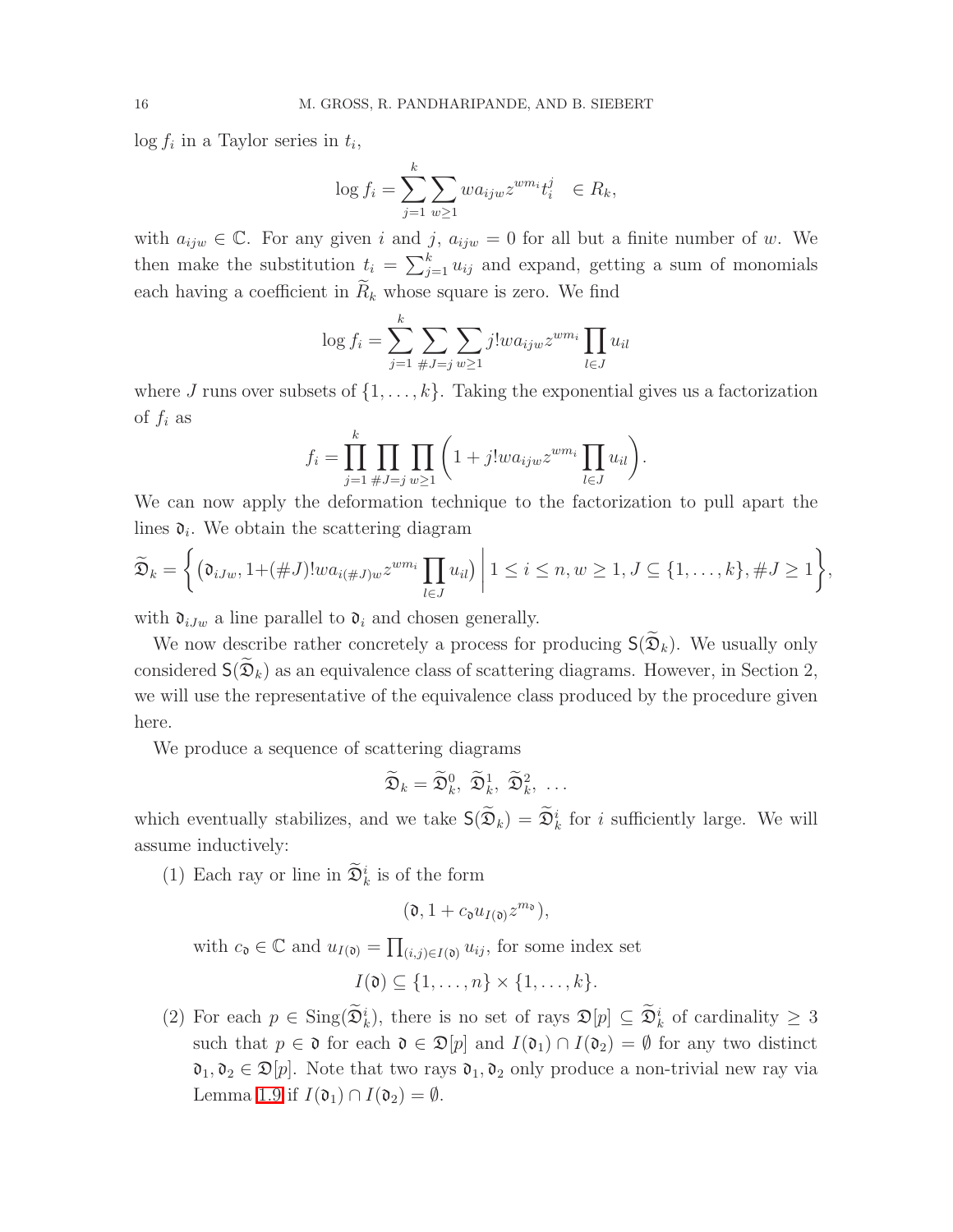Both of these conditions already hold for  $\mathfrak{D}_k^0$ . In particular, for general choice of  $\mathfrak{D}_k^0$ , each singular point of  $\mathfrak{D}_k^0$  is contained in only two lines.

To pass from  $\widetilde{\mathfrak{D}}_k^{i-1}$  to  $\widetilde{\mathfrak{D}}_k^i$ , we simply look at every pair of elements  $\mathfrak{d}_1, \mathfrak{d}_2 \in \widetilde{\mathfrak{D}}_k^{i-1}$ satisfying

- (i)  $\{\mathfrak{d}_1, \mathfrak{d}_2\} \not\subseteq \widetilde{\mathfrak{D}}_k^{i-2}$ ,
- (ii)  $\mathfrak{d}_1 \cap \mathfrak{d}_2$  consists of one point  $m_0$ , which is neither the boundary of  $\mathfrak{d}_1$  nor  $\mathfrak{d}_2$ ,
- (iii)  $I(\mathfrak{d}_1) \cap I(\mathfrak{d}_2) = \emptyset$ .

Writing

$$
f_{\mathfrak{d}_i} = 1 + c_i u_{I(\mathfrak{d}_i)} z^{w_i m_i}
$$

<span id="page-16-0"></span>with  $m_i$  primitive, we follow Lemma [1.9](#page-13-2) and set

 $(1.4)$   $\mathfrak{d}(\mathfrak{d}_1, \mathfrak{d}_2) =$  $(m_0 + \mathbb{R}_{\geq 0}(w_1m_1 + w_2m_2), 1 + c_1c_2u_{I(\mathfrak{d}_1)\cup I(\mathfrak{d}_2)}w_{\text{out}}|m_1 \wedge m_2|z^{w_1m_1 + w_2m_2}).$ 

We then take

$$
\widetilde{\mathfrak{D}}_k^i = \widetilde{\mathfrak{D}}_k^{i-1} \cup \{ \mathfrak{d}(\mathfrak{d}_1, \mathfrak{d}_2) | \mathfrak{d}_1, \mathfrak{d}_2 \text{ satisfies (i)-(iii) above} \}.
$$

Of course  $\mathfrak{D}_k^i$  satisfies the inductive hypothesis (1), but we need to check condition (2). To do so, we introduce some notation we shall also need later.

For any ray of the form  $\mathfrak{d} = \mathfrak{d}(\mathfrak{d}_1, \mathfrak{d}_2)$ , define Parents $(\mathfrak{d}) = {\mathfrak{d}_1, \mathfrak{d}_2}$ . If  $\mathfrak{d}$  is a line, then we set  $Parents(\mathfrak{d}) = \emptyset$ . Define recursively

$$
\mathrm{Anceators}(\mathfrak{d}) = \{\mathfrak{d}\} \cup \bigcup_{\mathfrak{d}' \in \mathrm{Parents}(\mathfrak{d})} \mathrm{Anceators}(\mathfrak{d}')
$$

and

$$
\mathrm{Leaves}(\mathfrak{d})=\{\mathfrak{d}'\in\mathrm{Ancestors}(\mathfrak{d})|\mathfrak{d}'\;\mathrm{is}\;\mathrm{a}\;\mathrm{line}\}.
$$

If any element  $\mathfrak{d}' \in \text{Leaves}(\mathfrak{d})$  is moved slightly by replacing  $\mathfrak{d}' = m + \mathbb{R}m_i$  by  $m' + \mathbb{R}m_i$ with  $m-m'$  small and  $m-m' \notin \mathbb{R}m_i$ , then  $\mathfrak{d}$  is replaced by some  $m''+\mathfrak{d}$  for  $m''$  small and  $m'' \notin \mathbb{R}m_0$ . Now if there is a point  $p \in \text{Sing}(\mathcal{D}_k^i)$  with  $\mathcal{D}[p] \subseteq \mathcal{D}_k^i$  violating condition  $(2)$ , we note Leaves $(\mathfrak{d}_1) \cap \text{Leaves}(\mathfrak{d}_2) = \emptyset$  for all  $\mathfrak{d}_1, \mathfrak{d}_2 \in \mathfrak{D}[p]$ , since  $I(\mathfrak{d}_1) \cap I(\mathfrak{d}_2) = \emptyset$ . Thus by deforming the lines in  $\mathfrak{D}_k^0$ , the rays in  $\mathfrak{D}[p]$  can be deformed in an independent manner. Thus if  $p$  violates (2), then  $\mathfrak{D}_k^0$  has not been chosen generally. Thus for general choice of  $\mathfrak{D}_{k}^{0}$ , the inductive hypothesis (2) holds.

The process is easily seen to terminate as at each step the sets  $I(\mathfrak{d})$  for new rays  $\mathfrak{d}$ increase in cardinality, and the cardinality of these sets is bounded by  $nk$ . Furthermore, since automorphisms associated to rays  $\mathfrak{d}_1$ ,  $\mathfrak{d}_2$  with  $I(\mathfrak{d}_1) \cap I(\mathfrak{d}_2) \neq \emptyset$  commute, we obtain from Lemma [1.9](#page-13-2) that  $\theta_{\gamma_p,\widetilde{D}_k^i} = \text{Id}$  for  $i > nk$  and  $\gamma_p$  a small loop around any singular point of  $\mathfrak{D}_k^i$ .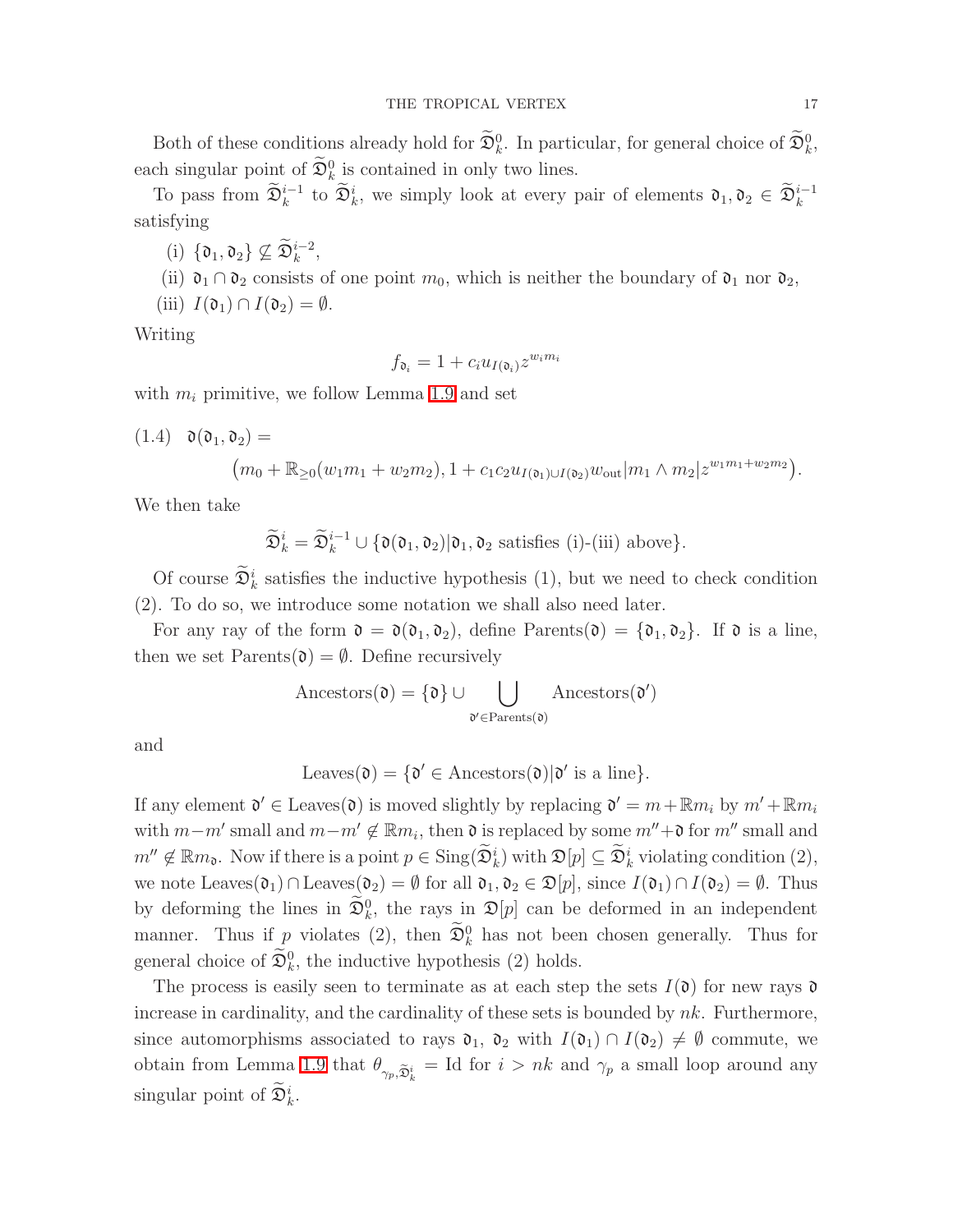We have proven  $\mathsf{S}(\widetilde{\mathfrak{D}}_k) = \widetilde{\mathfrak{D}}_k^{\infty}$  where stabilization occurs in the superscript for  $i > nk$ . Then

$$
\mathsf{S}_k(\mathfrak{D}) = (\widetilde{\mathfrak{D}}_k^{\infty})_{\mathrm{as}}.
$$

<span id="page-17-0"></span>As we will see in the next section, we will use the above procedure to reduce the computation of  $\mathsf{S}_k(\mathfrak{D})$  to a tropical calculation.

**Example 1.11.** We apply the above procedure to Example [1.6](#page-10-0) with  $\ell_1 = \ell_2 = 1$  and

$$
f_1 = 1 + t_1 x, \quad f_2 = 1 + t_2 y \; .
$$

For  $k = 2$ , we write

$$
\log f_1 = t_1 x - \frac{t_1^2 x^2}{2} + \dots = u_{11} x + u_{12} x - u_{11} u_{12} x^2
$$

and factor  $f_1$  as

$$
f_1 = (1 + u_{11}x)(1 + u_{12}x)(1 - u_{11}u_{12}x^2).
$$

Similarly,

$$
f_2 = (1 + u_{21}y)(1 + u_{22}y)(1 - u_{21}u_{22}y^2).
$$

Applying the above procedure gives the complicated scattering diagram depicted in Figure [1.3.](#page-18-2)

In the scattering diagram, there are four rays of slope 2, eight of slope 1, and four of slope 1/2. That the asymptotic form of the diagram agrees with Figure [1.2](#page-11-1) appears miraculous. To see the agreement, we calculate the functions attached to the various rays in Figure [1.3](#page-18-2) using Lemma [1.9.](#page-13-2) For example, the rays of slope 2 have attached functions, taken in a clockwise order,

$$
1 + u_{11}u_{21}u_{22}xy^2, \ 1 + u_{12}u_{21}u_{22}xy^2, \ 1 - u_{11}u_{21}u_{22}xy^2, \ 1 - u_{12}u_{21}u_{22}xy^2.
$$

The product of these four functions is 1, so the ray in the asymptotic diagram associated to this diagram has the attached function 1, and hence can be omitted. The same happens to the rays of slope  $1/2$ . For the rays of slope 1, again in clockwise order, again using Lemma [1.9,](#page-13-2) we have the attached functions

$$
1 + u_{11}u_{21}xy, \ 1 + u_{11}u_{22}xy, \ 1 + 4u_{11}u_{12}u_{21}u_{22}x^2y^2, \ 1 + u_{12}u_{21}xy, \ 1 + u_{12}u_{22}xy,
$$
  

$$
1 - 4u_{11}u_{12}u_{21}u_{22}x^2y^2, \ 1 - 4u_{11}u_{12}u_{21}u_{22}x^2y^2, \ 1 + 2u_{11}u_{12}u_{21}u_{22}x^2y^2.
$$

Taking the product of these eight functions gives  $1 + (u_{11} + u_{12})(u_{21} + u_{22})xy$ . All the terms involving  $x^2y^2$  cancel.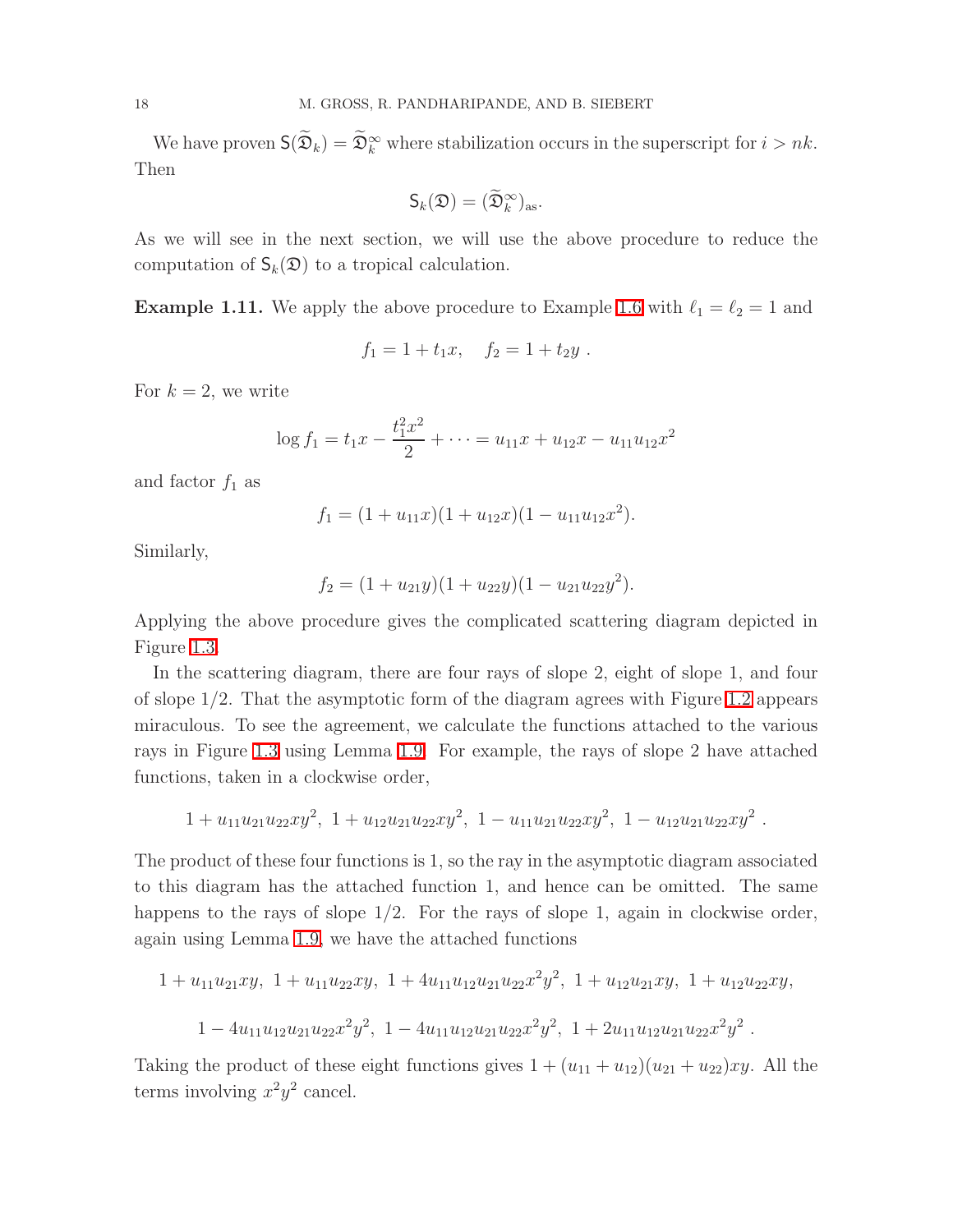

<span id="page-18-2"></span>FIGURE 1.3.

## 2. Tropical curves

<span id="page-18-1"></span><span id="page-18-0"></span>2.1. Definitions. We relate here the calculations involving scattering diagrams in Section [1.4](#page-12-0) to tropical curve counts. We first recall the definition of a parameterized tropical curve in  $M_{\mathbb{R}}$  from [\[19\]](#page-57-4). Let  $\Gamma$  be a weighted, connected finite graph without divalent vertices. Denote the set of vertices and edges by  $\overline{\Gamma}^{[0]}$  and  $\overline{\Gamma}^{[1]}$  respectively, and let

$$
w_{\overline{\Gamma}}:\overline{\Gamma}^{[1]}\to\mathbb{N}\setminus\{0\}
$$

be the weight function. An edge  $E \in \overline{\Gamma}^{[1]}$  has adjacent vertices  $\partial E = \{V_1, V_2\}$ . Let  $\overline{\Gamma}_{\infty}^{[0]} \subseteq \overline{\Gamma}^{[0]}$  be the set of 1-valent vertices. We set

$$
\Gamma = \overline{\Gamma} \setminus \overline{\Gamma}^{[0]}_{\infty}
$$

Denote the set of vertices and edges of  $\Gamma$  as  $\Gamma^{[0]}$ ,  $\Gamma^{[1]}$ , and let

$$
w_{\Gamma}: \Gamma^{[1]} \to \mathbb{N} \setminus \{0\}
$$

be the weight function. Some edges of Γ are now non-compact — these are called unbounded edges. Let  $\Gamma_{\infty}^{[1]} \subseteq \Gamma^{[1]}$  be the set of unbounded edges.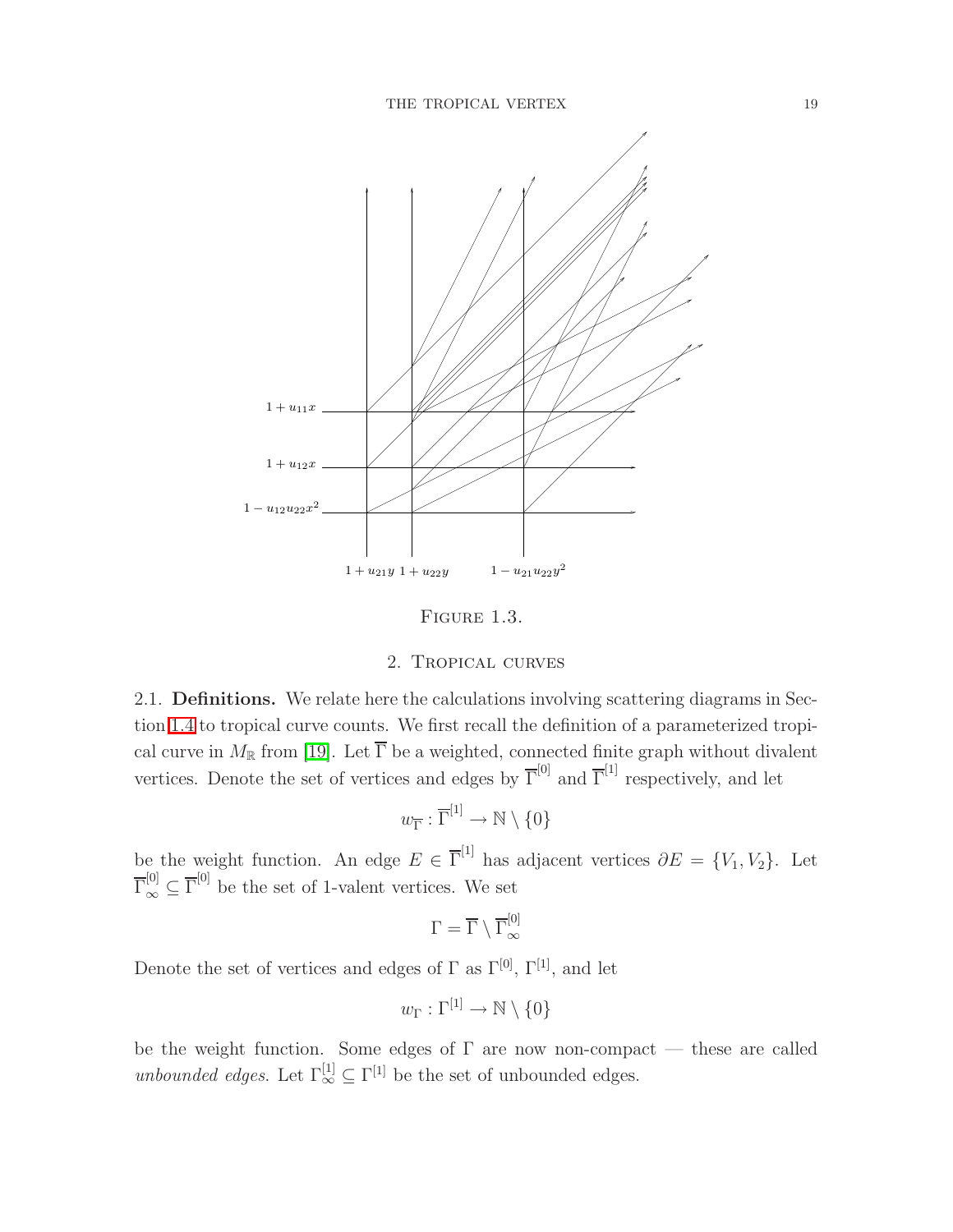**Definition 2.1.** A parameterized tropical curve in  $M_{\mathbb{R}}$  is a proper map  $h : \Gamma \to M_{\mathbb{R}}$ satisfying the following conditions.

- (1) For every edge  $E \subseteq \Gamma$ , the restriction  $h|_E$  is an embedding with image  $h(E)$ contained in an affine line with rational slope.
- (2) For every vertex  $V \in \Gamma$ , the following *balancing condition* holds. Let

$$
E_1,\ldots,E_m\in\Gamma^{[1]}
$$

be the edges adjacent to V, and let  $m_i \in M$  be the primitive integral vector emanating from  $h(V)$  in the direction of  $h(E_i)$ . Then

$$
\sum_{j=1}^{m} w_{\Gamma}(E_j) m_j = 0.
$$

An *isomorphism* of parameterized tropical curves  $h : \Gamma \to M_{\mathbb{R}}$  and  $h' : \Gamma' \to M_{\mathbb{R}}$ is a homeomorphism  $\Phi : \Gamma \to \Gamma'$  respecting the weights of the edges and such that  $h = h' \circ \Phi$ . A tropical curve is an isomorphism class of parameterized tropical curves. The genus of a tropical curve  $h : \Gamma \to M_{\mathbb{R}}$  is the first Betti number of  $\Gamma$ . A rational tropical curve is a tropical curve of genus zero.

<span id="page-19-2"></span>**Definition 2.2.** Let  $h : \Gamma \to M_{\mathbb{R}}$  be a tropical curve such that  $\overline{\Gamma}$  only has vertices of valency one and three. The *multiplicity* of a vertex  $V \in \Gamma^{[0]}$  in h is

$$
Mult_V(h) = w_1w_2|m_1 \wedge m_2| = w_1w_3|m_1 \wedge m_3| = w_2w_3|m_2 \wedge m_3|,
$$

where  $E_1, E_2, E_3 \in \Gamma^{[1]}$  are the edges containing V,  $w_i = w_{\Gamma}(E_i)$ , and  $m_i \in M$  is a primitive integral vector emanating from  $h(V)$  in the direction of  $h(E_i)$ . The equality of the three expressions follows from the balancing condition.

**Definition 2.3.** The *multiplicity* of the tropical curve  $h$  is

$$
\text{Mult}(h) = \prod_{V \in \Gamma^{[0]}} \text{Mult}_V(h).
$$

<span id="page-19-0"></span>2.2. Scattering diagrams. Let  $\mathfrak{D} = \{(\mathbb{R}m_i, f_i)\}\$  be a standard scattering diagram of Definition [1.10.](#page-14-1) We follow the notation of Section [1.4](#page-12-0) with scattering diagrams  $\mathfrak{D}_k$  and

$$
\mathsf{S}(\widetilde{\mathfrak{D}}_k) = \widetilde{\mathfrak{D}}_k^{\infty}
$$

<span id="page-19-1"></span>constructed from D.

**Theorem 2.4.** For general choice of  $\widetilde{\mathfrak{D}}_k$ , there is a bijective correspondence between elements  $(\mathfrak{d}, f_{\mathfrak{d}}) \in S(\mathfrak{D}_k)$  and rational tropical curves  $h : \Gamma \to M_{\mathbb{R}}$  with the following properties:

(i) There is an edge  $E_{\text{out}} \in \Gamma_{\infty}^{[1]}$  with  $h(E_{\text{out}}) = \mathfrak{d}$ .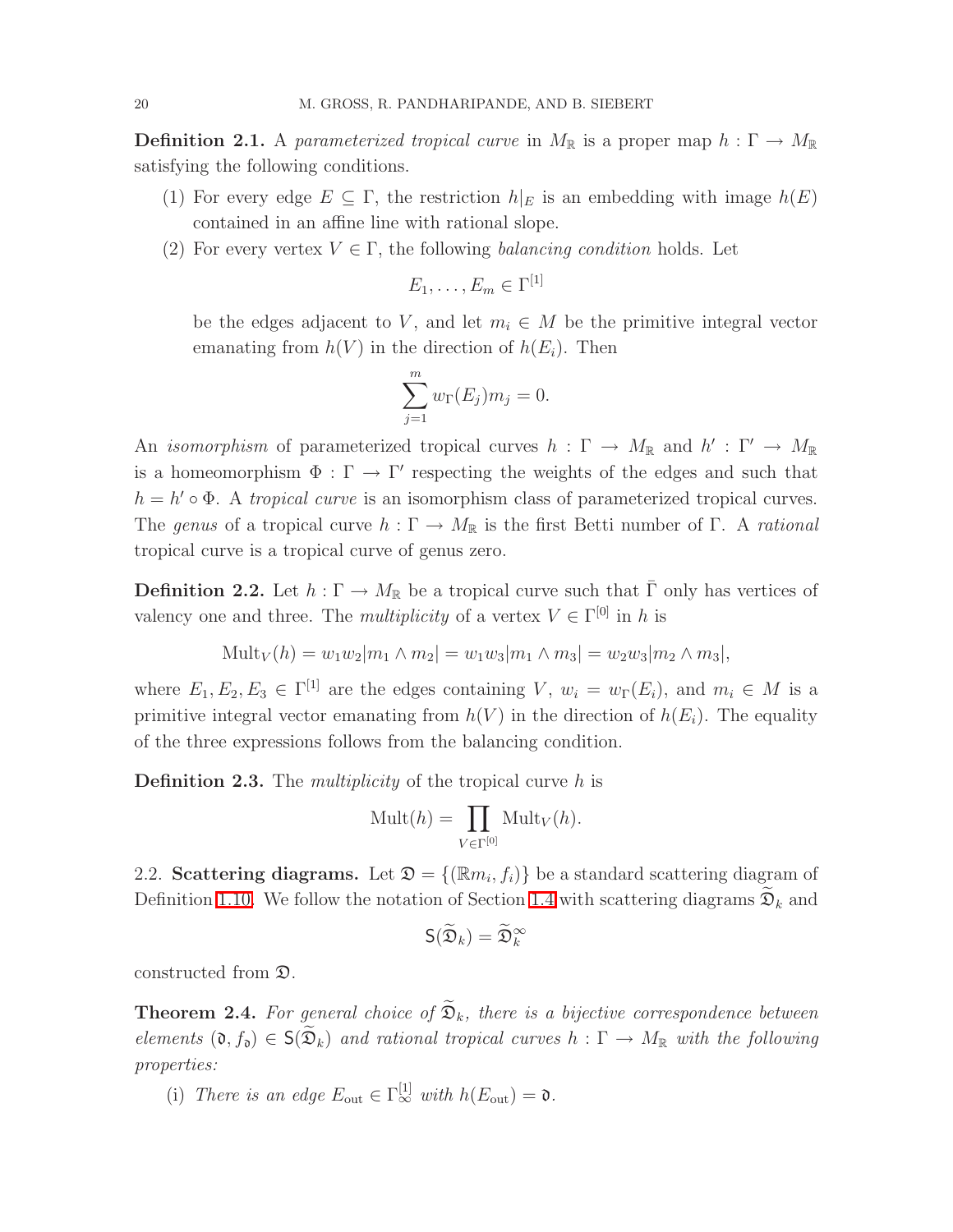(ii) If  $E \in \Gamma_{\infty}^{[1]} \setminus \{E_{\text{out}}\}$  or if  $E_{\text{out}}$  is the only edge of  $\Gamma$  and  $E = E_{\text{out}}$ , then  $h(E)$  is contained in some  $\mathfrak{d}_{iJw}$  where

$$
1 \leq i \leq n, \quad J \subseteq \{1, \ldots, k\}, \quad w \geq 1.
$$

Furthermore, if  $E \neq E_{\text{out}}$ , the unbounded direction of  $h(E)$  is given by  $-m_i$ .

- (iii) If  $E, E' \in \Gamma_{\infty}^{[1]} \setminus \{E_{\text{out}}\}$  and  $h(E) \subseteq \mathfrak{d}_{iJw}$  and  $h(E') \subseteq \mathfrak{d}_{iJ'w'}$ , then  $J \cap J' = \emptyset$ .
- (iv) If  $E \in \Gamma_{\infty}^{[1]} \setminus \{E_{\text{out}}\}$  or if  $E_{\text{out}}$  is the only edge of  $\Gamma$  and  $E = E_{\text{out}}$ , and  $h(E) \subseteq$  $\mathfrak{d}_{iJw}$ , we have  $w_{\Gamma}(E) = w$ .

<span id="page-20-0"></span>Furthermore, if  $\mathfrak d$  is a ray, the corresponding curve h is trivalent and

(2.1) 
$$
f_{\mathfrak{d}} = 1 + w_{\text{out}} \operatorname{Mult}(h) \prod_{i,J,w} \left( (\# J)! a_{i(\# J)w} \prod_{j \in J} u_{ij} \right) z^{m_{\text{out}}},
$$

where the i, J, w run over all indices for which  $\mathfrak{d}_{iJw} \in \text{Leaves}(\mathfrak{d})$ ,

$$
m_{\rm out} = \sum_{i,J,w} w m_i,
$$

and  $m_{\text{out}} = w_{\text{out}} m'_{\text{out}}$  for  $m'_{\text{out}} \in M$  primitive and  $w_{\text{out}}$  the index of  $m_{\text{out}}$ .

Proof. The bijective correspondence is constructed as follows. First, the elements of  $\mathfrak{D}_k$  are all lines and are clearly in one-to-one correspondence with tropical curves h:  $\Gamma \to M_{\mathbb{R}}$  in which  $\Gamma$  consists of just one edge satisfying properties (i)-(iv). So we just need to worry about elements of  $S(\overline{\mathfrak{D}}_k) \setminus \overline{\mathfrak{D}}_k$ , all of which are rays.

Given a ray  $\mathfrak{d} \in \mathfrak{D}_k^{\infty}$ , define the graph  $\Gamma_{\mathfrak{d}}$  by

$$
\Gamma_{\mathfrak{d}}^{[0]} = \{ \mathfrak{d}' \, | \, \mathfrak{d}' \in \text{Ancestors}(\mathfrak{d}) \text{ and } \mathfrak{d}' \text{ a ray} \}
$$
  

$$
\Gamma_{\mathfrak{d}}^{[1]} = \text{Ancestors}(\mathfrak{d})
$$

as abstract sets, writing the edge corresponding to  $\mathfrak{d}'$  as  $E_{\mathfrak{d}'}$  and the vertex  $V_{\mathfrak{d}'}$ . If  $\mathfrak{d}' \in \text{Ancestors}(\mathfrak{d}) \setminus \{\mathfrak{d}\},\$  then  $\mathfrak{d}'$  is parent to a unique ray in Ancestors $(\mathfrak{d})$ , which we write as Child( $\mathfrak{d}'$ ). If  $\mathfrak d$  is itself a line, then we are in a degenerate case, and  $\Gamma_{\mathfrak d}$  is just a line (an edge with no vertices). If  $\mathfrak d$  is a ray, then to define  $\Gamma_{\mathfrak d}$ , we specify that for  $\mathfrak{d}' \in \text{Anceators}(\mathfrak{d})$ , either

- $\mathfrak{d}' \neq \mathfrak{d}$  and  $\mathfrak{d}'$  is a ray, in which case the vertices of  $E_{\mathfrak{d}'}$  are  $V_{\mathfrak{d}'}$  and  $V_{\text{Child}(\mathfrak{d}')}$ .
- $\mathfrak{d}' = \mathfrak{d}$ , in which case  $E_{\mathfrak{d}'}$  is an unbounded edge with vertex  $V_{\mathfrak{d}}$ .
- $\mathfrak{d}'$  is a line, in which case  $E_{\mathfrak{d}'}$  is an unbounded edge with vertex  $V_{\text{Child}(\mathfrak{d}')}$ .

We next define the weight function  $w_{\Gamma_{\mathfrak{d}}}$  as follows. For any  $\mathfrak{d}' \in \text{Anceators}(\mathfrak{d})$ ,  $f_{\mathfrak{d}'}$  takes the form  $1 + c_{\mathfrak{d}'} z^{m_{\mathfrak{d}'}}$  for some  $c_{\mathfrak{d}'} \in \tilde{R}_k$  and  $m_{\mathfrak{d}'} \in M \setminus \{0\}$ . We define  $w_{\Gamma_{\mathfrak{d}}}(E_{\mathfrak{d}'})$  to be the index of  $m_{\mathfrak{d}'}$ , with  $m'_{\mathfrak{d}'}$  given by

$$
m_{\mathfrak{d}'} = w_{\Gamma_{\mathfrak{d}}}(E_{\mathfrak{d}'})m'_{\mathfrak{d}'}.
$$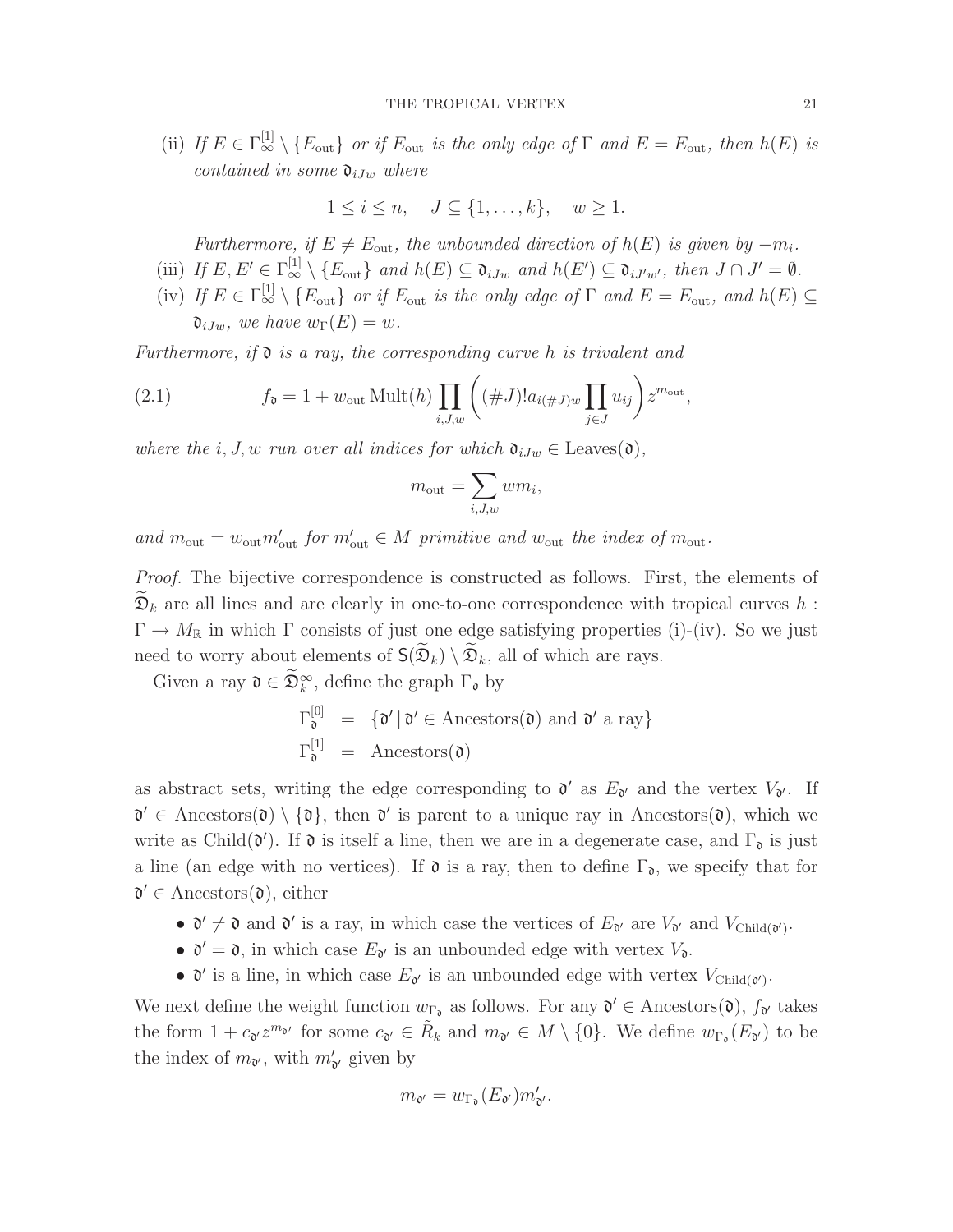Finally, we define h in the obvious way, mapping  $E_{\mathfrak{d}'}$  in the respective cases to the line segment joining  $Init(\mathfrak{d}')$  and  $Init(Child(\mathfrak{d}'))$ ,  $\mathfrak{d}$ , and the ray  $\mathbb{R}_{\leq 0}m_{\mathfrak{d}'} +Init(Child(\mathfrak{d}'))$ .

Since  $\Gamma$  is a tree, the genus 0 condition is clearly satisfied. We need to check the balancing condition at every vertex  $V = V_{\mathfrak{d}}$ . Let Parents $(\mathfrak{d}') = {\mathfrak{d}}_1, \mathfrak{d}_2$ . From [\(1.4\)](#page-16-0), we see

$$
m_{\mathfrak{d}'}=m_{\mathfrak{d}_1}+m_{\mathfrak{d}_2},
$$

or equivalently

$$
w_{\Gamma_{\mathfrak{d}}}(E_{\mathfrak{d}'})m'_{\mathfrak{d}'}=w_{\Gamma_{\mathfrak{d}}}(E_{\mathfrak{d}_1})m'_{\mathfrak{d}_1}+w_{\Gamma_{\mathfrak{d}}}(E_{\mathfrak{d}_2})m'_{\mathfrak{d}_2},
$$

which is the balancing condition at V, keeping in mind that  $m'_{o_1}$  and  $m'_{o_2}$  point *towards* V and  $m'_{\mathfrak{d}'}$  points away from V. By the generality condition on  $\mathfrak{D}_k$ ,  $\Gamma_{\mathfrak{d}}$  has at most trivalent vertices.

Next, we check the expression given for  $f_{\mathfrak{d}}$  inductively. If  $\mathfrak{d}$  is a line, then  $\Gamma$  is just a line, and  $Mult(h) = 1$  since there are no trivalent vertices whatsoever. Formula [\(2.1\)](#page-20-0) is correct by the definition of the original deformed scattering diagram  $\mathfrak{D}_k$  in Section [1.4.](#page-12-0)

Suppose  $\mathfrak d$  is a ray and [\(2.1\)](#page-20-0) holds for both Parents( $\mathfrak d$ ) = { $\mathfrak d_1, \mathfrak d_2$ }. Let  $h_1$  and  $h_2$  be the tropical curves corresponding to the respective parents. By [\(1.4\)](#page-16-0),

$$
f_{\mathfrak{d}} = 1 + w_{\Gamma_{\mathfrak{d}}}(E_{\mathfrak{d}_1}) \operatorname{Mult}(h_1) w_{\Gamma_{\mathfrak{d}}}(E_{\mathfrak{d}_2}) \operatorname{Mult}(h_2)
$$

$$
\cdot w_{\operatorname{out}} |m'_{\mathfrak{d}_1} \wedge m'_{\mathfrak{d}_2}| \prod_{i,J,w} \left( (\# J)! a_{i(\# J)w} \prod_{j \in J} u_{ij} \right) z^{m_{\operatorname{out}}}
$$

where the first product is over all indices  $i, J, w$  for which  $\mathfrak{d}_{iJw} \in \text{Leaves}(\mathfrak{d})$ . The coefficient in front of the product is just

$$
\text{Mult}(h_1) \text{Mult}(h_2) \text{Mult}_{V_2}(h) w_{\text{out}} = \text{Mult}(h) w_{\text{out}}.
$$

The derivation of [\(2.1\)](#page-20-0) is complete.

Finally, by unravelling the definitions, each rational tropical curve satisfying conditions (i)-(iv) is easily seen to correspond to a unique element of  $\mathfrak{D}_k^{\infty}$ . — Первый проста в сервести в сервести в сервести в сервести в сервести в сервести в сервести в сервести в се<br>В сервести в сервести в сервести в сервести в сервести в сервести в сервести в сервести в сервести в сервести<br>

As we shall see, Theorem [2.4](#page-19-1) implies that the scattering diagrams are computing a tropical enumerative invariant. We shall relate the tropical enumerations which arise first to holomorphic enumerations and then to relative Gromov-Witten invariants.

Example 2.5. Returning to the situation of Example [1.11,](#page-17-0) consider the ray of slope 1 which is the third one from the upper left in Figure [1.3.](#page-18-2) Figure [2.1](#page-22-1) shows the corresponding tropical curve with the outgoing edge of weight two labelled. The multiplicity of the curve is 2, and the function attached to the outgoing ray is  $1+4u_{11}u_{12}u_{21}u_{22}x^2y^2$ .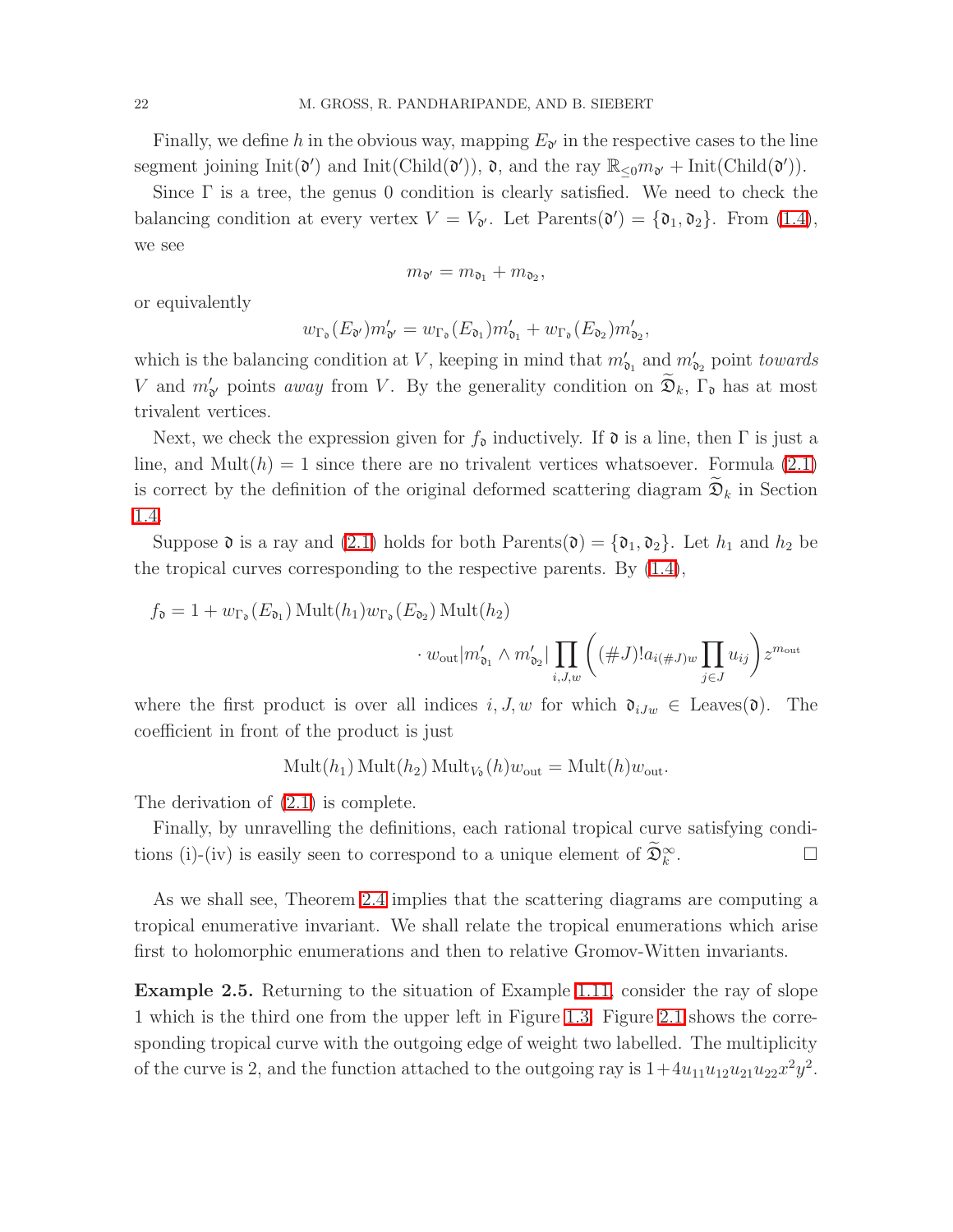

<span id="page-22-1"></span>FIGURE 2.1.

# <span id="page-22-0"></span>2.3. **Tropical counts.** Let  $m_1, \ldots, m_n \in M$  be primitive elements, and let

$$
\mathbf{m}=(m_1,\ldots,m_n)
$$

denote the n-tuple. Let the lines

$$
\mathfrak{d}_{ij} = m_{ij} + \mathbb{R}m_i, \quad m_{ij} \in M_{\mathbb{R}}
$$

be chosen generally for  $1 \leq i \leq n$  and  $1 \leq j \leq l_i$ .

Let  $\mathbf{w}_i = (w_{i1}, \dots, w_{il_i})$  be weight vectors with

$$
0 < w_{i1} \leq w_{i2} \leq \cdots \leq w_{il_i}, \quad w_{ij} \in \mathbb{Z} \ .
$$

The weight vector  $\mathbf{w}_i$  has length  $l_i$  and size

$$
|\mathbf{w}_i| = \sum_{j=1}^{l_i} w_{ij}.
$$

Denote the *n*-tuple of weight vectors by  $\mathbf{w} = (\mathbf{w}_1, \dots, \mathbf{w}_n)$ . We only consider weight vectors for which

$$
m_{\text{out}} = \sum_{i=1}^{n} |\mathbf{w}_i| m_i \neq 0.
$$

<span id="page-22-2"></span>**Definition 2.6.** Let  $N_{\mathbf{m}}^{\text{trop}}(\mathbf{w})$  be the number of rational tropical curves  $h : \Gamma \to M_{\mathbb{R}}$ counted with the multiplicity of Definition [2.2](#page-19-2) where

$$
\Gamma_{\infty}^{[1]} = \{ E_{ij} | 1 \le i \le n, 1 \le j \le l_i \} \cup \{ E_{\text{out}} \}
$$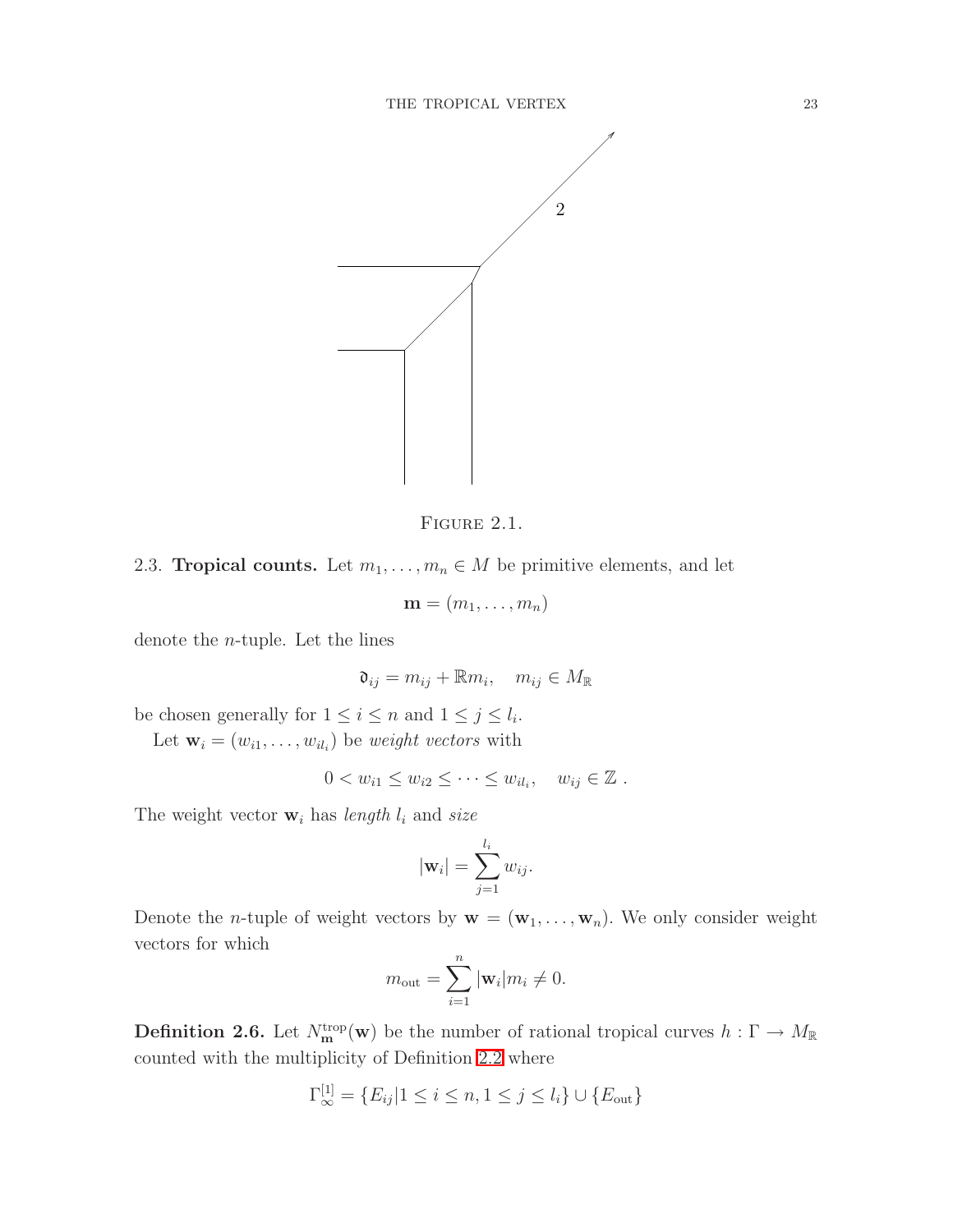with

- $h(E_{ij}) \subseteq \mathfrak{d}_{ij}$  and  $-m_i$  pointing in the unbounded direction of  $h(E_{ij})$ ,
- $w_{\Gamma}(E_{ii}) = w_{ii},$
- $h(E_{\text{out}})$  pointing in the direction of  $m_{\text{out}}$ .

Note that  $w_{\Gamma}(E_{\text{out}})$ , the weight of  $E_{\text{out}}$ , coincides with the index of  $m_{\text{out}}$ 

**Proposition 2.7.** The numbers  $N_{\mathbf{m}}^{\text{trop}}(\mathbf{w})$  do not depend on the (generic) choice of the vectors  $m_{ij}$ .

Proof. The result follows from standard tropical arguments — for example the method of [\[6\]](#page-57-7) suffices. Alternatively, we will later show that these tropical invariants agree with holomorphic counts which are independent of any choices.

Let  $\mathfrak{D} = \{(\mathfrak{d}_i, f_i) | 1 \leq i \leq n\}$  be a standard scattering diagram over the ring  $\mathbb{C}[[t_1,\ldots,t_n]]$  consisting of a number of lines through the origin. Let  $\mathfrak{d}_i = \mathbb{R}m_i$  with  $m_i$ primitive. Since  $t_i$  is the only power series variable occurring in  $f_i$ , we can write the logarithm as

$$
\log f_i = \sum_{j=1}^{\infty} \sum_{w \ge 1} w a_{ijw} z^{wm_i} t_i^j
$$

with  $a_{iiw} \in \mathbb{C}$ .

<span id="page-23-1"></span>Let  $S(\mathfrak{D})$  be the associated scattering diagram. We assume  $S(\mathfrak{D})$  has at most one ray in any given direction.

<span id="page-23-0"></span>**Theorem 2.8.** Let  $(\mathfrak{d}, f_{\mathfrak{d}}) \in S(\mathfrak{D}) \setminus \mathfrak{D}$  be a ray. Then,

(2.2) 
$$
\log f_{\mathfrak{d}} = \sum_{\mathbf{w}} \sum_{\mathbf{k}} \frac{w_{\text{out}}(\mathbf{w}) N_{\mathbf{m}}^{\text{trop}}(\mathbf{w})}{|\operatorname{Aut}(\mathbf{w}, \mathbf{k})|} \bigg( \prod_{1 \leq i \leq n \atop 1 \leq j \leq l_i} a_{ik_{ij}w_{ij}} t_i^{k_{ij}} \bigg) z^{\sum_i |\mathbf{w}_i| m_i}
$$

where

- The first sum is over all n-tuples of weight vectors  $\mathbf{w} = (\mathbf{w}_1, \dots, \mathbf{w}_n)$  satisfying  $0 \neq \sum_i |\mathbf{w}_i| m_i \in \mathfrak{d}$ . Let  $l_i = \text{length}(\mathbf{w}_i)$ .
- The second sum is over all n-tuples of vectors  $\mathbf{k} = (\mathbf{k}_1, \dots, \mathbf{k}_n)$  where

$$
\mathbf{k}_i = (k_{i1}, \ldots, k_{il_i})
$$

for positive integers  $k_{ij}$  satisfying

$$
k_{ij} \leq k_{i(j+1)}
$$
 if  $w_{ij} = w_{i(j+1)}$ .

*Note* length $(\mathbf{k}_i) = \text{length}(\mathbf{w}_i)$ .

•  $\sum_i |\mathbf{w}_i| m_i = w_{\text{out}}(\mathbf{w}) m'_{\text{out}}$  with  $m'_{\text{out}} \in M$  primitive.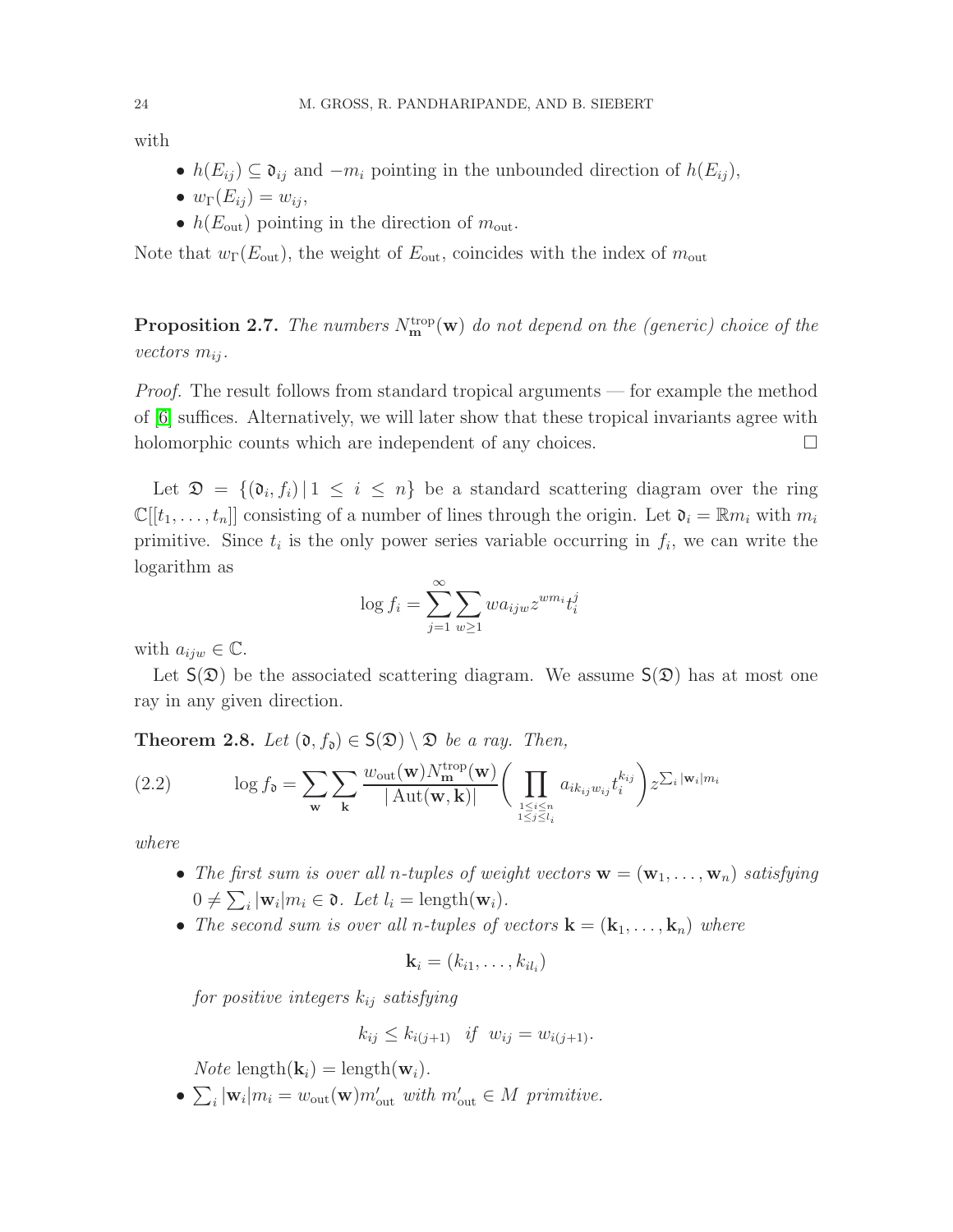• Aut $(\mathbf{w}_i, \mathbf{k}_i)$  denotes the subgroup of the permutation group  $\Sigma_{l_i}$  stabilizing the data

$$
((w_{i1},k_{i1}),\ldots,(w_{il_i},k_{il_i})),
$$

 $|\mathrm{Aut}(\mathbf{w}_i, \mathbf{k}_i)|$  denotes the order, and

<span id="page-24-0"></span>
$$
|\operatorname{Aut}(\mathbf{w},\mathbf{k})|=\prod_{i=1}^n|\operatorname{Aut}(\mathbf{w}_i,\mathbf{k}_i)|.
$$

*Proof.* We will prove [\(2.2\)](#page-23-0) modulo the ideal  $I_k = (t_1^{k+1}, \ldots, t_n^{k+1})$  and let  $k \to \infty$ . Modulo  $I_k$ , the diagram  $\mathsf{S}(\mathfrak{D})$  is equivalent to  $(\widetilde{\mathfrak{D}}_k^{\infty})_{\mathrm{as}}$ . Thus modulo  $I_k$ ,

(2.3) 
$$
\log f_{\mathfrak{d}} = \sum_{\mathfrak{d}'} \log f_{\mathfrak{d}'},
$$

where the sum is over rays  $\mathfrak{d}' \in \mathfrak{D}_k^{\infty}$  parallel to  $\mathfrak{d}$ .

Theorem [2.4](#page-19-1) gives a correspondence between such rays and tropical curves

$$
h:\Gamma\to M_{\mathbb{R}}.
$$

Consider one such ray  $\mathfrak{d}'$  and the corresponding tropical curve  $h : \Gamma \to M_{\mathbb{R}}$ . Then, there are weight vectors  $\mathbf{w}_1(h), \ldots, \mathbf{w}_n(h)$  of lengths  $l_1, \ldots, l_n$ , and sets

 $J_{ij}(h) \subseteq \{1, \ldots, k\}, \quad 1 \leq j \leq l_i$ 

with  $J_{i1}(h), \ldots, J_{il_i}(h)$  pairwise disjoint, such that we can write

Leaves
$$
(\mathfrak{d}') = \{ \mathfrak{d}_{iJ_{ij}(h)w_{ij}(h)} \mid 1 \leq i \leq n, 1 \leq j \leq l_i \}
$$

and

$$
\Gamma_{\infty}^{[1]} = \{E_{ij} | 1 \le i \le n, 1 \le j \le l_i\} \cup \{E_{\text{out}}\}
$$

with  $h(E_{ij}) \subseteq \mathfrak{d}_{iJ_{ij}(h)w_{ij}(h)}$ . Moreover, the contribution from  $\mathfrak{d}'$  to [\(2.3\)](#page-24-0) is

$$
\log f_{\mathfrak{d}'} = w_{\Gamma}(E_{\text{out}}) \operatorname{Mult}(h) \prod_{\substack{1 \leq i \leq n \\ 1 \leq j \leq l_i}} \left( (\#J_{ij}(h))! a_{i(\#J_{ij}(h))w_{ij}(h)} \prod_{l \in J_{ij}(h)} u_{il} \right) z^{\sum_i |\mathbf{w}_i(h)| m_i}.
$$

The contribution from all tropical curves h giving rise to the same weight vectors  $\mathbf{w}_i$ and the same sets  $J_{ij}$  with  $k_{ij} = #J_{ij}$  defining vectors  $\mathbf{k}_1, \ldots, \mathbf{k}_n$ , is then

$$
w_{\text{out}}(\mathbf{w})N_{\mathbf{m}}^{\text{trop}}(\mathbf{w})\prod_{\substack{1 \leq i \leq n \\ 1 \leq j \leq l_i}} (k_{ij}! a_{ik_{ij}w_{ij}} \prod_{l \in J_{ij}} u_{il}) z^{\sum_i |\mathbf{w}_i| m_i}.
$$

We first keep both **w** and **k** fixed and choose sets  $J_1, \ldots, J_n \subseteq \{1, \ldots, k\}$  with  $\#J_i = |\mathbf{k}_i|$ . We then sum over all possible ways of writing  $J_i$  as a disjoint union of sets  $J_{ij}$  with  $\#J_{ij} = k_{ij}$ . There are  $|\mathbf{k}_i|!/\prod_j k_{ij}!$  ways of writing  $J_i$  as such a disjoint union. However, we have overcounted curves. If  $\sigma \in \text{Aut}(\mathbf{w}_i, \mathbf{k}_i)$ , we have

$$
\{(i, J_{ij}, w_{ij})|1 \leq j \leq \text{length}(\mathbf{w}_i)\} = \{(i, J_{i\sigma(j)}, w_{i\sigma(j)})|1 \leq j \leq \text{length}(\mathbf{w}_i)\}.
$$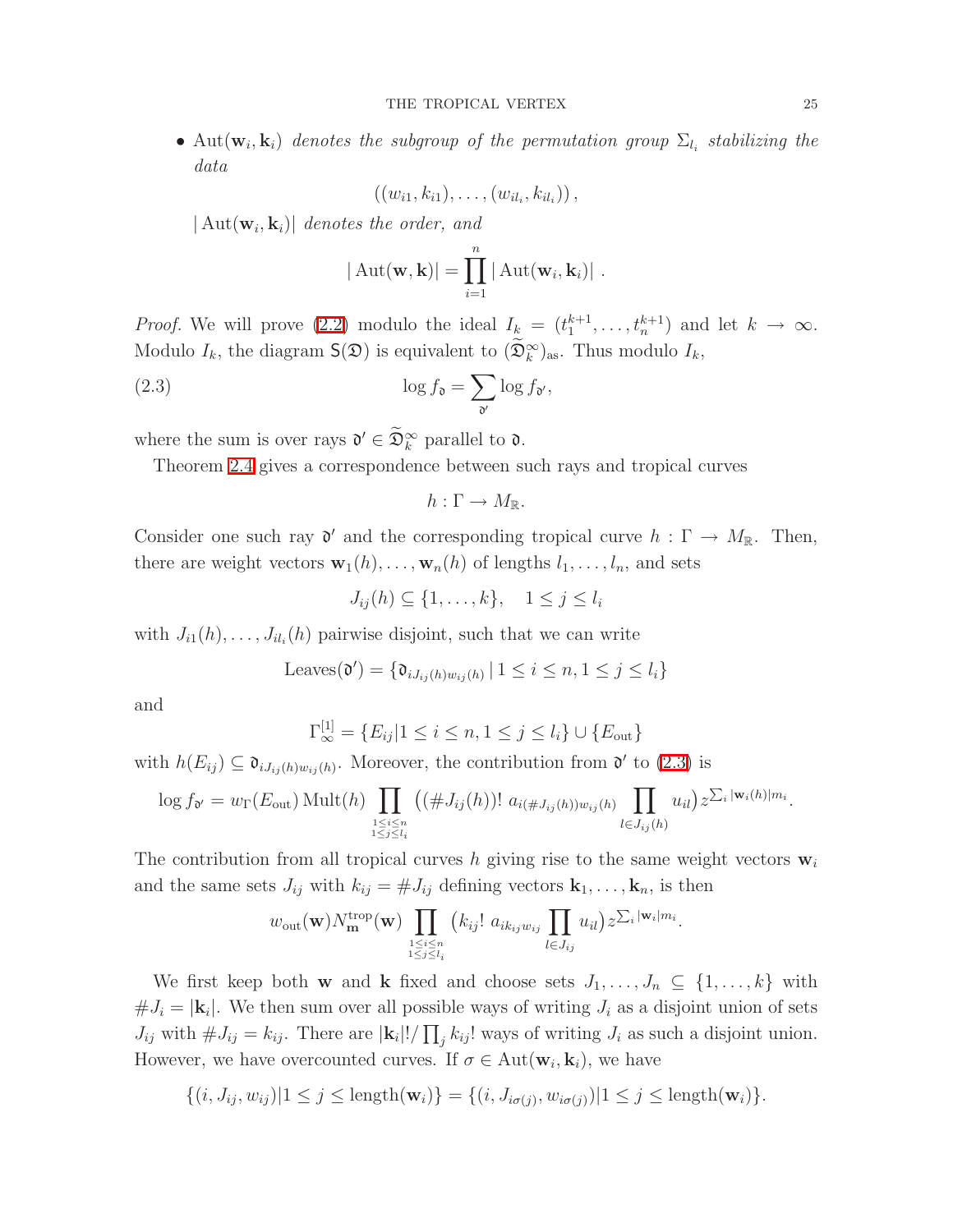Thus the contribution from a choice of the sets  $J_i$  is

$$
\frac{w_{\text{out}}(\mathbf{w})N_{\mathbf{m}}^{\text{trop}}(\mathbf{w})}{|\operatorname{Aut}(\mathbf{w}, \mathbf{k})|} \bigg(\prod_{1 \leq i \leq n} \big(\prod_{1 \leq j \leq l_i} k_{ij}! a_{ik_{ij}w_{ij}}\big) \frac{|\mathbf{k}_i|!}{\prod_j k_{ij}!} \prod_{l \in J_i} u_{il}\bigg) z^{\sum_i |\mathbf{w}_i| m_i}.
$$

Summing over possible  $J_i$ 's, we get

$$
\frac{w_{\text{out}}(\mathbf{w})N_{\mathbf{m}}^{\text{trop}}(\mathbf{w})}{|\operatorname{Aut}(\mathbf{w},\mathbf{k})|}\bigg(\prod_{1\leq i\leq n}(\prod_{1\leq j\leq l_i}a_{ik_{ij}w_{ij}})\sum_{J_i \atop \#J_i=|\mathbf{k}_i|}|\mathbf{k}_i|!\prod_{l\in J_i}u_{il}\bigg)z^{\sum_i|\mathbf{w}_i|m_i}.
$$

But

$$
t_i^{|\mathbf{k}_i|} = (u_1 + \cdots + u_k)^{|\mathbf{k}_i|}
$$
  
=  $|\mathbf{k}_i|! \sum_{J_i \atop \#J_i=|\mathbf{k}_i|} \prod_{l \in J_i} u_{il},$ 

from which we find the total contribution from curves with given  $w_i$  and  $k_i$  is

$$
\frac{w_{\text{out}}(\mathbf{w})N_{\mathbf{m}}^{\text{trop}}(\mathbf{w})}{|\operatorname{Aut}(\mathbf{w}, \mathbf{k})|} \bigg(\prod_{\substack{1 \leq i \leq n \\ 1 \leq j \leq l_i}} a_{ik_{ij}w_{ij}}t_i^{k_{ij}}\bigg) z^{\sum_i |\mathbf{w}_i|m_i},
$$

<span id="page-25-0"></span>giving the desired result.  $\Box$ 

## 3. From tropical to holomorphic counts

<span id="page-25-1"></span>3.1. Holomorphic counts. We now describe the holomorphic analogue of  $N_{\mathbf{m}}^{\text{trop}}(\mathbf{w})$ . Following the notation of Section [2.3,](#page-22-0) let

$$
\mathbf{m}=(m_1,\ldots,m_n)
$$

be an *n*-tuple of primitive vectors of M. Let  $\mathbf{w} = (\mathbf{w}_1, \dots, \mathbf{w}_n)$  be an *n*-tuple of weight vectors

$$
\mathbf{w}_i = (w_{i1}, \dots, w_{il_i})
$$

with

$$
0 \neq m_{\text{out}} = \sum_{i=1}^{n} |\mathbf{w}_i| m_i, \quad m_{\text{out}} = w_{\text{out}} m'_{\text{out}}
$$

for  $m'_{\text{out}} \in M$  primitive.

To match the conventions set for standard scattering diagrams in Definition [1.10,](#page-14-1) we do not require the  $m_1, \ldots, m_n$  to be distinct. However, we will only treat the distinct case since the multiplicities here will not matter (and complicate the notation). A more subtle issue concerns  $m_{\text{out}}$ . Either the ray generated by  $m_{\text{out}}$  is distinct from the rays generated by  $-m_1, \ldots, -m_n$  or not. We will present a treatment of the former case. The discussion in the degenerate case where the ray generated by  $m_{\text{out}}$  coincides with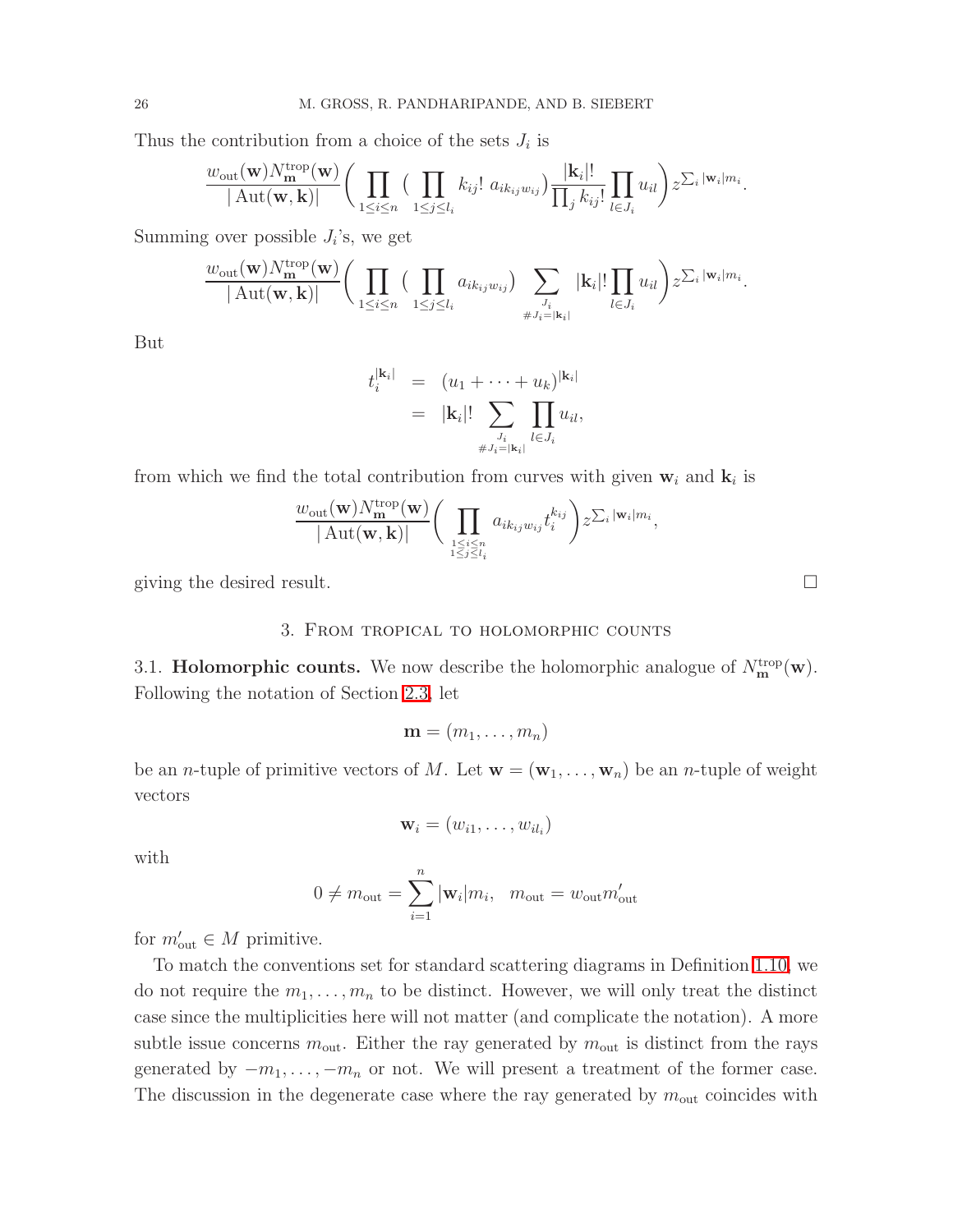a ray generated by  $-m_k$  is almost identical. We state the results there and leave the details to the reader.

So we assume the ray generated by  $m_{\text{out}}$  is distinct from the rays generated by the  $-m_i$ . Let  $\Sigma$  denote the complete rational fan in  $M_{\mathbb{R}}$  whose rays are generated by

$$
-m_1,\ldots,-m_n,m_{\rm out}.
$$

Let  $X$  denote the corresponding toric surface over  $\mathbb C$ . Let

$$
D_1,\ldots,D_n,D_{\text{out}}\subseteq X
$$

be the toric divisors corresponding to the given rays. Let  $X<sup>o</sup>$  be the complement of the 0-dimensional torus orbits in  $X$ , and let

$$
D_i^o = D_i \cap X^o, \quad D_{\text{out}}^o = D_{\text{out}} \cap X^o.
$$

Let  $\beta_{\mathbf{w}} \in H_2(X, \mathbb{Z})$  be the homology class defined by the conditions

$$
D_i \cdot \beta_{\mathbf{w}} = |\mathbf{w}_i|, \quad D_{\text{out}} \cdot \beta_{\mathbf{w}} = w_{\text{out}}.
$$

Define the open subspace

$$
\mathfrak{M}(X^o, \mathbf{w}) \subseteq \overline{\mathfrak{M}}_{0,1+\sum_{i=1}^n l_i}(X, \beta_{\mathbf{w}})
$$

of the moduli space of genus 0 stable maps represented by maps of the form

$$
\varphi : (\mathbb{P}^1, Q_{11}, \dots, Q_{1l_1}, \dots, Q_{n1}, \dots, Q_{nl_n}, Q) \to X
$$

satisfying the following properties:

- (i)  $\varphi(Q_{ij}) \in D_i^o$  and  $\varphi^*(t_i)$  has a zero of order  $w_{ij}$  at  $Q_{ij}$  for a local defining equation  $t_i$  for  $D_i$ .
- (ii)  $\varphi(Q) \in D_{\text{out}}^o$  and  $\varphi^*(t_{\text{out}})$  has a zero of order  $w_{\text{out}}$  at Q for a local defining equation  $t_{\text{out}}$  for  $D_{\text{out}}$ .

Since all the intersections of  $\varphi$  with the toric divisors of X are accounted for, there is a factorization

$$
\varphi : \mathbb{P}^1 \to X^o \subseteq X.
$$

We may equivalently view  $\mathfrak{M}(X^o, \mathbf{w})$  as an open subspace of the moduli space of genus 0 stable maps to  $X^o$  of class  $\beta_{\bf w}$  relative to the divisors  $D_1^o, \ldots, D_n^o, D_{\text{out}}$  with relative conditions specified by  $w$  and  $w_{\text{out}}$ . The relative perspective will be pursued in Sections [4](#page-29-1) and [5.](#page-37-0)

<span id="page-26-1"></span>Definition 3.1. There is an evaluation map

<span id="page-26-0"></span>(3.1) 
$$
\text{ev}: \mathfrak{M}(X^o, \mathbf{w}) \to \prod_{i=1}^n (D_i^o)^{l_i}
$$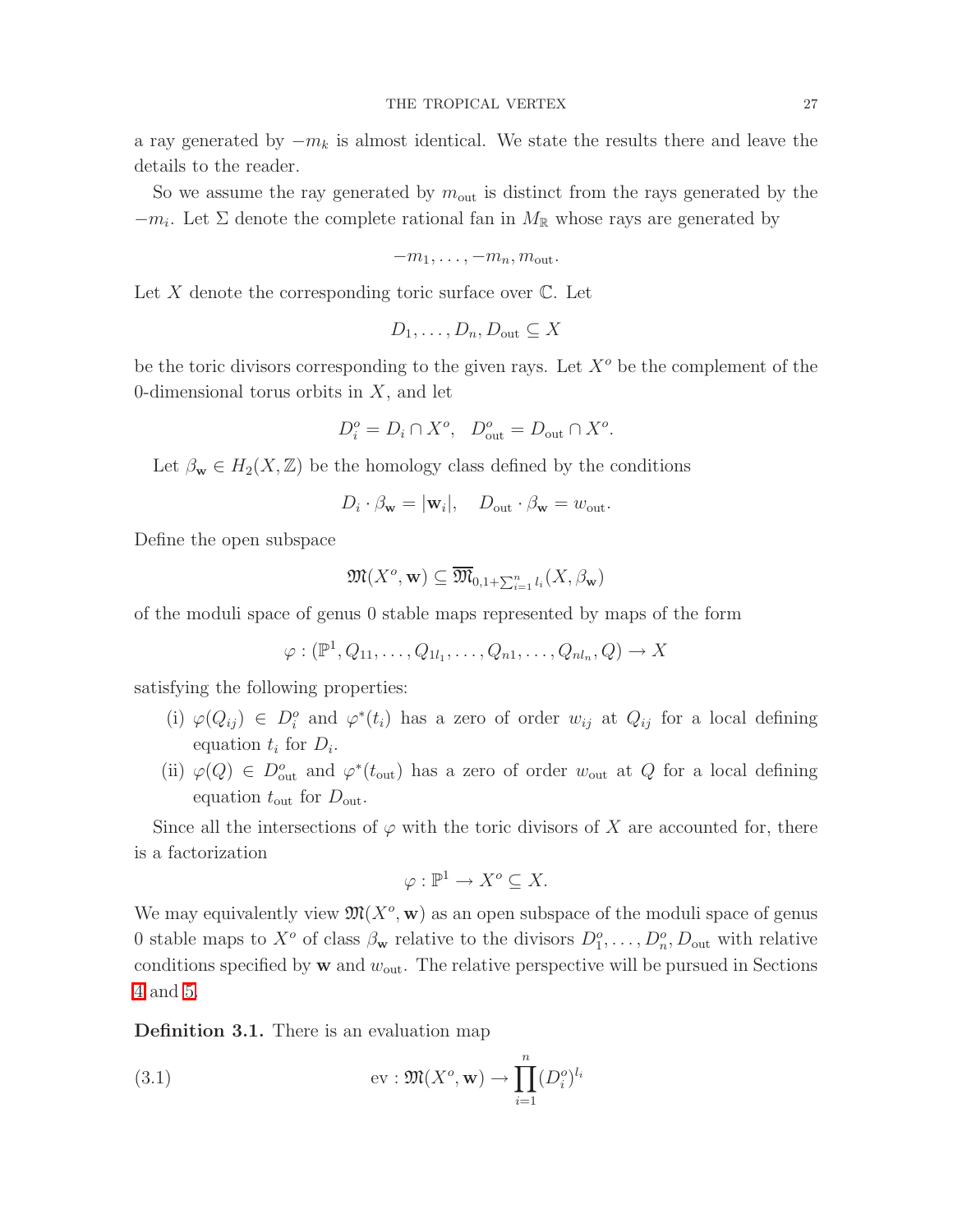If the evaluation map is generically finite, then we define  $N_{\mathbf{m}}^{\text{hol}}(\mathbf{w})$  to be the degree. Otherwise we define  $N_{\mathbf{m}}^{\text{hol}}(\mathbf{w})$  to be 0.

The count  $N_{\mathbf{m}}^{\text{hol}}(\mathbf{w})$  is invariant under refinement of the fan  $\Sigma$ . The curves which appear in  $\mathfrak{M}(X^o, \mathbf{w})$  are disjoint from the 0-dimensional torus orbits of X, and hence lift to any toric blow-up of X. Conversely, any curve on a toric blow-up of X disjoint from the exceptional divisors is the lifting of a curve on  $X$ . As a consequence, we can always assume that X is nonsingular by adding additional vectors  $m_i$  with associated weight vectors of length 0.

<span id="page-27-0"></span>By the following result, the dimensions of the domain and the target of the evaluation map [\(3.1\)](#page-26-0) coincide.

**Proposition 3.2.**  $\mathfrak{M}(X^o, \mathbf{w})$  is a nonsingular Deligne-Mumford stack of dimension  $\sum_{i=1}^n \text{length}(\mathbf{w}_i).$ 

*Proof.* We first review the standard quotient presentation of  $X$ , which we assume to be non-singular. Let T be the free abelian group generated by  $\Sigma^{[1]}$ , the set of rays of Σ. Let

$$
T_{\mathbb{C}}=T\otimes_{\mathbb{Z}}\mathbb{C}.
$$

We may view  $T_{\mathbb{C}}$  as an affine space,

$$
T_{\mathbb{C}} = \operatorname{Spec} \mathbb{C}[\{z^{\rho} \mid \rho \in \Sigma^{[1]}\}].
$$

Given a subset  $S \subseteq \Sigma^{[1]}$ , define  $\mathbf{A}(S)$  to be the subspace of  $T_{\mathbb{C}}$  determined by the equations  $\{z^{\rho} = 0 \mid \rho \in S\}$ . Set

$$
Z = \bigcup_{S} \mathbf{A}(S)
$$

where the union is over all subsets  $S \subseteq \Sigma^{[1]}$  which are *not* the rays of some cone in  $\Sigma$ . Set

$$
U=T_{\mathbb{C}}\setminus Z.
$$

There is a natural map  $r: T \to M$  taking a generator  $\rho \in \Sigma^{[1]}$  of T to  $m_{\rho} \in M$ , the primitive generator of the ray  $M$ . This yields an exact sequence

$$
0 \longrightarrow K \longrightarrow T \longrightarrow M \longrightarrow 0.
$$

The algebraic torus  $K \otimes_{\mathbb{Z}} \mathbb{C}^*$  acts on  $T_{\mathbb{C}}$ , and we have

$$
X=U/K\otimes_{\mathbb{Z}}\mathbb{C}^*.
$$

Because X is nonsingular, the  $K \otimes_{\mathbb{Z}} \mathbb{C}^*$  action on U is free.

We write the coordinates on  $T_c$  as  $z_1, \ldots, z_n, z_{\text{out}}$  corresponding to the rays generated by  $-m_1, \ldots, -m_n$  and  $m_{\text{out}}$ . These are our homogeneous coordinates on X. The divisor  $D_i$  is given by  $z_i = 0$  and the divisor  $D_{\text{out}}$  is given by  $z_{\text{out}} = 0$ .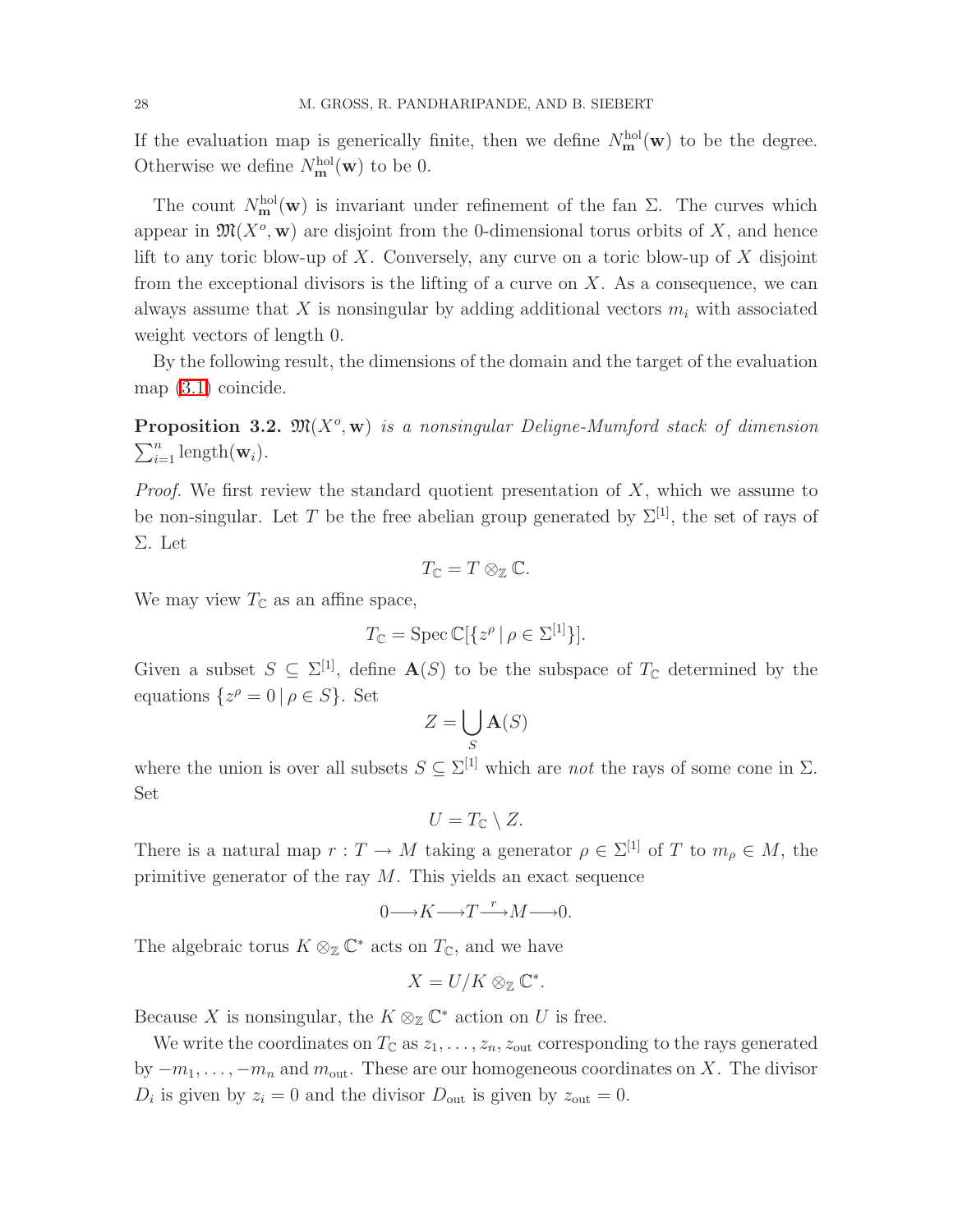A parameterized map  $\varphi : \mathbb{P}^1 \to X$  with image of class  $\beta$  yields (up to an action of  $K \otimes \mathbb{C}^*$ ) homogeneous polynomials  $\varphi_1, \ldots, \varphi_n, \varphi_{\text{out}}$  in the coordinate ring  $\mathbb{C}[u, v]$  of  $\mathbb{P}^1$ with deg  $\varphi_i = |\mathbf{w}_i|$  which avoid Z. Conversely, such polynomials  $\varphi = (\varphi_1, \dots, \varphi_n, \varphi_{\text{out}})$ determine a unique parameterized map.

If  $\varphi \in \mathfrak{M}(X^o, \mathbf{w})$ , we can always apply an element of  $\mathrm{PGL}(\mathbb{P}^1)$  so that

$$
Q = (1:0) \in \mathbb{P}^1.
$$

Then, we must have

(i)  $\varphi_i = c_i \prod_{j=1}^{l_i} (u - a_{ij}v)^{w_{ij}}$  for some  $c_i \in \mathbb{C}^*, a_{ij} \in \mathbb{C}$ . (ii)  $\varphi_{\text{out}} = c_{\text{out}} v^{w_{\text{out}}}, c_{\text{out}} \in \mathbb{C}^*.$ 

Furthermore, such a choice of  $\varphi_i$ ,  $\varphi_{\text{out}}$  gives rise to  $\varphi \in \mathfrak{M}(X^o, \mathbf{w})$  if and only if all the  $a_{ij}$ 's are distinct. The space of choices of  $\varphi_i$ ,  $\varphi_{\text{out}}$  is therefore an open subset of

$$
(\mathbb{C}^*)^{n+1}\times\prod_{i=1}^n\mathbb{C}^{\text{length}(\mathbf{w}_i)}.
$$

We then have to divide out by the action of  $K \otimes \mathbb{C}^*$ , which is of dimension  $(n+1)-2$ , as well as the 2-dimensional subgroup of  $PGL(\mathbb{P}^1)$  keeping  $(1:0)$  fixed (to remove the parameterization). Since these actions have at most finite stabilizers, we obtain a nonsingular Deligne-Mumford stack of dimension  $\sum_{i=1}^{n}$  length $(\mathbf{w}_i)$ .

We will need later a dimension bound for the same toric geometry  $X^o$ , but with different curve classes. Let  $\beta_{\widehat{\mathbf{w}}} \in H_2(X^o, \mathbb{Z})$  be a class defined by the conditions

$$
D_i \cdot \beta_{\widehat{\mathbf{w}}} = |\widehat{\mathbf{w}}_i|, \quad D_{\text{out}} \cdot \beta_{\widehat{\mathbf{w}}} = 0
$$

for weight vectors  $\widehat{\mathbf{w}} = (\widehat{\mathbf{w}}_1, \dots \widehat{\mathbf{w}}_n)$  satisfying

$$
\sum_{i=1}^{n} |\widehat{\mathbf{w}}_i| m_i = 0.
$$

<span id="page-28-2"></span>Then, the proof of Proposition [3.2](#page-27-0) immediately yields the following result.

**Proposition 3.3.**  $\mathfrak{M}(X^o, \widehat{\mathbf{w}})$  is a nonsingular Deligne-Mumford stack of dimension  $-1 + \sum_{i=1}^{n} \text{length}(\widehat{\mathbf{w}}_i).$ 

<span id="page-28-1"></span><span id="page-28-0"></span>3.2. Equivalence. The following result relating the holomorphic and tropical counts will play a crucial role for us.

Theorem 3.4.  $N_{\mathbf{m}}^{\text{trop}}(\mathbf{w}) = N_{\mathbf{m}}^{\text{hol}}(\mathbf{w}) \cdot \prod_{i=1}^{n} \prod_{j=1}^{l_i} w_{ij}$ .

Tropical counting of holomorphic curves on toric varieties with incidence conditions occurs in [\[19,](#page-57-4) [20\]](#page-57-5). The latter reference already includes higher order tangency conditions with the toric boundary. The only difference between [\[20\]](#page-57-5) and the present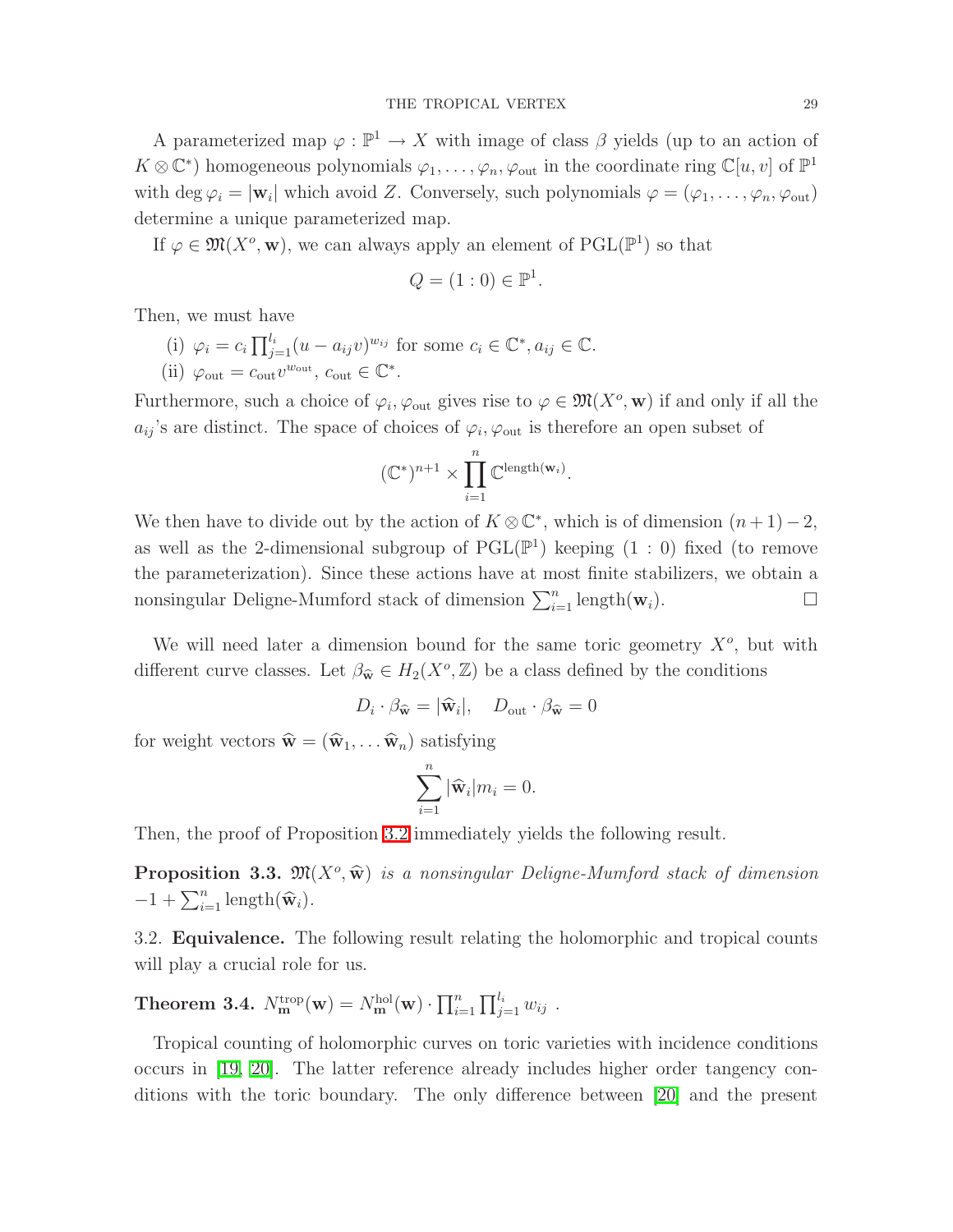situation is the treatment of point conditions — here we impose point conditions on the toric boundary instead of in the big cell. Very little has be to added to [\[20\]](#page-57-5) to obtain Theorem [3.4.](#page-28-1) The required modifications are straightforward. A more detailed discussion is presented in the Appendix.

<span id="page-29-0"></span>3.3. Degenerate case. Suppose the ray generated by  $m_{\text{out}}$  coincides with the ray generated by  $-m_k$ . Let  $\Sigma$  denote the complete rational fan in  $M_{\mathbb{R}}$  whose rays are generated by

$$
-m_1,\ldots,-m_n.
$$

Let  $X$  denote the corresponding toric surface over  $\mathbb{C}$ . Let

$$
D_1,\ldots,D_n\subseteq X
$$

be the toric divisors corresponding to the given rays and let  $D_{\text{out}} = D_k$ .

Let  $\beta_{\mathbf{w}} \in H_2(X,\mathbb{Z})$  be the homology class defined by the conditions

$$
D_i \cdot \beta_{\mathbf{w}} = |\mathbf{w}_i|
$$
 for  $i \neq k$ ,  $D_k \cdot \beta_{\mathbf{w}} = |\mathbf{w}_k| + w_{\text{out}}$ .

We define moduli spaces  $\mathfrak{M}(X^o, \mathbf{w})$  of maps of class  $\beta_{\mathbf{w}}$ , evaluation maps, and invariants  $N_{\mathbf{m}}^{\text{hol}}(\mathbf{w})$  in exactly the same manner as before. The only difference is the contact point Q of

$$
\varphi : (\mathbb{P}^1, Q_{11}, \dots, Q_{1l_1}, \dots, Q_{n1}, \dots, Q_{nl_n}, Q) \to X
$$

<span id="page-29-1"></span>shares a divisor with  $Q_{k1}, \ldots, Q_{kl_k}$ . The rest is straightforward. All the parallel results hold including Theorem [3.4.](#page-28-1)

#### 4. GROMOV-WITTEN THEORY

<span id="page-29-2"></span>4.1. Overview. We will now connect the holomorphic counts  $N_{\mathbf{m}}^{\text{hol}}(\mathbf{w})$  defined in Definition [3.1](#page-26-1) to Gromov-Witten theory. Usually, the latter subject is studied for compact geometries. For us, the open target consisting of  $X^o$  relative to the disjoint divisors  $D_1^o, \ldots, D_n^o, D_{\text{out}}^o$  is much more natural. In order to define relative invariants for our open geometries, properness of the associated evaluations maps will be proven. We will obtain another equivalence

(4.1) 
$$
N_{\mathbf{m}}^{\text{hol}}(\mathbf{w}) = N_{\mathbf{m}}^{\text{rel}}(\mathbf{w})
$$

where the term on the right is a relative Gromov-Witten count for  $X^o$ .

In fact, Gromov-Witten theory provides a direct interpretation of the entire sum-mation of Theorem [2.8.](#page-23-1) We will find  $\log f_{\rm o}$  is simply a summation of genus 0 Gromov-Witten invariants of blow-ups of  $X^o$  relative to  $D^o_{\text{out}}$ . The result will be proven in Section [5](#page-37-0) from Theorem [2.8](#page-23-1) by the equivalences, the degeneration formula, and exact multiple cover calculations in Gromov-Witten theory.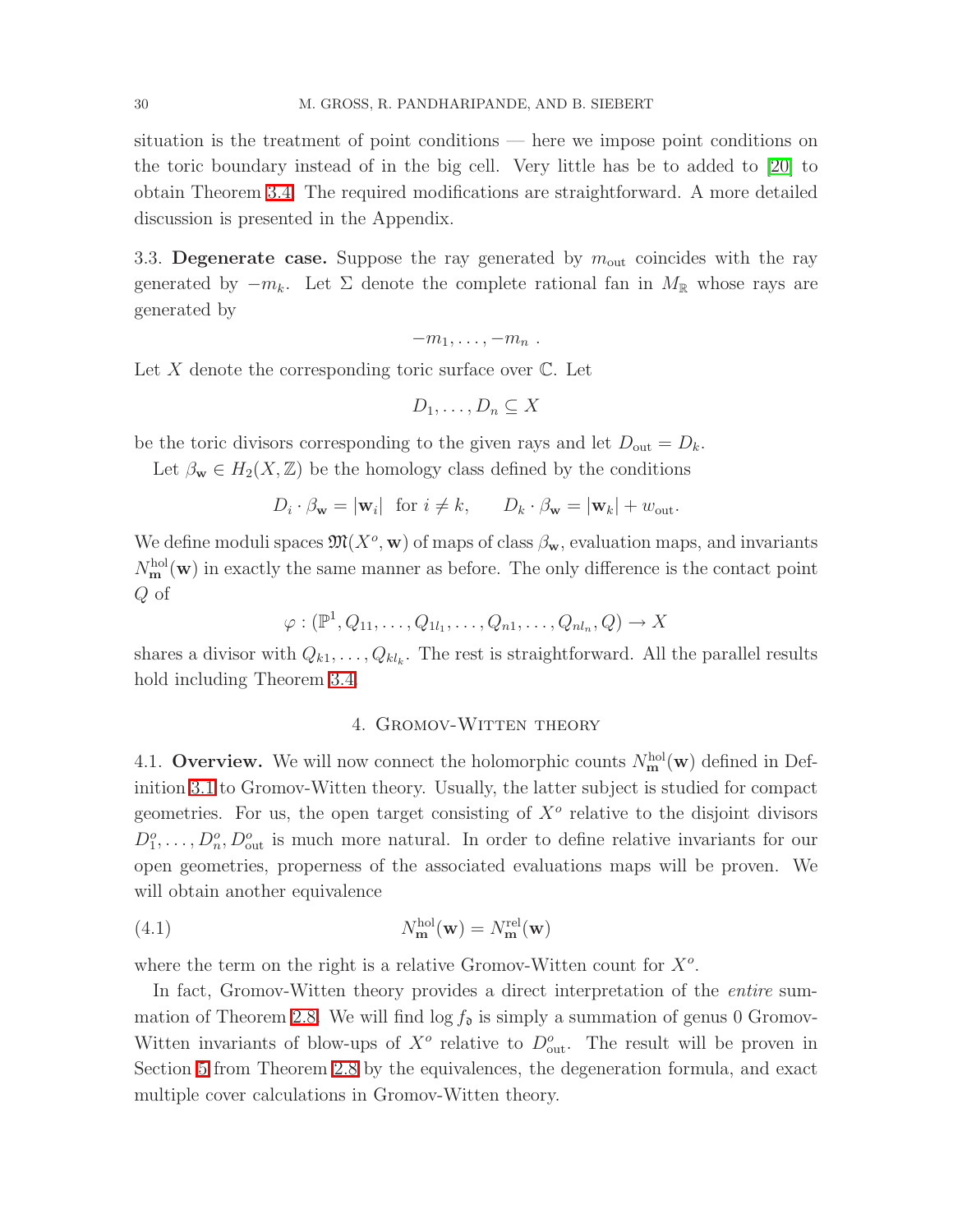## <span id="page-30-0"></span>4.2. Desingularization. Following the notation of Section [2.3,](#page-22-0) let

$$
\mathbf{m}=(m_1,\ldots,m_n)
$$

be an *n*-tuple of primitive vectors of M. Let  $\mathbf{w} = (\mathbf{w}_1, \dots, \mathbf{w}_n)$  be a *n*-tuple of weight vectors

$$
\mathbf{w}_i = (w_{i1}, \dots, w_{il_i})
$$

with

$$
0 \neq m_{\text{out}} = \sum_{i=1}^{n} |\mathbf{w}_i| m_i, \quad m_{\text{out}} = w_{\text{out}} m'_{\text{out}}
$$

for  $m'_{\text{out}} \in M$  primitive. We again treat the nondegenerate case where the ray generated by  $m_{\text{out}}$  is distinct from the rays generated by  $-m_i$ .

Let  $\Sigma$  be the fan with rays generated by

$$
-m_1, \ldots, -m_n, m_{\text{out}}.
$$

Let X be the toric surface over  $\mathbb C$  associated to  $\Sigma$  with toric divisors  $D_1, \ldots, D_n, D_{\text{out}}$ . Let  $\widetilde{\Sigma}$  be a refinement of  $\Sigma$  satisfying the following two properties:

- (i) the toric surface  $\widetilde{X}$  associated to  $\widetilde{\Sigma}$  is nonsingular,
- (ii) the proper transforms of  $D_1, \ldots, D_n, D_{\text{out}}$  under the birational toric morphism  $\widetilde{X} \to X$  are pairwise disjoint.

Let  $\widetilde{D}_1, \ldots, \widetilde{D}_n, \widetilde{D}_{\text{out}} \subseteq \widetilde{X}$  denote the respective proper transforms of the divisors.

Let  $\beta_{\mathbf{w}} \in H_2(\widetilde{X}, \mathbb{Z})$  be as in §[3.](#page-25-0) The class  $\beta_{\mathbf{w}}$  is determined by intersection numbers with toric divisors,

$$
\widetilde{D}_i \cdot \beta_{\mathbf{w}} = |\mathbf{w}_i|, \qquad \widetilde{D}_{\text{out}} \cdot \beta_{\mathbf{w}} = w_{\text{out}}
$$

and  $D \cdot \beta_{\bf w} = 0$  if  $D \notin {\tilde{D}_1, \ldots, \tilde{D}_n, \tilde{D}_{\text{out}}}$ . The full toric boundary  $B \subseteq \tilde{X}$  represents the anticanonical class of  $\tilde{X}$ . Hence

$$
\int_{\beta_{\mathbf{w}}} c_1(T_{\widetilde{X}}) = \sum_{i=1}^n |\mathbf{w}_i| + w_{\text{out}}.
$$

Let  $X^{\circ}$  be the complement of the 0-dimensional torus orbits in X, or equivalently,

$$
X^o = \widetilde{X} \setminus \bigcup_D D,
$$

where the union is over all toric divisors D of  $\widetilde{X}$  with  $D \notin {\{\widetilde{D}_1, \ldots, \widetilde{D}_n, \widetilde{D}_{out}\}}$ . Every map

$$
\varphi: (\mathbb{P}^1, Q_{11}, \ldots, Q_{1l_1}, \ldots, Q_{n1}, \ldots, Q_{nl_n}, Q) \to X^o
$$

<span id="page-30-1"></span>in  $\mathfrak{M}(X^o, \mathbf{w})$  yields a divisor  $\varphi(\mathbb{P}^1) \cap D_i$  on each  $D_i$ .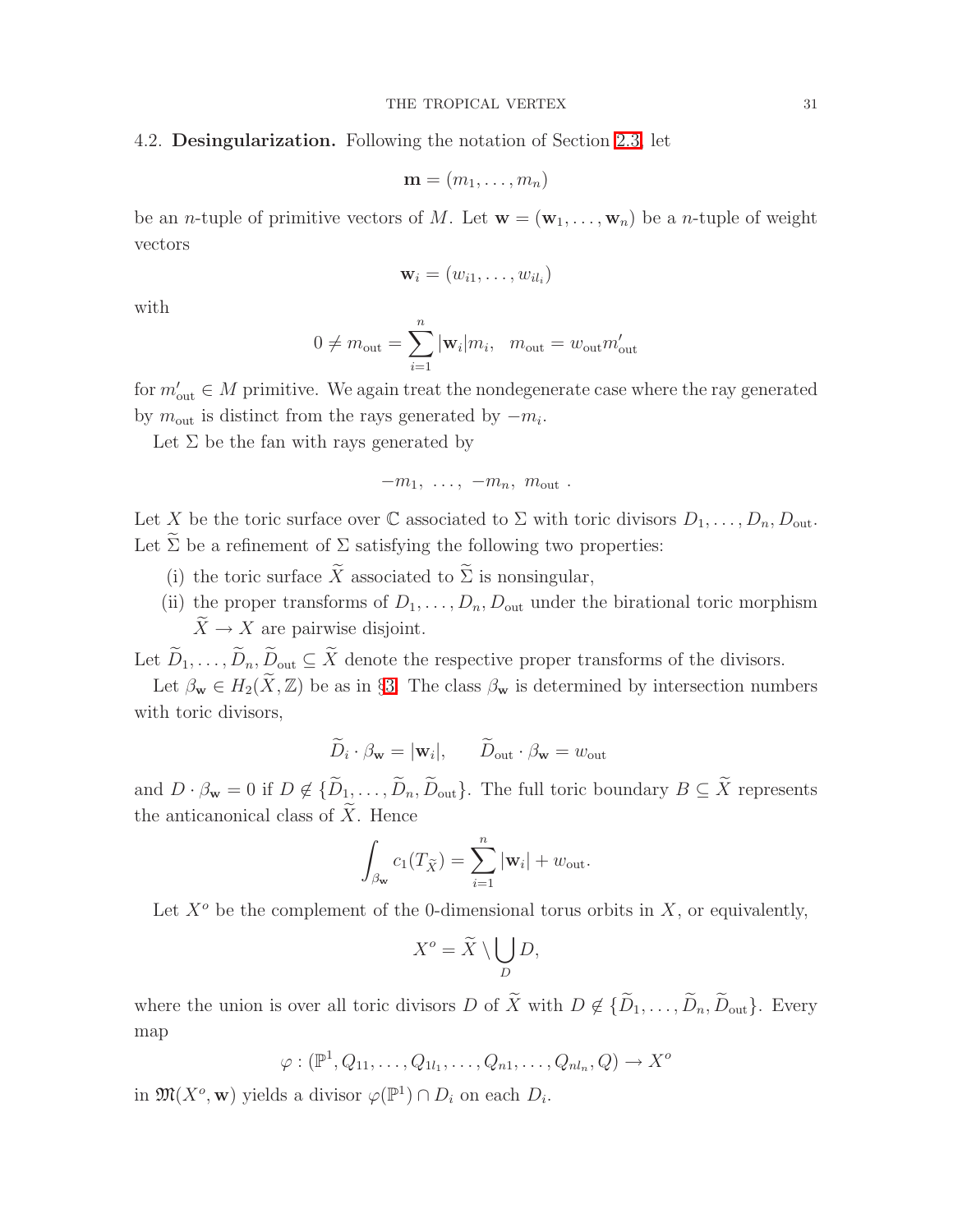Lemma 4.1. The n divisors

$$
\varphi(\mathbb{P}^1) \cap D_1 \subseteq D_1, \ldots, \varphi(\mathbb{P}^1) \cap D_n \subseteq D_n
$$

determine  $\varphi(Q) \in D_{\text{out}}$  up to  $w_{\text{out}}$  choices.

Proof. The full toric boundary

$$
\iota:B\to\widetilde{X}
$$

is a simple loop of  $\mathbb{P}^1$ 's each meeting two others. Hence, B has arithmetic genus 1 and  $Pic_0(B) \cong \mathbb{C}^*$ . We have

$$
\sum_{i=1}^{n} \varphi(\mathbb{P}^1) \cap D_i + w_{\text{out}} \cdot \varphi(Q) = \iota^*(\beta_{\mathbf{w}}) \in \text{Pic}(B),
$$

where  $\beta_{\bf w}$  here is considered an element of Pic( $\widetilde{X}$ ). We conclude  $\varphi(Q)$  is a  $w_{\text{out}}$ -root of

$$
\iota^*(\beta_{\mathbf{w}}) - \sum_{i=1}^n \varphi(\mathbb{P}^1) \cap D_i
$$

<span id="page-31-0"></span>in Pic(B). There are exactly  $w_{\text{out}}$  possibilities for  $\varphi(Q)$  in  $D_{\text{out}}$ .

4.3. Stable relative maps. We first describe a partial compactification by stable relative maps,

$$
\mathfrak{M}(X^o, \mathbf{w}) \subseteq \overline{\mathfrak{M}}(X^o, \mathbf{w}).
$$

equipped with an evaluation morphism

<span id="page-31-1"></span>
$$
\text{ev}: \overline{\mathfrak{M}}(X^o, \mathbf{w}) \to \prod_{i=1}^n (D_i^o)^{\text{length}(\mathbf{w}_i)}.
$$

Consider the geometry of  $\widetilde{X}$  relative to the union of the divisors

(4.2) 
$$
\widetilde{D}_1, \ldots, \widetilde{D}_n, \widetilde{D}_{\text{out}} \subseteq \widetilde{X}.
$$

Since  $\widetilde{X}$  is nonsingular and the nonsingular divisors [\(4.2\)](#page-31-1) are disjoint, the moduli space of stable relative maps to the geometry is a well-defined Deligne-Mumford stack [\[11,](#page-57-8) [15,](#page-57-9) [17\]](#page-57-10).

Let  $\overline{\mathfrak{M}}(X, \mathbf{w})$  denote the moduli space of stable relative maps of genus 0 curves representing the class  $\beta_{\mathbf{w}}$  with tangency conditions<sup>[8](#page-31-2)</sup> given by

- the weight vector  $\mathbf{w_i}$  along  $D_i$ ,
- full tangency of order  $w_{\text{out}}$  at a single point along  $\widetilde{D}_{\text{out}}$ .

<span id="page-31-2"></span><sup>&</sup>lt;sup>8</sup>The relative conditions specified here are simply the orders of the tangencies at the marked points. The order of the tangency is the local intersection number. Order 1 is transverse intersection, order 2 is usual tangency, and so on. The locations of the tangencies on the relative divisors are not specified yet.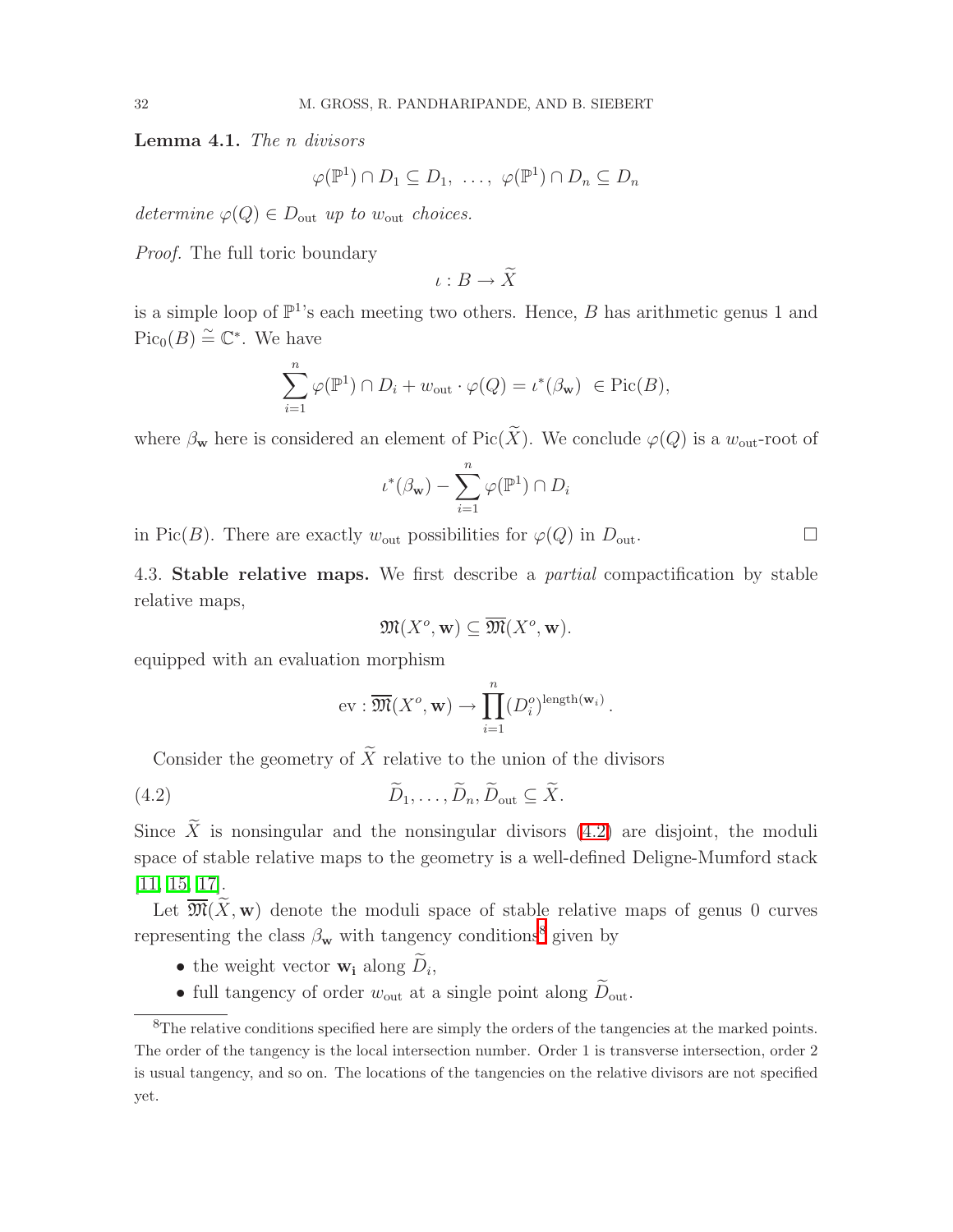The moduli space  $\overline{\mathfrak{M}}(\widetilde{X}, \mathbf{w})$  parameterizes maps  $\varphi$  from connected curves C of arith-metic genus 0 with at worst nodal singularities to destabilizations<sup>[9](#page-32-0)</sup>  $\pi$  of  $\widetilde{X}$  along the relative divisors,

<span id="page-32-1"></span>(4.3) 
$$
(C, Q_{11}, \ldots, Q_{1l_1}, \ldots, Q_{n1}, \ldots, Q_{nl_n}, Q) \stackrel{\varphi}{\to} \widetilde{\mathfrak{X}} \stackrel{\pi}{\to} \widetilde{X}.
$$

The relative conditions require  $\varphi$  to be tangent to  $\widetilde{D}_{\text{out}}$  at Q with order  $w_{\text{out}}$  and tangent to  $\widetilde{D}_i$  at  $Q_{ij}$  with order  $w_{ij}$ .

Let  $\overline{\mathfrak{M}}(X^o, \mathbf{w})$  be the open Deligne-Mumford substack of genus 0 stable relative maps to  $X^o \subseteq \tilde{X}$ . More precisely,  $\overline{\mathfrak{M}}(X^o, \mathbf{w})$  consists of maps [\(4.3\)](#page-32-1) for which the composition  $\pi \circ \varphi$  has image contained in  $X^o$ . Evaluation maps

<span id="page-32-2"></span>(4.4) 
$$
\text{ev}: \overline{\mathfrak{M}}(X^o, \mathbf{w}) \to \prod_{i=1}^n (D_i^o)^{l_i}.
$$

are naturally obtained. The moduli space  $\mathfrak{M}(X^o, \mathbf{w})$  defined in Section [3.1](#page-25-1) is an open substack of  $\overline{\mathfrak{M}}(X^o,\mathbf{w}).$ 

<span id="page-32-3"></span>While  $\overline{\mathfrak{M}}(X^o, \mathbf{w})$  is typically not a proper stack, the evaluation maps  $(4.4)$  are proper morphisms.

## Proposition 4.2. The evaluation map ev is proper.

*Proof.* We use the valuative criterion for properness, so let  $R$  be a valuation ring with residue field  $K$ , and suppose we are given the left-hand square in the following diagram:

$$
T = \operatorname{Spec} K \longrightarrow \overline{\mathfrak{M}}(X^o, \mathbf{w}) \hookrightarrow \overline{\mathfrak{M}}(\widetilde{X}, \mathbf{w})
$$
  

$$
\downarrow \qquad \qquad \downarrow \qquad \qquad \downarrow \qquad \qquad \downarrow \qquad \qquad \downarrow \qquad \qquad \downarrow \qquad \qquad \downarrow \qquad \qquad \downarrow \qquad \qquad \downarrow \qquad \qquad \downarrow \qquad \qquad \downarrow \qquad \downarrow \qquad \downarrow \qquad \downarrow \qquad \downarrow \qquad \downarrow \qquad \downarrow \qquad \downarrow \qquad \downarrow \qquad \downarrow \qquad \downarrow \qquad \downarrow \qquad \downarrow \qquad \downarrow \qquad \downarrow \qquad \downarrow \qquad \downarrow \qquad \downarrow \qquad \downarrow \qquad \downarrow \qquad \downarrow \qquad \downarrow \qquad \downarrow \qquad \downarrow \qquad \downarrow \qquad \downarrow \qquad \downarrow \qquad \downarrow \qquad \downarrow \qquad \downarrow \qquad \downarrow \qquad \downarrow \qquad \downarrow \qquad \downarrow \qquad \downarrow \qquad \downarrow \qquad \downarrow \qquad \downarrow \qquad \downarrow \qquad \downarrow \qquad \downarrow \qquad \downarrow \qquad \downarrow \qquad \downarrow \qquad \downarrow \qquad \downarrow \qquad \downarrow \qquad \downarrow \qquad \downarrow \qquad \downarrow \qquad \downarrow \qquad \downarrow \qquad \downarrow \qquad \downarrow \qquad \downarrow \qquad \downarrow \qquad \downarrow \qquad \downarrow \qquad \downarrow \qquad \downarrow \qquad \downarrow \qquad \downarrow \qquad \downarrow \qquad \downarrow \qquad \downarrow \qquad \downarrow \qquad \downarrow \qquad \downarrow \qquad \downarrow \qquad \downarrow \qquad \downarrow \qquad \downarrow \qquad \downarrow \qquad \downarrow \qquad \downarrow \qquad \downarrow \qquad \downarrow \qquad \downarrow \qquad \downarrow \qquad \downarrow \qquad \downarrow \qquad \downarrow \qquad \downarrow \qquad \downarrow \qquad \downarrow \qquad \downarrow \qquad \downarrow \qquad \downarrow \qquad \downarrow \qquad \downarrow \qquad \downarrow \qquad \downarrow \qquad \downarrow \qquad \downarrow \qquad \downarrow \qquad \downarrow \qquad \downarrow \qquad \downarrow \qquad \downarrow \qquad \downarrow \qquad \down
$$

where  $\widetilde{\text{ew}}$  is the corresponding evaluation map. Since  $\overline{\mathfrak{M}}(\widetilde{X}, \mathbf{w})$  is proper,  $\widetilde{\text{ew}}$  is certainly proper. Thus, we obtain a unique family of stable relative maps

$$
\begin{array}{ccc}\nC & \xrightarrow{\varphi} & \widetilde{\mathfrak{X}}_S & \xrightarrow{\pi_S} & \widetilde{X} \times S \\
\downarrow & & \downarrow & & \\
S & \xrightarrow{=} & S\n\end{array}
$$

where  $\widetilde{\mathfrak{X}}_S$  is a destabilization of  $\widetilde{X} \times S$  relative to the divisor  $\sum_{i=1}^n \widetilde{D}_i + \widetilde{D}_{\text{out}}$ . We will show  $\varphi$  is in fact a family of stable relative maps to  $X^o$ .

<span id="page-32-0"></span><sup>&</sup>lt;sup>9</sup>A destabilization along a relative divisor is obtained by attaching a finite number of bubbles each of which is a  $\mathbb{P}^1$ -bundle over the divisor. We refer the reader to Section 1 of [\[16\]](#page-57-11) for an introduction to the destabilizations required for stable relative maps. Li uses the term expanded degeneration for our destabilizations.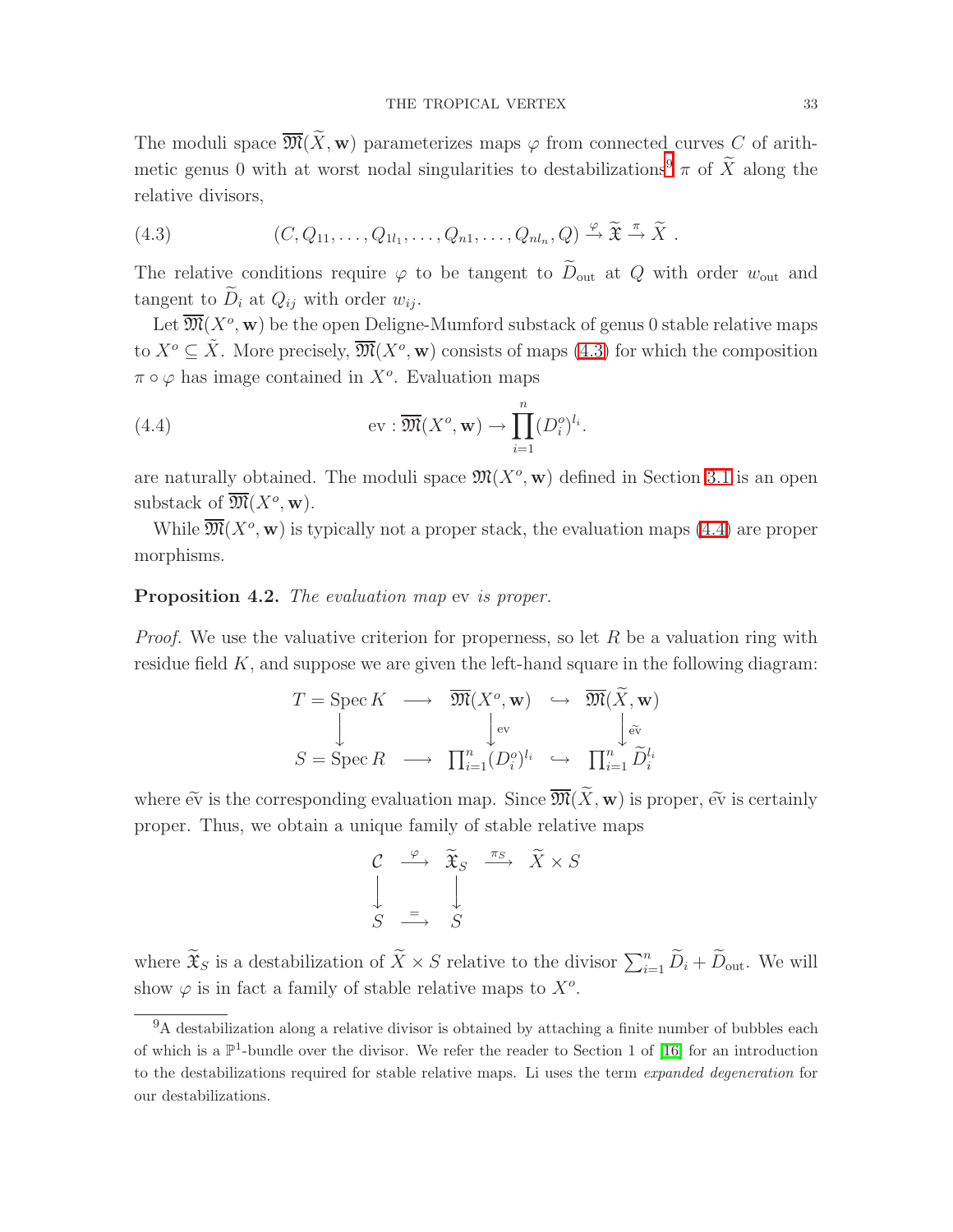Let  $0 \in S$  be the closed point, and consider the morphism

$$
\pi_0\circ\varphi_0:\mathcal{C}_0\to\widetilde{X}.
$$

The marked points of  $C_0$  all map to  $X^o$ . Suppose  $\pi_0\varphi_0(C_0)$  intersects a toric divisor  $D \subseteq \overline{X}$  at a point of  $D \setminus X^o$ . Since the intersection number of  $C_0$  with D is accounted for in  $X^o$ , there *must* be an irreducible component of  $\mathcal{C}_0$  dominating D.

If  $\pi_0 \circ \varphi_0$  does not factor through  $X^o \hookrightarrow \overline{X}$ , we have shown that there must be an irreducible component  $\widehat{C}$  of  $\mathcal{C}_0$  dominating a toric divisor D of  $\widetilde{X}$ . Let

$$
C \stackrel{\xi}{\longrightarrow} C' \stackrel{\psi}{\longrightarrow} \widetilde{X} \times S
$$

be the Stein factorization of  $\pi_S \circ \varphi$ , so that  $\xi$  has connected fibers and  $\psi$  is finite. Let  $C' = \xi(\hat{C})$ . Since  $\hat{C}$  dominated  $D, \xi$  cannot contract  $\hat{C}$ . Hence  $C'$  is an irreducible component of  $\mathcal{C}'_0$ .

Let  $E_1$  and  $E_2$  be the two distinct toric divisors of  $\widetilde{X}$  intersecting D only at two distinct toric fixed points of D. We will now show that there are irreducible components

$$
C_1', C_2' \subseteq \mathcal{C}_0'
$$

intersecting  $C'$  and dominating  $E_1$  and  $E_2$  respectively.

For  $i \in \{1,2\}$ , let  $\mathcal{L}_i$  be the line bundle on  $\overline{X} \times S$  corresponding to the divisor  $E_i \times S$ . Let  $s_i \in \Gamma(\mathcal{L}_i)$  be a global section vanishing on  $E_i \times S$ . If  $\psi^*(s_i)$  vanishes on an irreducible component  $C_i'$  of  $C'$ , then the generic fiber  $(C_i')_T$  of  $C_i' \to S$  dominates  $E_i \times T$ , contradicting the assumption that the generic fiber  $\mathcal{C}_T$  of  $\mathcal{C} \to S$  maps to  $X^o$ . Hence,  $\psi^*(s_i)$  must define an effective Cartier divisor  $E'_i$  on  $\mathcal{C}'$ . The support of  $\psi^*(s_i)$ is codimension 1 in  $\mathcal{C}'$  and intersects  $C'$ .

By assumption, all points of  $\psi^{-1}(E_i \times T)$  must be the images under  $\xi$  of a marked point of  $C_T$ . Hence, the closure of  $\psi^{-1}(E_i \times T)$  in C' consists of images of marked points. Since the evaluation map  $S \to \prod D_i^{l_i}$  factors through  $\prod (D_i^o)^{l_i}$  by assumption,<sup>[10](#page-33-0)</sup> the closure of  $\psi^{-1}(E_i \times T)$  in C' cannot intersect C'. Thus  $E'_i$  must contain an irreducible component  $C'_i$  of  $C'_0$  intersecting  $C'$ . Then,  $\psi(C'_i) \subseteq E_i$ . Since  $\psi$  is finite,  $C'_i$  must dominate  $E_i$ .

By applying the above argument repeatedly, replacing  $C'$  with  $C'_1$  or  $C'_2$ , we find that either  $\mathcal{C}'_0$  has an infinite number of components or  $\mathcal{C}'_0$  contains a cycle of components dominating the union of toric divisors of  $X$ . The first possibility is absurd. In the second case, the genus of  $\mathcal{C}'_0$  would have to be at least 1. Since  $\xi|_{\mathcal{C}_0} : \mathcal{C}_0 \to \mathcal{C}'_0$ 

<span id="page-33-0"></span><sup>&</sup>lt;sup>10</sup>The assumption covers all the marked points except  $Q$ . However, the image of  $Q$  is constrained by the images of the other marked points by Lemma [4.1](#page-30-1) and therefore cannot intersect  $C'$  even in the closure.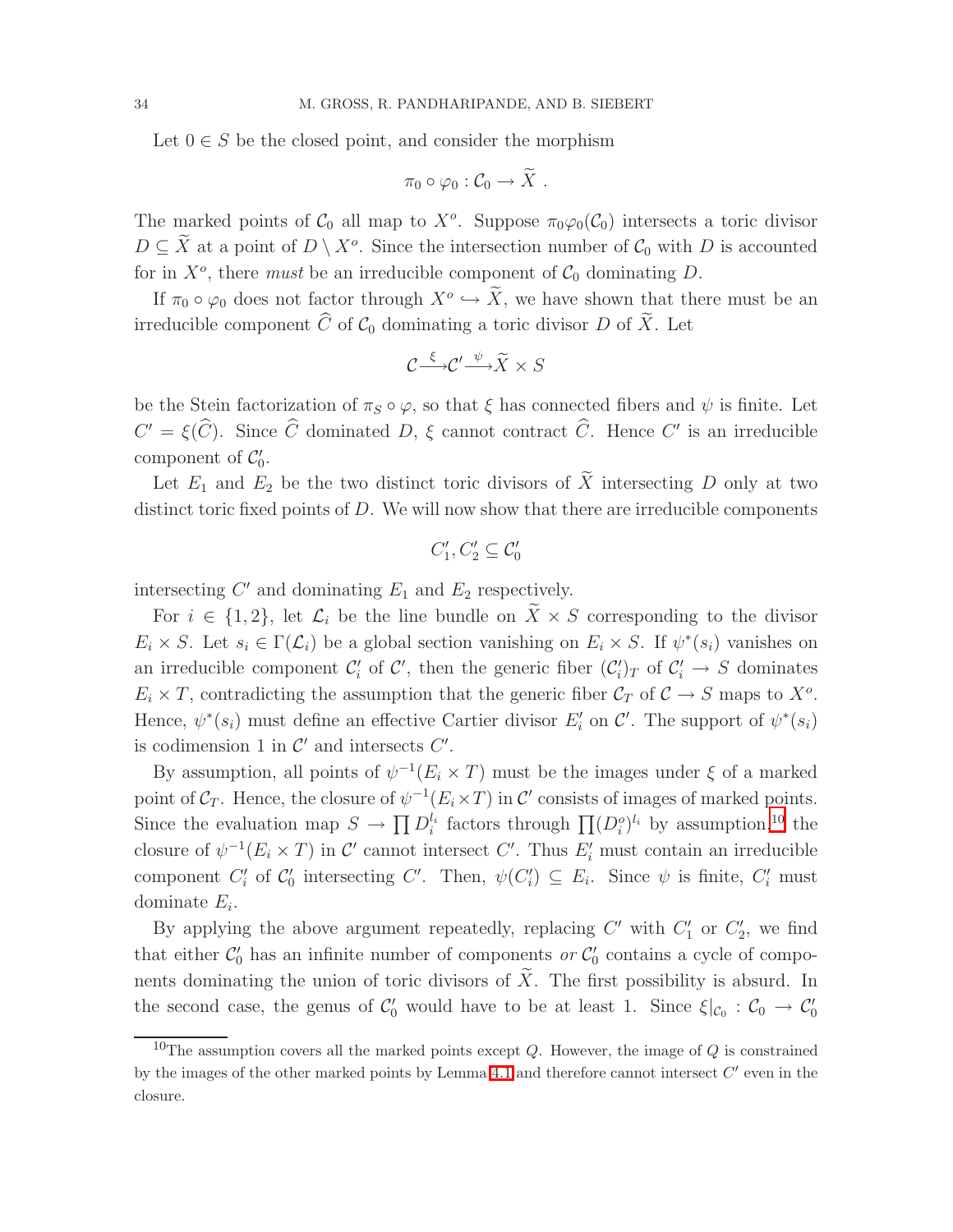has connected fibers,  $C_0$  would also have genus at least 1, contradicting the genus 0 assumption.

We have shown by contradiction that  $\varphi : \mathcal{C} \to \widetilde{\mathfrak{X}}_S$  must in fact be a family of stable relative maps to  $X^o$ . . В последните поставите на селото на селото на селото на селото на селото на селото на селото на селото на се<br>В селото на селото на селото на селото на селото на селото на селото на селото на селото на селото на селото н

Maps parameterized by  $\overline{\mathfrak{M}}(X^o, \mathbf{w})$  have a rather simple structure. Let

(4.5) 
$$
(C, Q_{11}, \ldots, Q_{1l_1}, \ldots, Q_{n1}, \ldots, Q_{nl_n}, Q) \stackrel{\varphi}{\rightarrow} \mathfrak{X}^o \stackrel{\pi}{\rightarrow} X^o
$$

be an element of  $\overline{\mathfrak{M}}(X^o, \mathbf{w})$ . Then, the irreducible components  $P \subseteq C$  are of exactly two distinct types

- (i)  $\pi \circ \varphi|_P : P \to X^o$  is a constant map, or
- (ii)  $\pi \circ \varphi|_P : P \to X^o$  is an element of  $\mathfrak{M}(X^o, \mathbf{w}^P)$  for possibly different weight vectors  $\mathbf{w}^P = (\mathbf{w}_1^P, \dots, \mathbf{w}_n^P)$ , with not all  $\mathbf{w}_i^P = \emptyset$ .

The possibilities are restricted to  $(i)$  and  $(ii)$  because no components of  $C$  may both map to a destabilizing component *and* surject onto the corresponding relative divisor.

<span id="page-34-0"></span>The following result shows the domain  $C$  is irreducible if the locations of the relative conditions are specified generically.

Proposition 4.3. The general fiber of

$$
\text{ev}: \overline{\mathfrak{M}}(X^o, \mathbf{w}) \to \prod_{i=1}^n (D_i^o)^{\text{length}(\mathbf{w}_i)}
$$

is contained in  $\mathfrak{M}(X^o, \mathbf{w})$ .

*Proof.* Let  $C \stackrel{\varphi}{\to} \mathfrak{X}^o \stackrel{\pi}{\to} X^o$  be an element of the general fiber of the evaluation map. Consider first the component  $P \subseteq C$  containing the point Q. Suppose P is of type (i). Let

 $B_1, B_2, \ldots, B_r \subseteq \mathfrak{X}^o$ 

be the destabilizing components over  $D_{\text{out}}^o$  with

$$
X^o \cap B_1 \neq \emptyset
$$

and

$$
B_i \cap B_{i+1} \neq \emptyset, \quad 1 \le i \le r-1.
$$

Each  $B_i$  is a  $\mathbb{P}^1$  bundle over  $D_{\text{out}}^o$  relative to two disjoint sections. Since P contains Q, the image of P lies in  $B_r$ . By the definition of a stable relative map, we conclude

- (a) The intersection of the image of C with  $\cup_{k=1}^r B_k$  is a single chain of  $\mathbb{P}^1$ -fibers which intersects  $X^o$  at a point  $x \in D^o_{\text{out}}$ .
- (b) There are at least two type (ii) components of C intersecting  $D_{\text{out}}^o$  at x.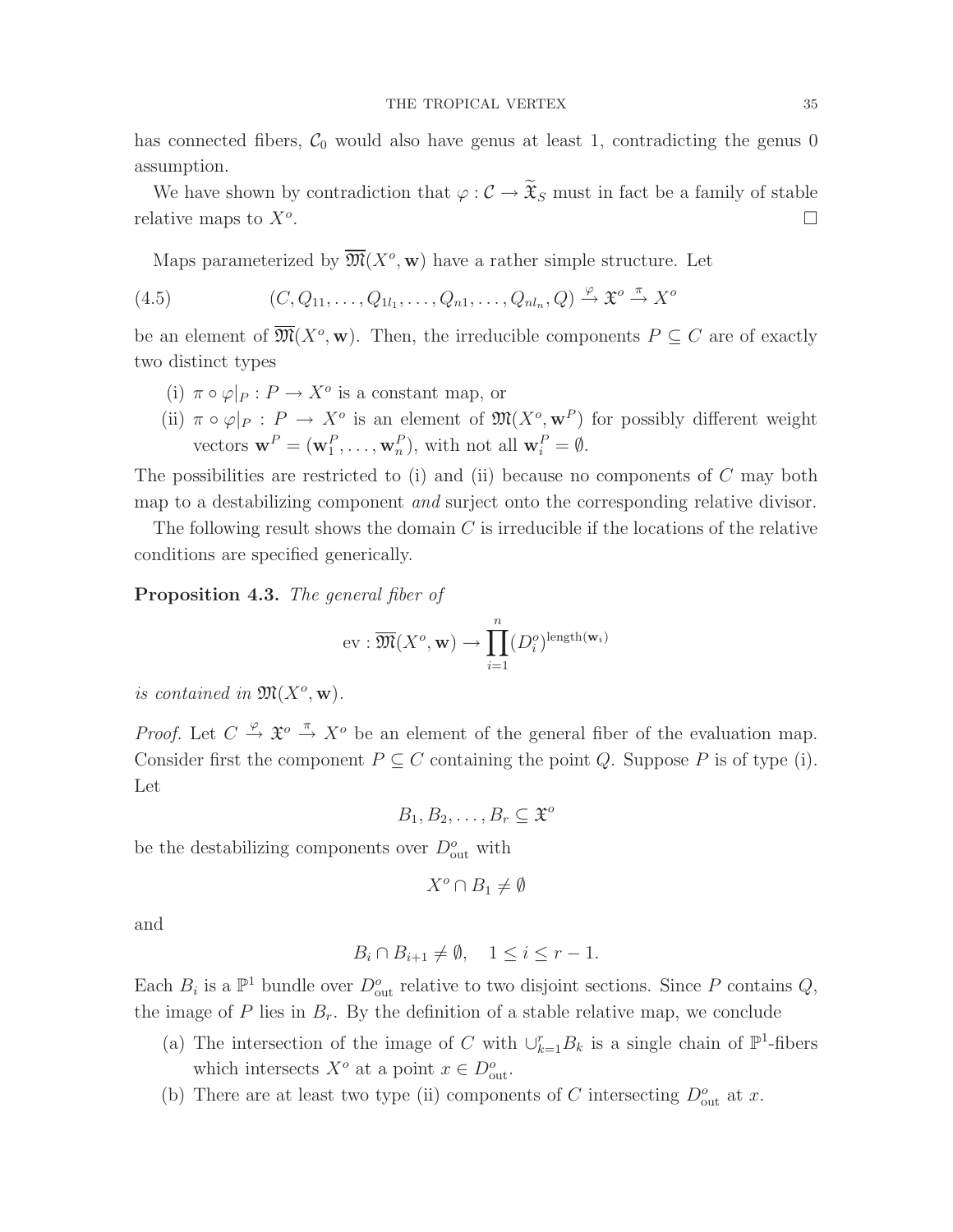The conclusion (b) follows from the stability assumption on the maps of components of C to  $\cup_{k=1}^r B_k$ .

Let  $P_1, P_2 \subseteq C$  be two components of type (ii) intersecting  $D_{\text{out}}^o$  at x. The restrictions of  $\pi \circ \varphi$  to  $P_1$  and  $P_2$  determines elements of  $\mathfrak{M}(X^o, \mathbf{w}^{P_1})$  and  $\mathfrak{M}(X^o, \mathbf{w}^{P_2})$  respectively. By the genericity assumption, both restrictions lie in the general fibers of the evaluation maps

$$
\text{ev}: \overline{\mathfrak{M}}(X^o, \mathbf{w}^{P_1}) \rightarrow \prod_{i=1}^n (D_i^o)^{\text{length}(\mathbf{w}_i^{P_1})},
$$
  

$$
\text{ev}: \overline{\mathfrak{M}}(X^o, \mathbf{w}^{P_2}) \rightarrow \prod_{i=1}^n (D_i^o)^{\text{length}(\mathbf{w}_i^{P_2})}.
$$

But the incidence point x for the two restrictions is easily seen not to agree for elements of general fibers of the evaluation maps by Lemma [4.1.](#page-30-1)

We have shown the component  $P$  containing  $Q$  must be of type (ii) and no destabilization occurs over  $D_{\text{out}}^o$ . Any other component  $P' \subseteq C$  of type (ii) cannot intersect  $D_{\text{out}}^{\circ}$  since all intersection have been accounted for. But by Proposition [3.3](#page-28-2) and the genericity statement, no such curves  $P'$  exist. Hence,  $P$  is the unique type (ii) component.

There are now only two possibilities for type (i) components  $\widehat{P}\subseteq C$ . First,  $\widehat{P}$  could be contracted to a point of  $X^o$  away from the toric divisors. However, then  $\widehat{P}$  would have to intersect  $P$  in an least three points, violating the genus condition on  $C$ . Second,  $\widehat{P}$  could be contracted to a point of  $D_i^o$ . Then, let

$$
B_1^i, B_2^i, \ldots, B_s^i \subseteq \mathfrak{X}^o
$$

be the destabilizing components over  $D_i^o$ . The component  $\tilde{P}$  distinguishes a chain of  $\mathbb{P}^1$ -fibers of  $\cup_{k=1}^s B_k^i$  which intersect  $X^o$  at a point  $y \in D_i^o$ . Let  $\hat{P}_0 \subseteq C$  be a component which maps to the last element of the chain in  $B_s^i$ . By the genericity of the fiber of the evaluation map,  $\widehat{P}_0$  is unique. The components of C mapping to the chain connect  $\widehat{P}_0$ with  $P$ . These components must themselves be a chain by the genus 0 condition on  $C$ .

The last argument applies to *every* component  $\hat{P}$  of type (i) mapping to  $D_i^o$ . Hence, we conclude the stability of relative map is violated over  $D_i^o$ . Therefore, C has a single type (ii) component and no type (i) components.  $\Box$ 

<span id="page-35-0"></span>4.4. Gromov-Witten theory for  $X^o$ . The moduli space  $\overline{\mathfrak{M}}(X^o, w)$  carries a perfect obstruction theory and a virtual class

$$
[\overline{\mathfrak{M}}(X^o,\mathbf{w})]^{vir} \in A_*(\overline{\mathfrak{M}}(X^o,\mathbf{w}),\mathbb{Q})
$$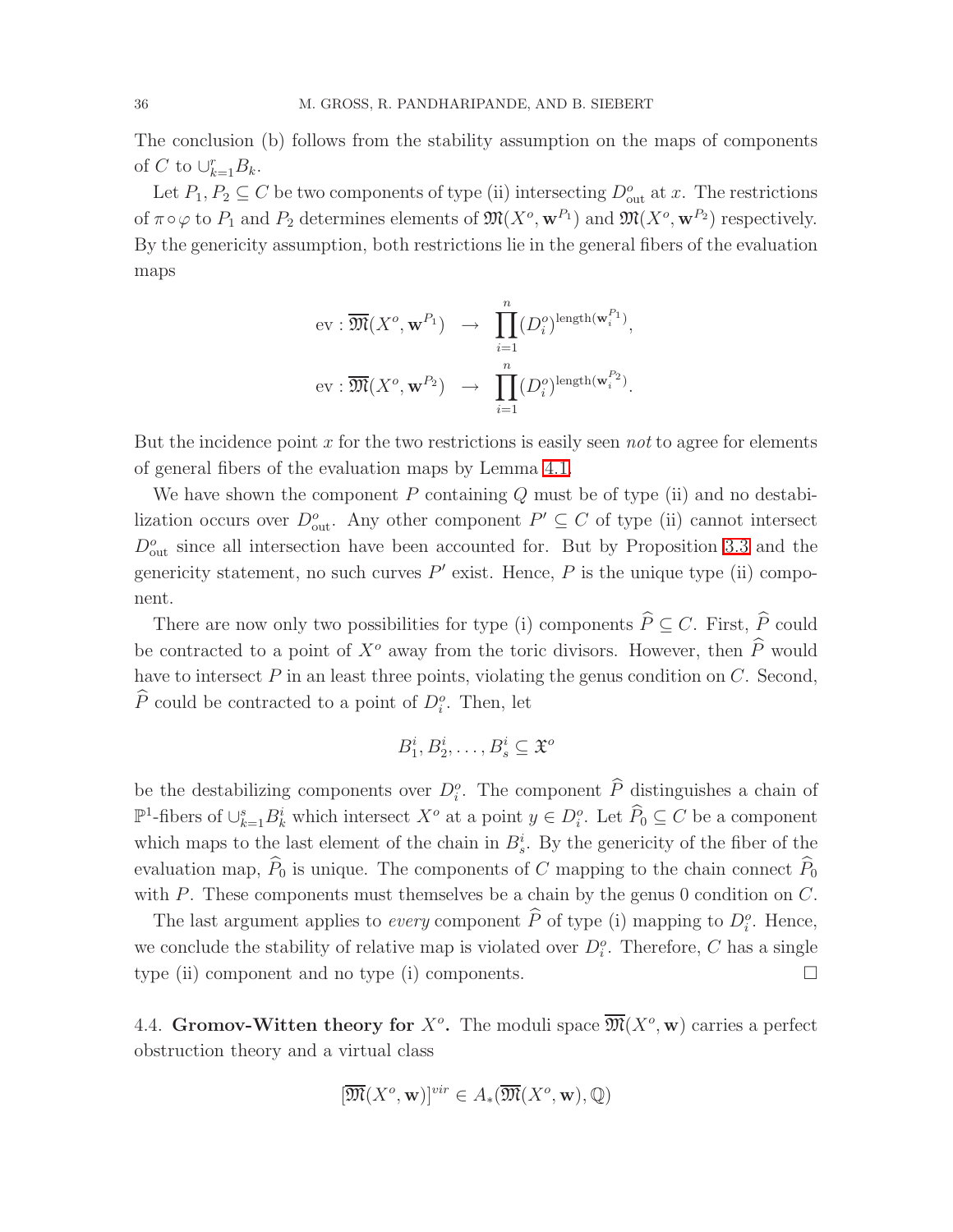of dimension

$$
\int_{\beta(\mathbf{w})} c_1(T_{X^o}) - 1 - \sum_{i=1}^n \sum_{j=1}^{l_i} (w_{ij} - 1) - (w_{\text{out}} - 1) = \sum_{i=1}^n \text{length}(\mathbf{w}_i),
$$

see [\[11,](#page-57-8) [15,](#page-57-9) [17\]](#page-57-10).

Since  $\overline{\mathfrak{M}}(X^o, \mathbf{w})$  is not a proper Deligne-Mumford stack, obtaining numerical invariants from the virtual class is not always possible. However, the properness of the evaluation map

<span id="page-36-0"></span>(4.6) 
$$
\text{ev}: \overline{\mathfrak{M}}(X^o, \mathbf{w}) \to \prod_{i=1}^n (D_i^o)^{l_i}
$$

proven in Proposition [4.2](#page-32-3) may be used to define the invariants we will need.

Select a point of  $\prod_{i=1}^n (D_i^o)^{l_i}$ , and let

$$
\gamma: \mathrm{Spec}(\mathbb{C}) \to \prod_{i=1}^n (D_i^o)^{l_i}
$$

be the associated inclusion map. The properness of [\(4.6\)](#page-36-0) implies

$$
F(\gamma) = \operatorname{Spec}(\mathbb{C}) \times_{\prod_{i=1}^n (D_i^o)^{l_i}} \overline{\mathfrak{M}}(X^o, \mathbf{w})
$$

<span id="page-36-1"></span>is a proper Deligne-Mumford stack. Define the relative Gromov-Witten invariant

(4.7) 
$$
N_{\mathbf{m}}^{\text{rel}}(\mathbf{w}) = \int_{F(\gamma)} \gamma^{!}([\overline{\mathfrak{M}}(X^o, \mathbf{w})]^{vir})
$$

where integration is given as usual by proper push-forward to a point.

Since the codimension of the inclusion  $\gamma$  equals the virtual dimension of  $\overline{\mathfrak{M}}(X^o, w)$ , definition [\(4.7\)](#page-36-1) is sensible. The properness of the evaluation map [\(4.6\)](#page-36-0) implies  $N_{\rm m}^{\rm rel}({\bf w})$ is *independent* of the point  $\gamma$ .

The invariant  $N_{\mathbf{m}}^{\text{rel}}(\mathbf{w})$  is the virtual count of genus 0 maps to  $X^{\text{o}}$  of class  $\beta_{\mathbf{w}}$  with tangency conditions  $\mathbf{w}_i$  at *specified* points of  $D_i^o$  and a tangency condition  $w_{\text{out}}$  at an unspecified point of  $D_{\text{out}}^o$ . The actual moduli spaces of such maps may vary with different choices of the locations of the tangency conditions. For example, dimensions may jump. But the virtual count  $N_{\mathbf{m}}^{\text{rel}}(\mathbf{w})$  does not change.

<span id="page-36-2"></span>Theorem 4.4.  $N_{\mathbf{m}}^{\text{hol}}(\mathbf{w}) = N_{\mathbf{m}}^{\text{rel}}(\mathbf{w}).$ 

*Proof.* We can compute  $N_{\mathbf{m}}^{\text{rel}}(\mathbf{w})$  for a general point

$$
\gamma: \operatorname{Spec}(\mathbb{C}) \to \prod_{i=1}^n (D_i^o)^{l_i}.
$$

By Proposition [4.3,](#page-34-0) the fiber product  $F(\gamma)$  embeds in  $\mathfrak{M}(X^o, \mathbf{w})$ . By Proposition [3.2,](#page-27-0)  $\mathfrak{M}(X^o, \mathbf{w})$  is a nonsingular Deligne-Mumford stack of the expected dimension.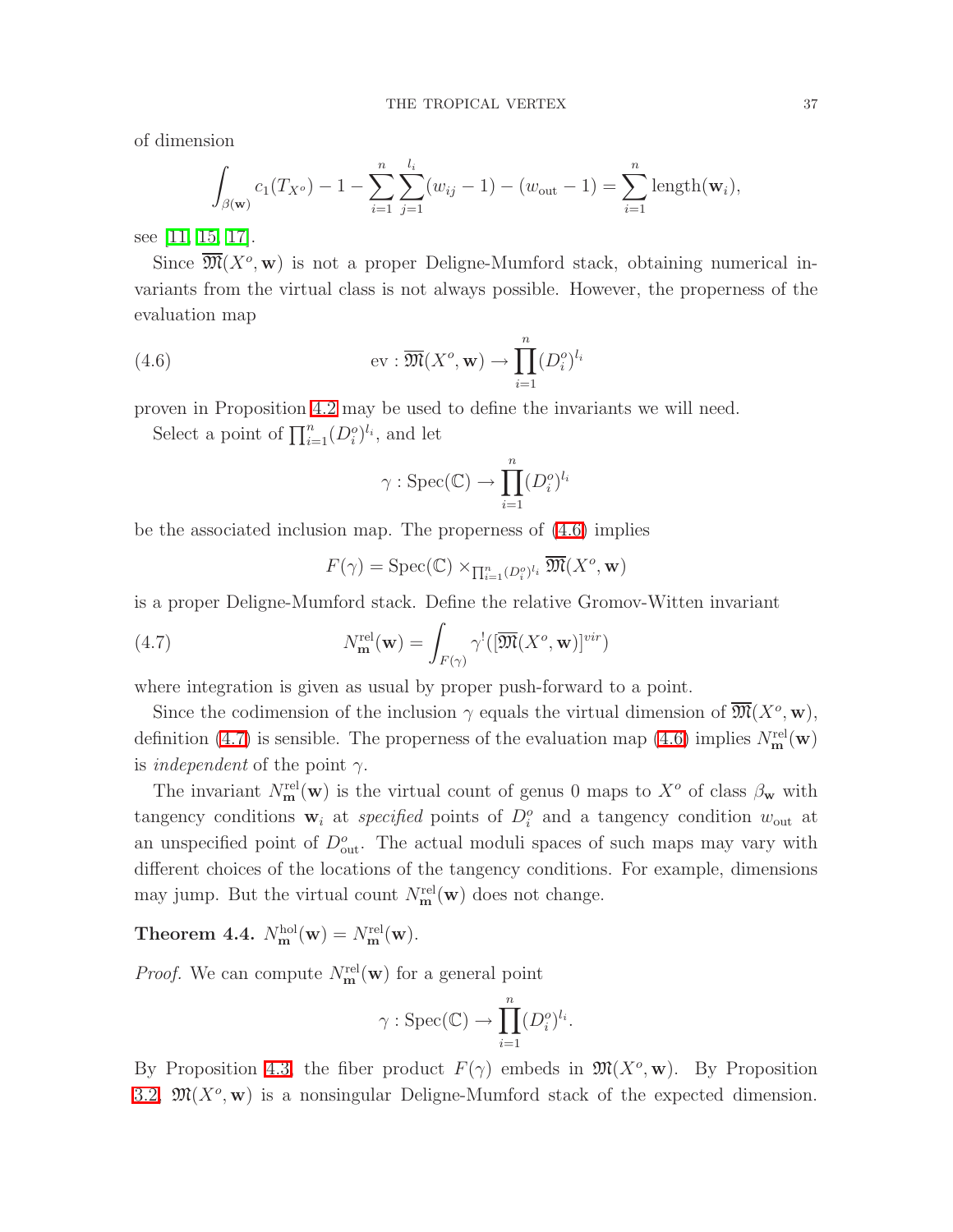Hence, the virtual class of  $\mathfrak{M}(X^o, \mathbf{w})$  is the usual fundamental class. By Bertini, the fiber product  $F(\gamma)$  is a finite set of reduced points. By definition,  $N_{\mathbf{m}}^{\text{rel}}(\mathbf{w})$  equals the cardinality of  $F(\gamma)$ . On the other hand, the cardinality of  $F(\gamma)$  is simply the degree of

$$
\text{ev}: \mathfrak{M}(X^o, \mathbf{w}) \to \prod_{i=1}^n (D_i^o)^{l_i}
$$

<span id="page-37-0"></span>which is  $N_{\mathbf{m}}^{\text{hol}}(\mathbf{w})$ .  $\mathbf{m}^{\text{hol}}(\mathbf{w}).$ 

# 5. Formulas in the tropical vertex group

<span id="page-37-1"></span>5.1. Simple blow-ups. Let  $P = (P_1, \ldots, P_n)$  be an *n*-tuple of ordered partitions where

$$
\mathbf{P}_i = p_{i1} + \ldots + p_{i\ell_i}
$$

.

We continue to treat the nondegenerate case where the ray generated by

$$
0 \neq m_{\text{out}} = \sum_{i=1}^{n} |\mathbf{P}_i| m_i, \quad m_{\text{out}} = p_{\text{out}} m'_{\text{out}}
$$

is distinct from the rays generated by  $-m_i$ . Following the notation of Section [4.2,](#page-30-0) let  $X^o$  be the corresponding open toric surface with divisors  $D_1^o, \ldots, D_n^o, D_{\text{out}}^o$ .

Select distinct points  $x_{i1}, \ldots, x_{i\ell_i} \in D_i^o$  corresponding to the parts of  $\mathbf{P}_i$ . Let

$$
\nu : \widetilde{X}[\mathbf{P}] \to \widetilde{X}
$$

be the blow-up of  $\widetilde{X}$  along all the points  $x_{ij}$ , and let

$$
X^o[\mathbf{P}] = \nu^{-1}(X^o).
$$

Let  $E_{ij} \subseteq \widetilde{X}[\mathbf{P}]$  be the exceptional divisor over  $x_{ij}$ . Let  $\beta \in H_2(\widetilde{X}, \mathbb{Z})$  be determined by intersection numbers with toric divisors,

$$
\widetilde{D}_i \cdot \beta = |\mathbf{P}_i|, \qquad \widetilde{D}_{\text{out}} \cdot \beta = p_{\text{out}}
$$

and  $D \cdot \beta = 0$  if  $D \notin {\tilde{D}_1, \ldots, \tilde{D}_n, \tilde{D}_{\text{out}}}$ . Let

$$
\beta_{\mathbf{P}} = \nu^*(\beta) - \sum_{i=1}^n \sum_{j=1}^{\ell_i} p_{ij}[E_{ij}] \in H_2(\widetilde{X}[\mathbf{P}], \mathbb{Z}).
$$

Let  $\overline{\mathfrak{M}}(\widetilde{X}[\mathbf{P}]/\widetilde{D}_{\text{out}})$  be the moduli of stable relative maps of genus 0 curves representing the class  $\beta_P$  with full tangency of order  $p_{\text{out}}$  at an unspecified point of  $D_{\text{out}}$ . Let

$$
\overline{\mathfrak{M}}(X^o[\mathbf{P}]/D_{\text{out}}^o) \subseteq \overline{\mathfrak{M}}(\widetilde{X}[\mathbf{P}]/\widetilde{D}_{\text{out}})
$$

be the open subspace of maps which avoid  $\widetilde{X}[\mathbf{P}]\setminus X^o[\mathbf{P}]$ . Unlike the theories considered in Section [4,](#page-29-1) the geometry  $X^o[\mathbf{P}]/D_{\text{out}}^o$  is relative to a *single* irreducible divisor.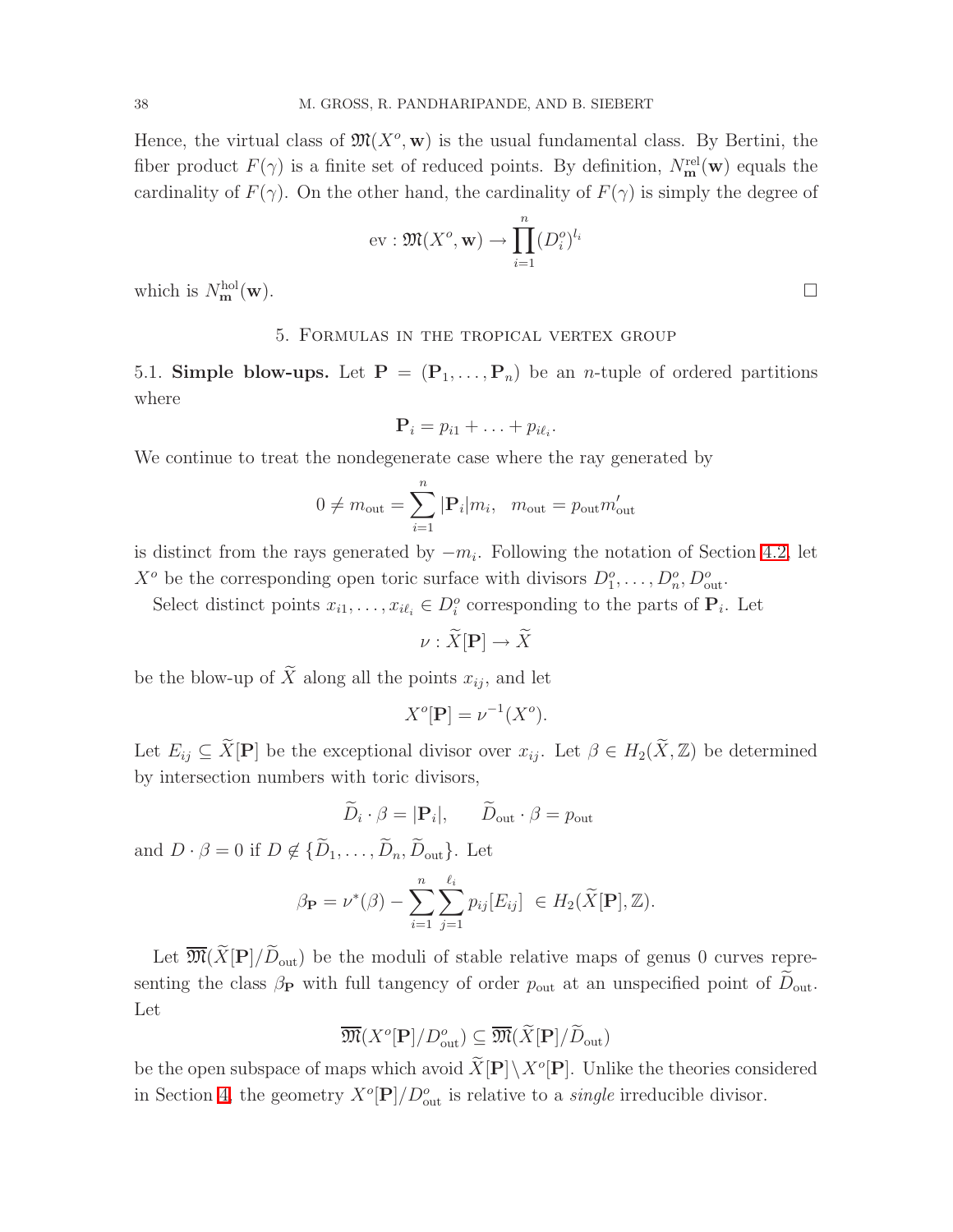<span id="page-38-0"></span>5.2. Gromov-Witten theory. The virtual dimension of  $\overline{\mathfrak{M}}(X^o[\mathbf{P}]/D_{\text{out}}^o)$  is calculated by unwinding the definitions,

$$
\begin{aligned} \text{virdim}_{\mathbb{C}} \, \overline{\mathfrak{M}}(X^o[\mathbf{P}]/D_{\text{out}}^o) &= \int_{\beta_{\mathbf{P}}} c_1(T_{X^o[P]}) - 1 - (p_{\text{out}} - 1) \\ &= \sum_{i=1}^n |\mathbf{P}_i| - \sum_{i=1}^n \sum_{j=1}^{\ell_i} p_{ij} + p_{\text{out}} - 1 - (p_{\text{out}} - 1) \\ &= 0. \end{aligned}
$$

<span id="page-38-2"></span>**Proposition 5.1.**  $\overline{\mathfrak{M}}(X^o[\mathbf{P}]/D_{\text{out}}^o)$  is proper over  $\text{Spec}(\mathbb{C})$ .

Proof. The argument exactly follows the proof of Proposition [4.2.](#page-32-3) Let

$$
(C,Q)\xrightarrow{\varphi}\mathfrak{X}^o[\mathbf{P}]\xrightarrow{\pi} X^o[\mathbf{P}]
$$

be an element of  $\overline{\mathfrak{M}}(X^o[\mathbf{P}]/D_{\text{out}}^o)$ . Here,  $\mathfrak{X}^o[\mathbf{P}]$  is a destabilization of  $X^o[\mathbf{P}]$  along the relative divisor  $D_{\text{out}}^o$ . If we consider the composition

$$
\nu \circ \pi \circ \varphi : C \to X^o \subseteq \widetilde{X},
$$

then the intersections with all the toric divisors of  $\widetilde{X}$  are specified — occurring at the points  $x_{ij}$  in  $D_i^o$  and the image of Q in  $D_{\text{out}}^o$ . The limits in  $\overline{\mathfrak{M}}(\overline{X}[\mathbf{P}]/D_{\text{out}})$  of 1-parameter families of elements of  $\overline{\mathfrak{M}}(X^o[\mathbf{P}]/D_{\text{out}}^o)$  cannot meet points of

$$
\widetilde{X}[\mathbf{P}] \setminus X^o[\mathbf{P}].
$$

Otherwise, an entire strict transform of a toric divisor of  $\widetilde{X}$  would lie in the image of the limit, and the loop construction of the proof of Proposition [4.2](#page-32-3) can be made.  $\Box$ 

We define the Gromov-Witten invariant  $N_{\mathbf{m}}[\mathbf{P}]$  by the usual integral,

<span id="page-38-3"></span>
$$
N_{\mathbf{m}}[\mathbf{P}] = \int_{\left[\overline{\mathfrak{M}}(X^o[\mathbf{P}]/D_{\text{out}}^o)\right]^{vir}} 1.
$$

The properness Proposition [5.1](#page-38-2) holds relatively as the centers  $x_{ij} \in D_i^o$  of the blow-ups of X are moved along  $D_i^o$ . Hence, the integral  $N_{\mathbf{m}}[\mathbf{P}]$  is *independent* of the locations of the distinct points  $x_{ij} \in D_i^o$ .

<span id="page-38-1"></span>5.3. Degeneration. Let  $\mathbb C$  be the affine line. Let

$$
(5.1) \t\t X^o \times \mathbb{C} \to \mathbb{C}
$$

<span id="page-38-4"></span>be the trivial family over  $\mathbb{C}$ . The standard degeneration of  $X^o$  relative to  $D_1^o, \ldots, D_n^o, D_{\text{out}}^o$ over  $\mathbb{C},$ 

$$
(5.2) \qquad \epsilon : \mathcal{F} \to \mathbb{C},
$$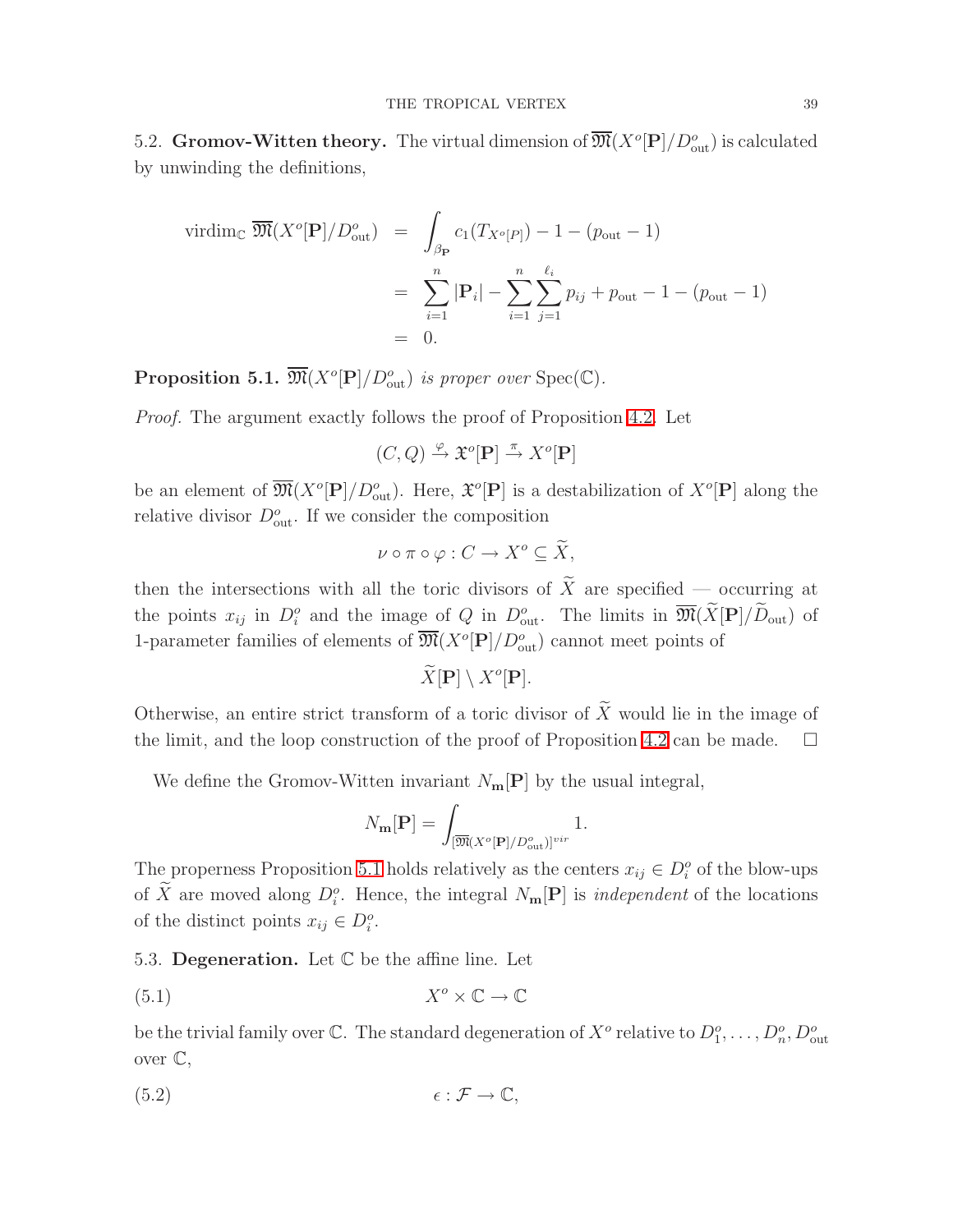is obtained by blowing-up the loci  $D_1^o, \ldots, D_n^o, D_{\text{out}}^o$  over  $0 \in \mathbb{C}$  in [\(5.1\)](#page-38-3). After blowing-up the sections of  $\epsilon$  corresponding to the points  $x_{ij}$ , we obtain

(5.3) 
$$
\epsilon_{\mathbf{P}} : \mathcal{F}[\mathbf{P}] \to \mathbb{C}.
$$

For  $\xi \neq 0$ , we have  $\epsilon_{\mathbf{P}}^{-1}(\xi) \stackrel{\sim}{=} X^o[\mathbf{P}]$ . The special fiber has a different form

<span id="page-39-1"></span>
$$
\epsilon_{\mathbf{P}}^{-1}(0) = X^o \cup \bigcup_{i=1}^n B^o[\mathbf{P}_i],
$$

where  $B^o[\mathbf{P}_i]$  is the blow-up of  $\mathbb{P}(\mathcal{O}_{D_i^o} \oplus \text{Norm}_{X^o/D_i^o})$  at the limits

$$
\overline{x}_{i1},\ldots,\overline{x}_{i\ell_i}
$$

of the points  $x_{ij}$ .

The moduli spaces of stable relative maps to the fibers of  $\epsilon_{\mathbf{P}}$  over  $\xi \neq 0$  are canonically isomorphic to  $\overline{\mathfrak{M}}(X^o[\mathbf{P}]/D_{\text{out}}^o)$ . The limits of stable relative maps to  $\epsilon_{\mathbf{P}}^{-1}(\xi)$  as  $\xi \to 0$ are well-understood in relative Gromov-Witten theory [\[11,](#page-57-8) [15,](#page-57-9) [17\]](#page-57-10). The limit is a union of stable maps to the relative geometries determined by the components of the special fiber over 0. A priori, the limit may leave the open subspaces we are considering. However, the properness argument (used twice already) easily shows the limit is a union of stable maps to the following  $n + 1$  open relative geometries

$$
X^o/D_1^o \cup \ldots D_n^o \cup D_{\text{out}}^o , \quad B^o[\mathbf{P}_1]/D_1^o, \quad \ldots, \quad B^o[\mathbf{P}_n]/D_n^o,
$$

with matching conditions along the common relative divisors.

Relative maps to  $B^o[\mathbf{P}_i]/D_i^o$  are simple to describe. Let  $\overline{E}_{ij} \subseteq B^o[\mathbf{P}_i]$  be the exceptional divisor of

$$
B^o[\mathbf{P}_i] \to \mathbb{P}(\mathcal{O}_{D_i^o} \oplus \text{Norm}_{X^o/D_i^o})
$$

over  $\overline{x}_{ij}$ . Let  $C_{ij} \subseteq B^o[\mathbf{P}_i]$  be the strict transform to  $B^o[\mathbf{P}_i]$  of the unique fiber of

$$
\mathbb{P}(\mathcal{O}_{D_i^o} \oplus \text{Norm}_{X^o/D_i^o}) \to D_i^o
$$

containing  $\overline{x}_{ij}$ . A relative map to  $B^o[\mathbf{P}_i]/D_i^o$  with a connected domain and class  $d[C_{ij}]$ must be a d-fold multiple cover of  $C_{ij}$ .

We can calculate all the invariants of  $B^o[\mathbf{P}_i]$  relative to  $D_i^o$  which we will require. Let

$$
\overline{\mathfrak{M}}(B^o[\mathbf{P}_i]/D_i^o,d)_j
$$

be the moduli space of genus 0 relative maps of class  $d[C_{ij}]$  with full tangency of order d along  $D_i^0$ . Let  $\overline{\mathfrak{M}}(C_{ij}/\infty,d)$  be the moduli space of genus 0 relative maps of degree d with ramification of order d over  $\infty = C_{ij} \cap D_i^o$ . As spaces,

<span id="page-39-0"></span>(5.4) 
$$
\overline{\mathfrak{M}}(B^o[\mathbf{P}_i]/D_i^o,d)_j = \overline{\mathfrak{M}}(C_{ij}/\infty,d) .
$$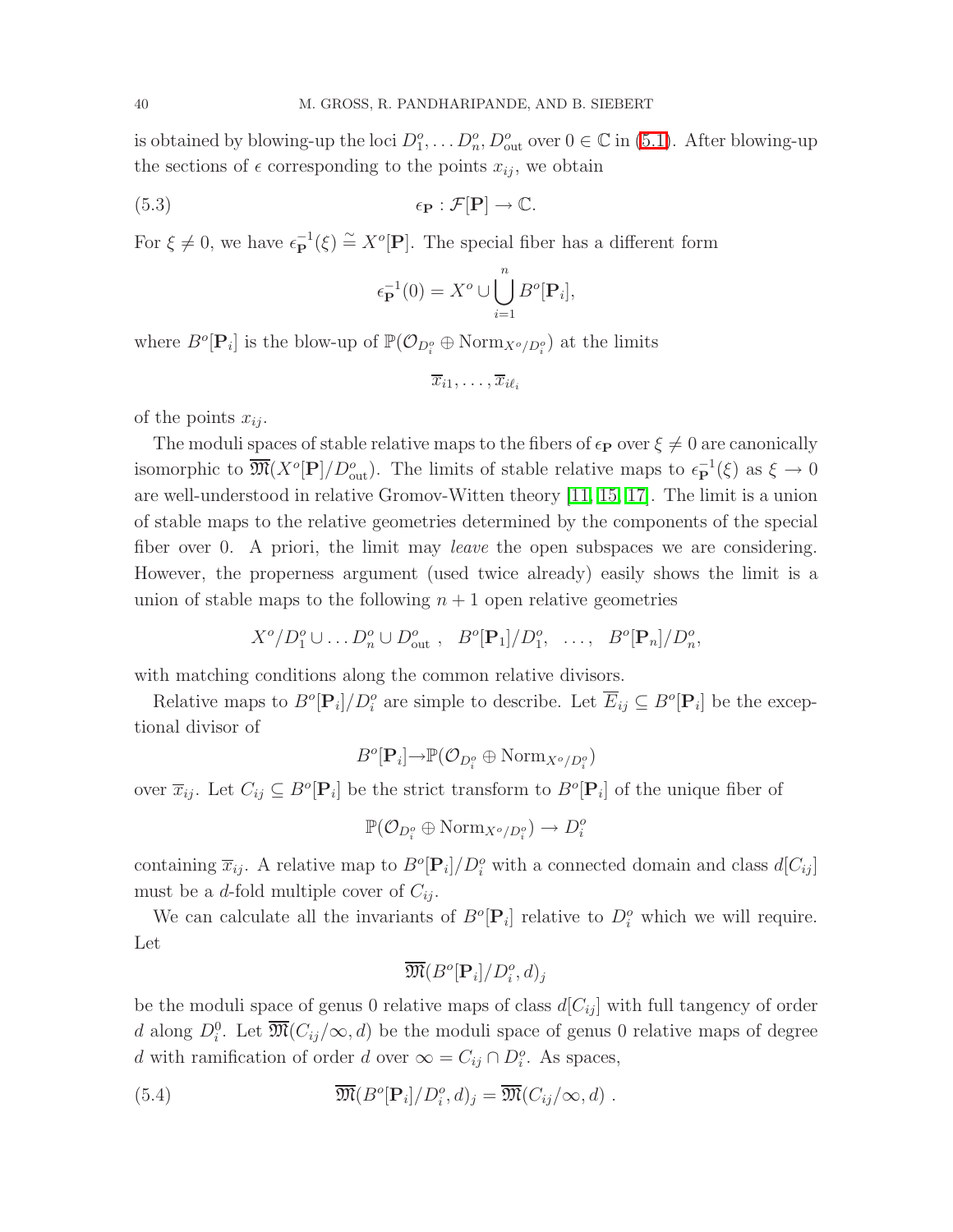However, the two moduli spaces [\(5.4\)](#page-39-0) carry obstruction theories which differ by

$$
H^1(C, \varphi^*(\mathrm{Norm}_{B^o[\mathbf{P}_i]/C_{ij}})),
$$

at the moduli point  $[\varphi : C \to C_{ij}]$ . The virtual dimension of  $\overline{\mathfrak{M}}(B^o[\mathbf{P}_i]/D_i^o, d)_j$  is easily seen to be 0. Let

$$
R_d = \int_{\left[\overline{\mathfrak{M}}(B^o[\mathbf{P}_i]/D_i^o,d)_j\right]^{\text{vir}}} 1.
$$

<span id="page-40-2"></span>Proposition 5.2.  $R_d = \frac{(-1)^{d-1}}{d^2}$  $\frac{1}{d^2}$ .

*Proof.* The integral  $R_d$  is

$$
R_d = \int_{\left[\overline{\mathfrak{M}}(C_{ij}/\infty,d)\right]^{\text{vir}}} e\left(H^1(C,\varphi^*(\text{Norm}_{B^o[\mathbf{P}_i]/C_{ij}}))\right)
$$
  
= 
$$
\int_{\left[\overline{\mathfrak{M}}(\mathbb{P}^1/\infty,d)\right]^{\text{vir}}} e\left(H^1(C,\varphi^*(\mathcal{O}_{\mathbb{P}^1}(-1))))\right)
$$
  
= 
$$
\frac{(-1)^{d-1}}{d^2}.
$$

In the first and second lines,  $e(V)$  denotes the Euler class (top Chern class) of the vector bundle on the moduli space of stable relative maps with fibers defined by V. The evaluation in the last equality is the genus 0 part<sup>[11](#page-40-0)</sup> of Theorem 5.1 of [\[2\]](#page-57-12).  $\Box$ 

An *n*-tuple w of weight vectors is of the same type as an *n*-tuple **P** of ordered partitions if  $|\mathbf{w}_i| = |\mathbf{P}_i|$  for all i. A set partition of  $\mathbf{w}_i$  compatible with  $\mathbf{P}_i$  is a disjoint  $\text{union}^{12}$  $\text{union}^{12}$  $\text{union}^{12}$ 

$$
I_1 \cup \ldots \cup I_{\ell_i} = \{1, \ldots, l_i\}
$$

satisfying

$$
p_{ij} = \sum_{r \in I_j} w_{ir}
$$

for all  $i$ . Let

$$
R_{\mathbf{P}_i|\mathbf{w}_i} = \sum_{I_\bullet} \prod_{j=1}^{l_i} R_{w_{ij}}
$$

where the sum is over all set partitions  $I_{\bullet}$  of  $w_i$  compatible with  $P_i$ .

<span id="page-40-0"></span> $11$  The local Gromov-Witten theory of curves is proven in [\[3\]](#page-57-13) to determine a TQFT. As such, the entire theory is specified by values on the cap, the tube, and the pair of pants. The integral  $R_d$  arises in the genus 0 part of the cap contribution. In fact, the full genus  $g$  cap is computed in [\[2\]](#page-57-12) by Hodge integral techniques.

<span id="page-40-1"></span><sup>&</sup>lt;sup>12</sup>Recall the length of  $\mathbf{w}_i$  is  $l_i$  and the length of  $\mathbf{P}_i$  is  $l_i$ . The set  $I_j$  is allowed to be empty if  $p_{ij} = 0$ .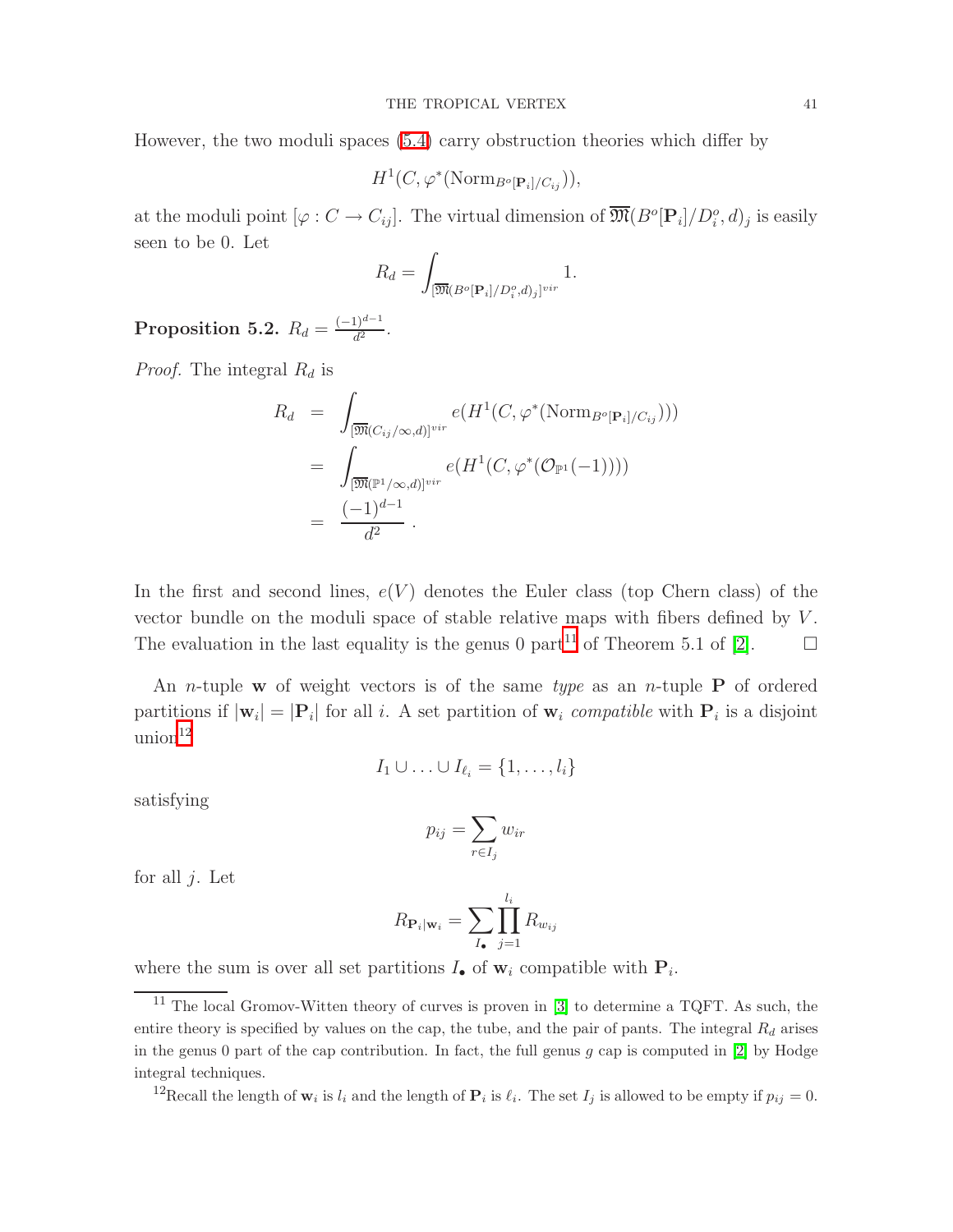<span id="page-41-2"></span>The degeneration formula for relative Gromov-Witten theory applied to our setting yields the following result.

## Proposition 5.3. We have

$$
N_{\mathbf{m}}[\mathbf{P}] = \sum_{\mathbf{w}} N_{\mathbf{m}}^{\text{rel}}(\mathbf{w}) \cdot \prod_{i=1}^{n} \frac{\prod_{j=1}^{l_i} w_{ij}}{|\text{Aut}(\mathbf{w}_i)|} \cdot R_{\mathbf{P}_i|\mathbf{w}_i}
$$

where the sum is over all n-tuples of weight vectors  $\bf{w}$  of the same type as  $\bf{P}$ .

Proof. We simply apply the degeneration formula of relative Gromov-Witten theory [\[11,](#page-57-8) [15,](#page-57-9) [17\]](#page-57-10) to the family  $\epsilon_{\mathbf{P}}$  of [\(5.3\)](#page-39-1). Our properness results show the formula both makes sense and is valid in the open geometry at hand. The left term  $N_{\mathbf{m}}^{\text{rel}}(\mathbf{w})$  is the contribution of  $X^o$ . The numerator

$$
\prod_{i=1}^n \prod_{j=1}^{l_i} w_{ij}
$$

is the standard multiplicity in the degeneration formula. The ratio

$$
\frac{R_{\mathbf{P}_i|\mathbf{w}_i}}{|\mathrm{Aut}(\mathbf{w}_i)|}
$$

is exactly the correct automorphism weighted contribution of the component  $B^o[\mathbf{P}_i]$ .  $\Box$ 

<span id="page-41-0"></span>5.4. First commutator formulas. We can now prove our first formulas in the tropical vertex group. Let  $\mathfrak{d}_1 \neq \mathfrak{d}_2$  be two lines through the origin in  $M_{\mathbb{R}}$ . Let  $\mathbf{m} = (m_1, m_2)$ be the two associated primitive vectors. Let

<span id="page-41-3"></span>(5.5) 
$$
f_{\mathfrak{d}_1} = \prod_{\xi=1}^{\ell_1} (1 + s_{\xi} z^{m_1}), \quad f_{\mathfrak{d}_2} = \prod_{\xi=1}^{\ell_2} (1 + t_{\xi} z^{m_2})
$$

be functions over the complete ring  $\mathbb{C}[[s_1,\ldots,s_{\ell_1},t_1,\ldots,t_{\ell_2}]]$ . Consider the scattering diagram

<span id="page-41-1"></span>(5.6) 
$$
\mathfrak{D} = \{(\mathfrak{d}_1, f_{\mathfrak{d}_1}), (\mathfrak{d}_2, f_{\mathfrak{d}_2})\}.
$$

Let  $S(\mathfrak{D})$  be the unique minimal scattering diagram (obtained by adding rays to  $\mathfrak{D}$ ) for which the path ordered product around the origin is trivial. Let  $m'_{\text{out}} \in M$  be a primitive vector. What is the associated function  $f_{m'_{\text{out}}}$ ?

We may write the scattering diagram [\(5.6\)](#page-41-1) equivalently with  $\ell_1 + \ell_2$  lines,

$$
\mathfrak{D} = \{(\mathfrak{d}_1, 1 + s_1 z^{m_1}), \ldots, (\mathfrak{d}_1, 1 + s_{\ell_1} z^{m_1}), (\mathfrak{d}_2, 1 + t_1 z^{m_2}), \ldots, (\mathfrak{d}_2, 1 + t_{\ell_2} z^{m_2})\}.
$$

Then,  $\mathfrak D$  is standard by Definition [1.10,](#page-14-1) and Theorem [2.8](#page-23-1) determines  $f_{m'_{\text{out}}}$  in terms of tropical geometry. There are three possibilities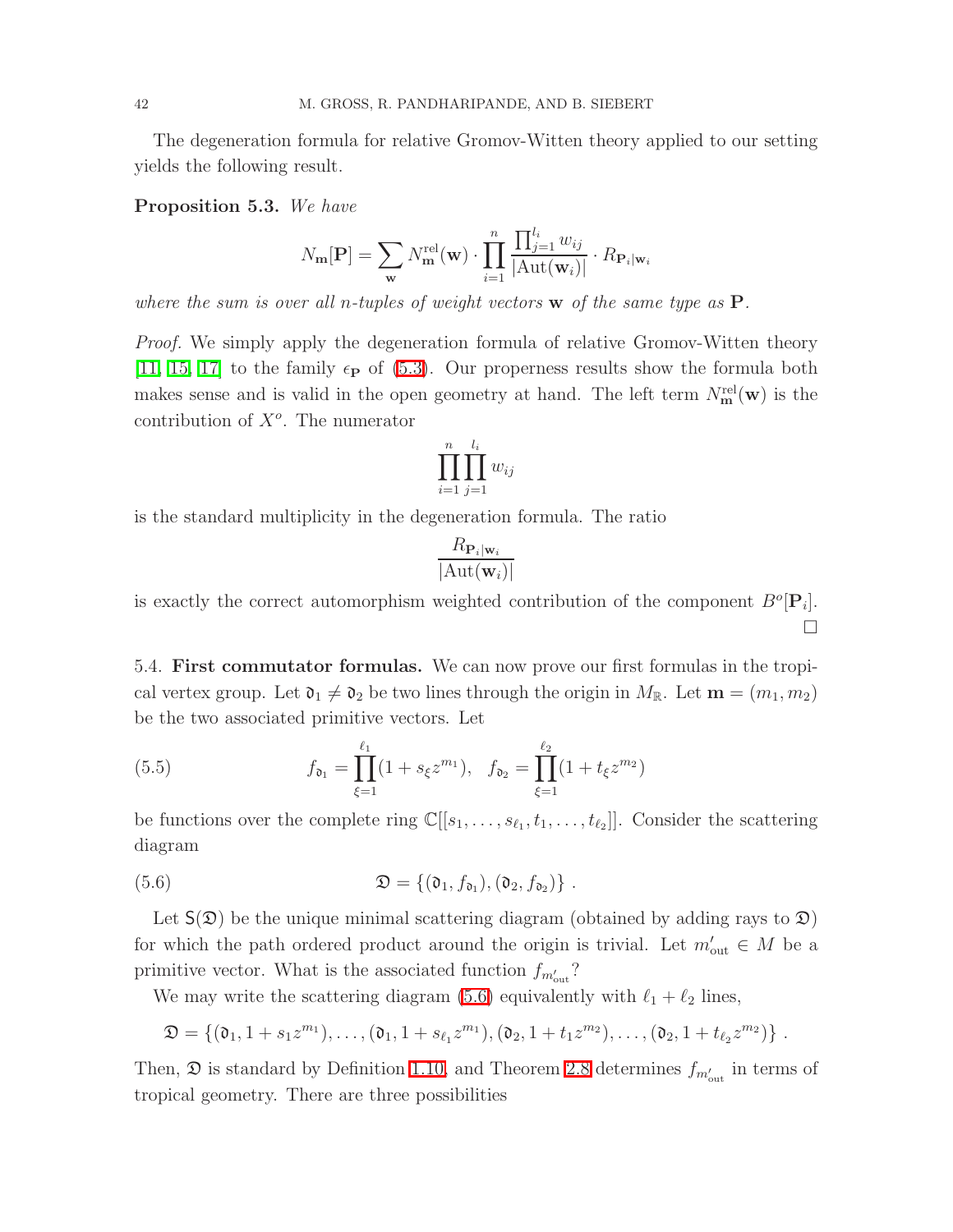- (i)  $m'_{\text{out}} \notin \mathbb{Q}_{\geq 0}m_1 + \mathbb{Q}_{\geq 0}m_2$ ,
- (ii)  $m'_{\text{out}} = m_1 \text{ or } m'_{\text{out}} = m_2,$
- (iii)  $m'_{\text{out}} \in \mathbb{Q}_{>0}m_1 + \mathbb{Q}_{>0}m_2$ ,

The outcomes in cases (i) and (ii) are straightforward. By Theorem [2.8,](#page-23-1)  $f_{m'_{\text{out}}} = 1$  in case (i) and  $f_{m'_{out}}$  equals either  $f_{\mathfrak{d}_1}$  or  $f_{\mathfrak{d}_2}$  respectively. The interesting case is (iii).

For ordered partitions  $P_1 = p_{11} + \ldots + p_{1\ell_1}$  and  $P_2 = p_{21} + \ldots + p_{2\ell_2}$ , let

$$
s^{\mathbf{P}_1} = \prod_{\xi=1}^{\ell_1} s_{\xi}^{p_{1\xi}}, \quad t^{\mathbf{P}_2} = \prod_{\xi=1}^{\ell_2} t_{\xi}^{p_{2\xi}}
$$

<span id="page-42-0"></span>be the corresponding monomials.

**Theorem 5.4.** If  $m'_{\text{out}} \in \mathbb{Q}_{>0}m_1 + \mathbb{Q}_{>0}m_2$ , then

$$
\log f_{m_{\rm out}'} = \sum_{k=1}^{\infty} \sum_{\mathbf{P} = (\mathbf{P_1}, \mathbf{P_2})} k \ N_{\mathbf{m}}[\mathbf{P}] \ s^{\mathbf{P_1}} \ t^{\mathbf{P_2}} \ z^{km_{\rm out}'}
$$

where the sum is over all ordered partitions  $P_i$  of length  $\ell_i$  satisfying

$$
|\mathbf{P}_1|m_1+|\mathbf{P}_2|m_2=km'_{\text{out}}.
$$

Proof. To apply Theorem [2.8,](#page-23-1) we first calculate the Taylor series

$$
\log(1 + s_{\xi} z^{m_1}) = \sum_{d=1}^{\infty} d \frac{(-1)^{d-1}}{d^2} z^{dm_1} s_{\xi}^d,
$$

$$
\log(1 + t_{\xi} z^{m_2}) = \sum_{d=1}^{\infty} d \frac{(-1)^{d-1}}{d^2} z^{dm_2} t_{\xi}^d.
$$

In both of the above cases, the a coefficients of Theorem [2.8](#page-23-1) match the relative invariants  $R_d$  computed in Proposition [5.2,](#page-40-2)

$$
a_{\xi dd} = R_d = \frac{(-1)^{d-1}}{d^2}.
$$

By Theorems [2.8,](#page-23-1) [3.4,](#page-28-1) and [4.4,](#page-36-2)

$$
\log f_{m_{\text{out}}'} = \sum_{k=1}^{\infty} \sum_{\mathbf{P} = (\mathbf{P_1}, \mathbf{P_2})} \sum_{\mathbf{w}} k \ N_{\mathbf{m}}^{\text{rel}}(\mathbf{w}) \ \left( \prod_{i=1}^{2} \frac{\prod_{j=1}^{l_i} w_{ij}}{|\text{Aut}(\mathbf{w}_i)|} \cdot R_{\mathbf{P}_i | \mathbf{w}_i} \right) \ s^{\mathbf{P_1}} \ t^{\mathbf{P_2}} \ z^{km_{\text{out}}'},
$$

where the second sum is over all ordered partitions  $\mathbf{P} = (\mathbf{P}_1, \mathbf{P}_2)$  of lengths  $(\ell_1, \ell_2)$ satisfying

$$
|\mathbf{P}_1|m_1+|\mathbf{P}_2|m_2=km'_{\text{out}}
$$

and the third sum is over all weight vectors  $\mathbf{w} = (\mathbf{w}_1, \mathbf{w}_2)$  of the same type as **P**. The result then follows from Proposition [5.3.](#page-41-2)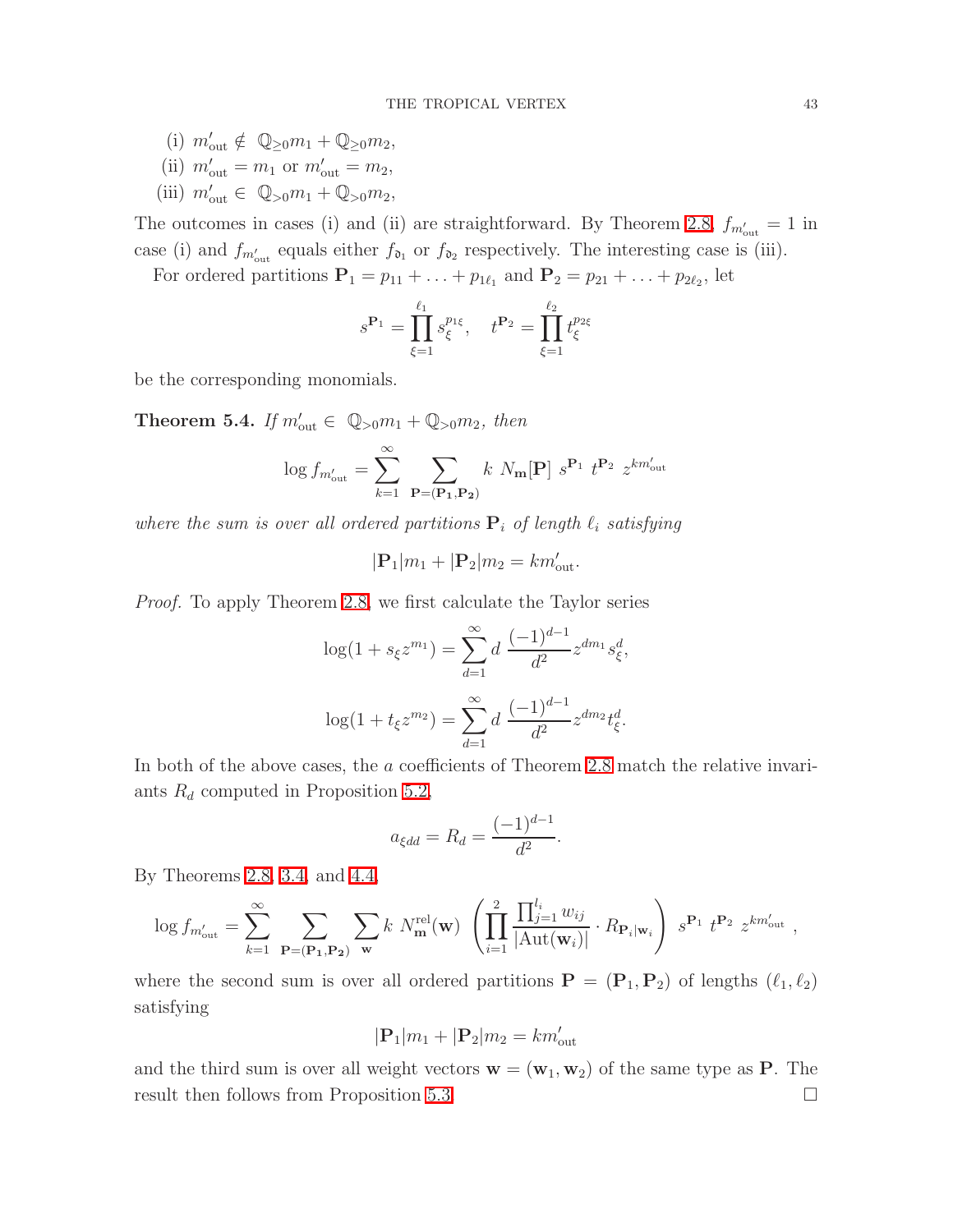Theorem [5.4](#page-42-0) computes the commutators of  $\theta_{\mathfrak{d}_1, f_{\mathfrak{d}_1}}$  and  $\theta_{\mathfrak{d}_2, f_{\mathfrak{d}_2}}$  via slope ordered products in the tropical vertex group in the form discussed in Section [0.4.](#page-3-1) Theorem [5.4](#page-42-0) specializes to Theorem [0.1,](#page-4-2) but is a much better statement. By working over the ring  $\mathbb{C}[[s_1,\ldots,s_{\ell_1},t_1,\ldots,t_{\ell_2}]],$  we see computing the commutator is precisely *equivalent* to calculating all the Gromov-Witten invariants  $N_{\mathbf{m}}[(\mathbf{P}_1, \mathbf{P}_2)]$  for ordered partitions  $\mathbf{P}_i$  of length  $\ell_i$ .

Of course, functions  $f_1$  and  $f_2$  may not be in the form specified by [\(5.5\)](#page-41-3). The general commutator formula is expressed in terms of orbifold blow-ups of toric surfaces.

<span id="page-43-0"></span>5.5. Orbifold blow-ups. Let  $D \subseteq S$  be a nonsingular divisor contained in a surface. Let  $p \in D$ . Let  $p_D^r$  be the unique length r subscheme of D with support p. Let

$$
S_r \to S
$$

be the blow-up of S along  $p_D^r$ . Of course,  $S_1$  is the usual blow-up of S along p. For  $r \geq 2$ ,  $S_r$  has a unique  $A_{r-1}$ -singularity. Hence,  $S_r$  admits a unique structure as a nonsingular Deligne-Mumford stack  $S_r \to S_r$ . We call the composition

$$
\delta_r:\mathcal{S}_r\to S
$$

the *r*-orbifold blow-up of S along  $(p, D)$ 

The exceptional divisor  $E \subseteq S_r$  of  $\delta_r$  is a  $\mathbb{P}^1$  with a single r-fold stack point lying above the original  $A_{r-1}$ -singularity. The self-intersection is

$$
[E]^2 = -\frac{1}{r}.
$$

A graded partition consists of a finite sequence  $(\mathbf{P}^1, \mathbf{P}^2, \dots, \mathbf{P}^d)$  of ordered partitions for which *every* part of  $\mathbf{P}^r$  is divisible by r. The length of a graded partition is given by a *d*-tuple  $(\ell^1, \ldots, \ell^d)$ . The size of a graded partition is  $\sum_{r=1}^d |\mathbf{P}^r|$ .

Let  $G = (G_1, \ldots, G_n)$  be an *n*-tuple of graded partitions,

$$
\mathbf{G}_i = (\mathbf{P}_i^1, \mathbf{P}_i^2, \dots, \mathbf{P}_i^{d_i}).
$$

We treat the nondegenerate case where the ray generated by

$$
0 \neq m_{\text{out}} = \sum_{i=1}^{n} |\mathbf{G}_i| m_i, \quad m_{\text{out}} = g_{\text{out}} m'_{\text{out}}
$$

is distinct from the rays generated by  $-m_i$ . Let  $X^o$  be the corresponding open toric surface with divisors  $D_1^o, \ldots, D_n^o, D_{\text{out}}^o$ .

Select a distinct point  $x_{ij}^r$  of  $D_i^o$  for each part of  $p_{ij}^r$  of  $\mathbf{P}_i^r$ . Let

$$
\nu : \widetilde{X}[\mathbf{G}] \to \widetilde{X}
$$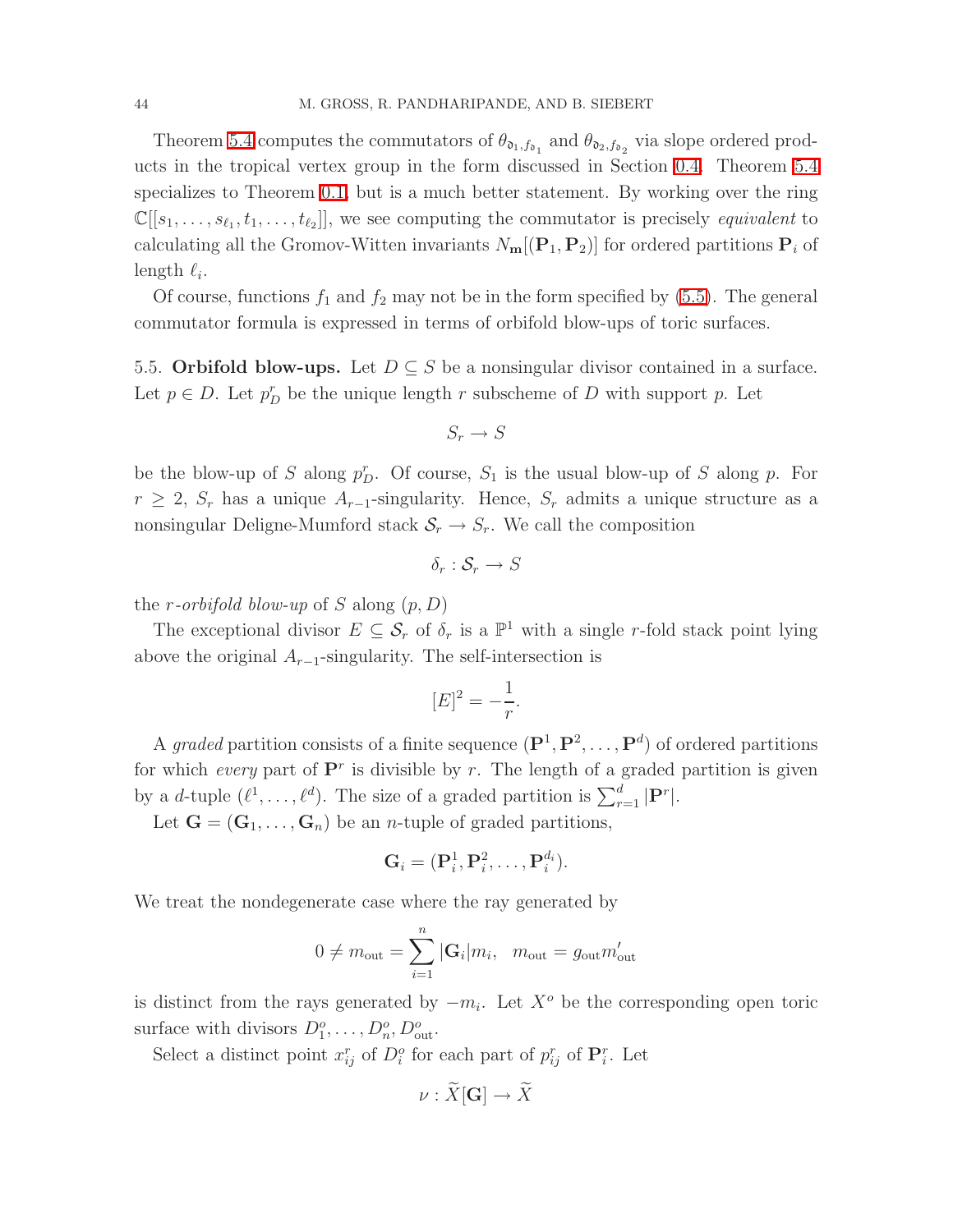be obtained from  $\tilde{X}$  by taking r-orbifold blow-ups along  $(x_{ij}^r, D_i^o)$  for all  $i, r, j$ . Let

$$
X^o[\mathbf{G}] = \nu^{-1}(X^o).
$$

Let  $E_{ij}^r \subseteq \overline{X}[\mathbf{G}]$  be the exceptional divisor over  $x_{ij}^r$ . Let  $\beta \in H_2(\overline{X}, \mathbb{Z})$  be determined by intersection numbers with toric divisors,

$$
\widetilde{D}_i \cdot \beta = |\mathbf{G}_i|, \qquad \widetilde{D}_{\text{out}} \cdot \beta = g_{\text{out}}
$$

and  $D \cdot \beta = 0$  if  $D \notin {\tilde{D}_1, \ldots, \tilde{D}_n, \tilde{D}_{\text{out}}}$ . Let

$$
\beta_{\mathbf{G}} = \nu^*(\beta) - \sum_{i=1}^n \sum_{r=1}^{d_i} \sum_{j=1}^{\ell_i^r} p_{ij}^r [E_{ij}^r] \in H_2(\widetilde{X}[\mathbf{G}], \mathbb{Z}).
$$

Let  $\overline{\mathfrak{M}}(\widetilde{X}[\mathbf{G}]/\widetilde{D}_{\text{out}})$  be the moduli of stable relative maps of genus 0 curves representing the class  $\beta_{\mathbf{G}}$  with full tangency of order  $g_{\text{out}}$  at an unspecified point of  $\widetilde{D}_{\text{out}}$ . The moduli space of stable maps to orbifold targets is defined in [\[1,](#page-57-14) [4\]](#page-57-15). Since the relative divisor  $\widetilde{D}_{\text{out}}$  does not meet the orbifold points of  $\widetilde{X}[\mathbf{G}]$ , there is no difficulty in defining the moduli space of relative maps.<sup>[13](#page-44-1)</sup> Let

$$
\overline{\mathfrak{M}}(X^o[\mathbf{G}]/D_{\text{out}}^o) \subseteq \overline{\mathfrak{M}}(\widetilde{X}[\mathbf{G}]/\widetilde{D}_{\text{out}})
$$

be the open subspace of maps which avoids  $\widetilde{X}[\mathbf{G}] \setminus X^o[\mathbf{G}]$ .

Since the curve class  $\beta_{\mathbf{G}}$  accounts for all the intersections of the image of the map in  $\widetilde{X}$ , the argument for properness is still valid.

**Proposition 5.5.**  $\overline{\mathfrak{M}}(X^o[\mathbf{G}]/D_{\text{out}}^o)$  is proper over  $\text{Spec}(\mathbb{C})$ .

The virtual dimension of  $\overline{\mathfrak{M}}(X^o[\mathbf{G}]/D_{\text{out}}^o)$  is 0. Define the orbifold Gromov-Witten invariant as before

$$
N_{\mathbf{m}}[\mathbf{G}] = \int_{[\overline{\mathfrak{M}}(X^o[\mathbf{G}]/D_{\text{out}}^o)]^{vir}} 1.
$$

<span id="page-44-0"></span>The integral  $N_{\mathbf{m}}[\mathbf{G}]$  is *independent* of the locations of the distinct points  $x_{ij}^r \in D_i^o$ .

5.6. Full commutator formulas. Let  $\mathfrak{d}_1 \neq \mathfrak{d}_2$  be two lines through the origin in  $M_{\mathbb{R}}$ . Let  $\mathbf{m} = (m_1, m_2)$  be the two associated primitive vectors. Let

<span id="page-44-2"></span>(5.7) 
$$
f_{\mathfrak{d}_1} = \prod_{r=1}^{d_1} \prod_{\xi=1}^{\ell_1^r} (1 + s_{\xi}^r z^{r m_1}), \quad f_{\mathfrak{d}_2} = \prod_{r=1}^{d_2} \prod_{\xi=1}^{\ell_2^r} (1 + t_{\xi}^r z^{r m_2})
$$

over the complete ring  $\mathbb{C}[[s^{\bullet}_{\bullet}, t^{\bullet}_{\bullet}]]$  in all the variables  $s^r_{\xi}, t^r_{\xi}$ .

<span id="page-44-1"></span><sup>&</sup>lt;sup>13</sup>Orbifold stable maps are allowed also to have nontrivial prescribed orbifold structure on the domain. Our maps to  $\widetilde{X}[\mathbf{G}]$  have no such prescribed orbifold structure.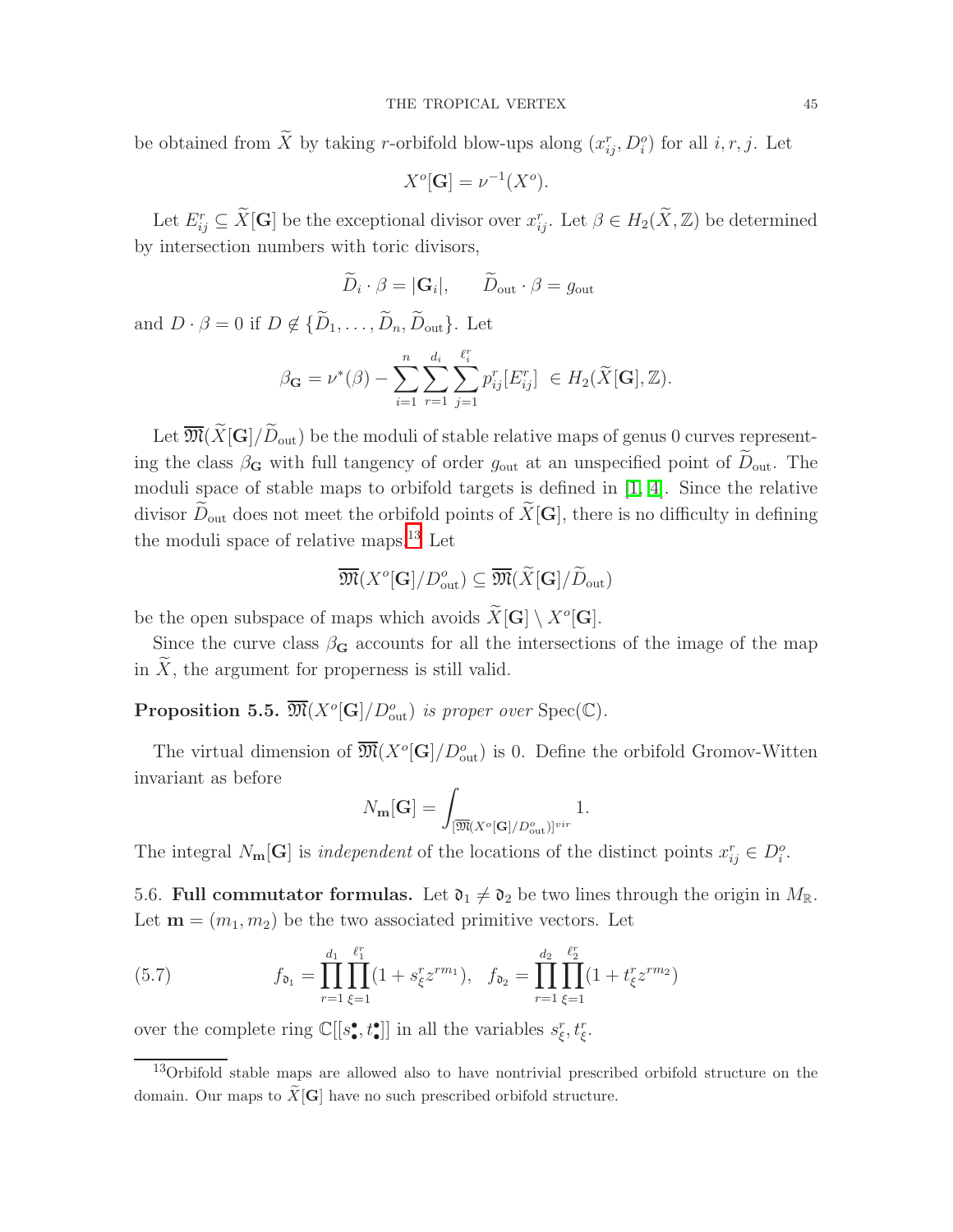For graded partitions  $\mathbf{G}_1 = (\mathbf{P}_1^1, \ldots, \mathbf{P}_1^{d_1})$  and  $\mathbf{G}_2 = (\mathbf{P}_2^1, \ldots, \mathbf{P}_2^{d_2})$ , let

$$
s^{\mathbf{G}_1} = \prod_{r=1}^{d_1} \prod_{\xi=1}^{\ell_1^r} (s_{\xi}^r)^{\frac{p_{1\xi}^r}{r}}, \quad t^{\mathbf{G}_2} = \prod_{r=1}^{d_2} \prod_{\xi=1}^{\ell_2^r} (t_{\xi}^r)^{\frac{p_{2\xi}^r}{r}}
$$

be the corresponding monomials.

Again, we consider the unique minimal scattering diagram  $S(\mathfrak{D})$  associated to

$$
\mathfrak{D} = \{(\mathfrak{d}_1, f_{\mathfrak{d}_1}), (\mathfrak{d}_2, f_{\mathfrak{d}_2})\}.
$$

<span id="page-45-1"></span>**Theorem 5.6.** If  $m'_{\text{out}} \in \mathbb{Q}_{>0}m_1 + \mathbb{Q}_{>0}m_2$ ,

$$
\log f_{m'_{\text{out}}} = \sum_{k=1}^{\infty} \sum_{\mathbf{G} = (\mathbf{G_1}, \mathbf{G_2})} k \ N_{\mathbf{m}}[\mathbf{G}] \ s^{\mathbf{G_1}} \ t^{\mathbf{G_2}} \ z^{km'_{\text{out}}}
$$

where the sum is over all graded partitions  $G_1$  of length  $(\ell_1^1, \ldots, \ell_1^{d_1})$  and  $G_2$  of length  $(\ell_2^1, \ldots, \ell_2^{d_2})$  satisfying

$$
|\mathbf{G}_1|m_1+|\mathbf{G}_2|m_2=km'_{\text{out}}.
$$

*Proof.* We follow the proof of Theorem [5.4.](#page-42-0) After factoring the diagram  $\mathfrak D$  into  $\sum_{r=1}^{d_1} \ell_1^r + \sum_{r=1}^{d_2} \ell_2^r$  lines, we will match the formula for log  $f_{m'_{\text{out}}}$  from Theorem [2.8](#page-23-1) with a degeneration calculation of the orbifold Gromov-Witten invariants of  $X^o[(\mathbf{G}_1, \mathbf{G}_2)]/D_{\text{out}}^o$ .

The geometric setting here is just as before. First, the degeneration

$$
\epsilon:\mathcal{F}\to\mathbb{C}
$$

<span id="page-45-0"></span>defined in [\(5.2\)](#page-38-4) is taken. The points  $x_{1\xi}^r \in D_1^o$  and  $x_{2\xi}^r \in D_2^o$  specialize to points of

(5.8) 
$$
\mathbb{P}(\mathcal{O}_{D_1^o} \oplus \text{Norm}_{X^o/D_1^o}) \text{ and } \mathbb{P}(\mathcal{O}_{D_2^o} \oplus \text{Norm}_{X^o/D_2^o})
$$

respectively. The projective bundles [\(5.8\)](#page-45-0) each contain two distinguished sections. The first section is the limit in  $\mathcal F$  of the divisor  $D_i^o$  and carries the limits of the  $x_{i\xi}^r$ . The second section meets  $X^o$ . There is no difficulty in taking the r-orbifold blow-ups relative to  $\epsilon$ . The underlying coarse space is obtained by blowing-up the families of canonically defined nilpotent subschemes, and the stack structure is uniquely determined. The resulting family,

$$
\epsilon_{\mathbf{G}}:\mathcal{F}[\mathbf{G}]\to\mathbb{C},
$$

has orbifold structure in the total space  $\mathcal{F}[\mathbf{G}]$  with support disjoint from the relative divisors in the special fiber  $\epsilon_{\mathbf{G}}^{-1}(0)$ . Therefore, the usual degeneration formulas in relative Gromov-Witten theory hold unchanged.

A crucial fact used in Theorem [5.4](#page-42-0) is the surprising match between the a coefficients and the multiple cover contributions  $R_d$  of Proposition [5.2.](#page-40-2) We need to be even luckier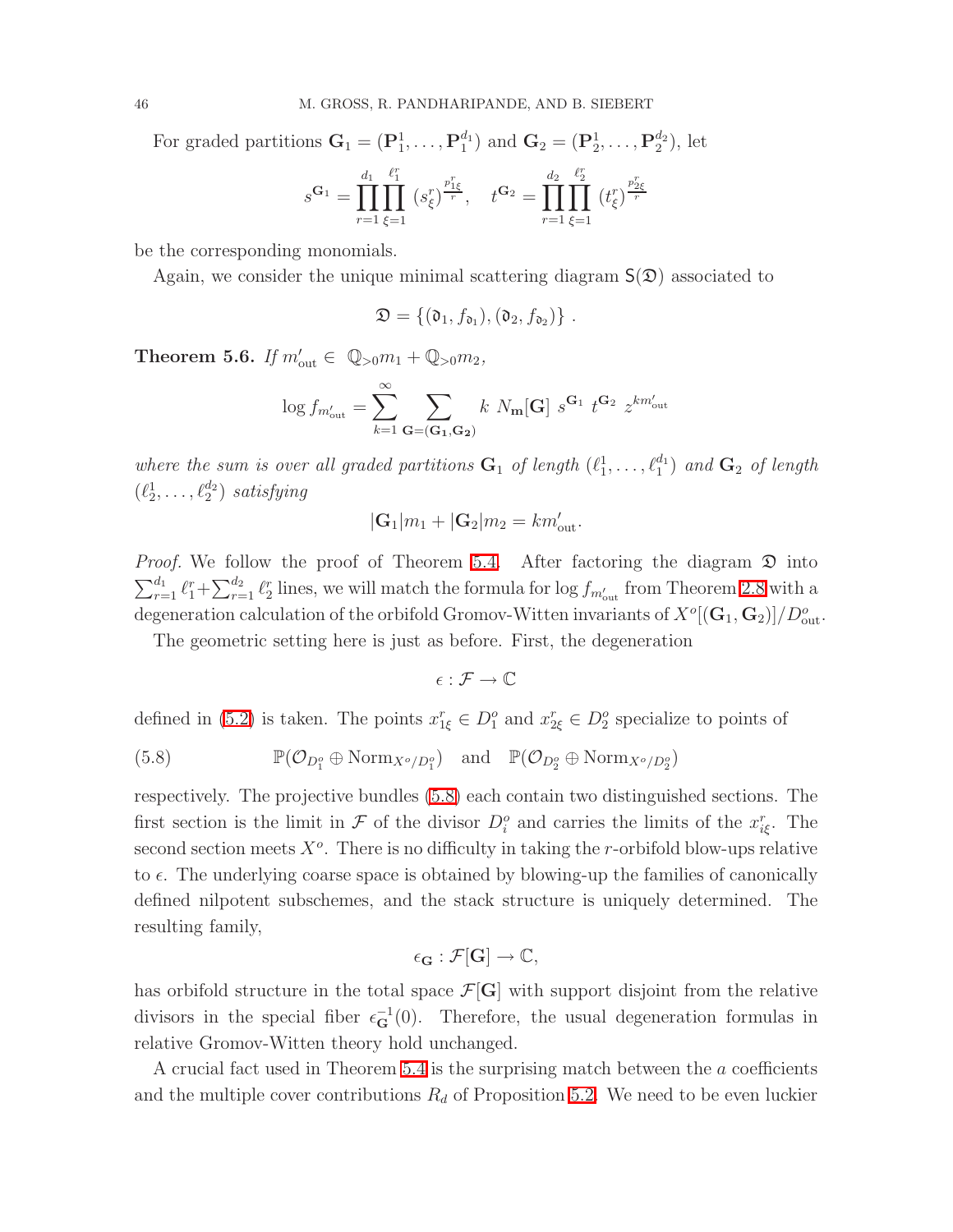now. Since

$$
\log(1 + s_{\xi}^{r} z^{rm_1}) = \sum_{d=1}^{\infty} dr \frac{(-1)^{d-1}}{rd^2} z^{drm_1} (s_{\xi}^{r})^d,
$$
  

$$
\log(1 + t_{\xi}^{r} z^{rm_2}) = \sum_{d=1}^{\infty} dr \frac{(-1)^{d-1}}{rd^2} z^{drm_2} (t_{\xi}^{r})^d,
$$

the a coefficients in both cases are

$$
a_{\xi,d,rd}^r = \frac{(-1)^{d-1}}{rd^2}.
$$

These exactly match the orbifold multiple cover calculation in Proposition [5.7](#page-46-0) below.

The remaining steps are identical to those taken in the proof of Theorem [5.4.](#page-42-0) The formula of Theorem [2.8](#page-23-1) matches exactly the degeneration computation.  $\Box$ 

Let  $P$  be the fiber of the projective bundle

$$
\mathbb{P}(\mathcal{O}_{D_i^o} \oplus \text{Norm}_{X^o/D_i^o}) \to D_i^o
$$

containing the limit  $\overline{x}_{i\xi}^r$ . Let  $C_{i\xi}^r$  be the strict transform of P after taking the r-orbifold blow-up along  $(\overline{x}_{i\xi}^r, D_i^o)$ . Then,

$$
C_{i\xi}^r \stackrel{\sim}{=} \mathbb{P}^1[r,1]
$$

with a single orbifold point of order r at 0. The normal bundle of  $C_{i\xi}^r$  in the r-orbifold blow-up is simply  $\mathcal{O}_{C_{i\xi}^r}(-[0]/\mathbb{Z}_r)$  of degree  $-\frac{1}{r}$  $\frac{1}{r}$ . For any map<sup>[14](#page-46-1)</sup> from a genus 0 curve

$$
\varphi : C \to C_{i\xi}^r,
$$

the degree of  $\varphi$  must be a multiple of r. Let

$$
R_d^r = \int_{[{\overline{\mathfrak M}}({\mathbb P}^1[r,1]/\infty,rd)]^{vir}} e\big(H^1(C,\varphi^*(\mathcal{O}_{C^r_{i\xi}}(-[0]/\mathbb{Z}_r)))\big),
$$

<span id="page-46-0"></span>where  $\overline{\mathfrak{M}}(\mathbb{P}^1[r,1]/\infty, rd)$  is the moduli space of genus 0 stable relative maps of degree rd with full ramification rd over  $\infty$ .

Proposition 5.7.  $R_d^r = \frac{(-1)^{d-1}}{rd^2}$ .

*Proof.* There is a  $\mathbb{C}^*$  action on  $\mathbb{P}^1[r,1]$  with tangent weights  $\left[\frac{1}{r},-1\right]$  at the fixed points [0,  $\infty$ ]. The orbifold line bundle  $\mathcal{O}_{C_{i\xi}^r}(-[0]/\mathbb{Z}_r)$  is canonically linearized with fiber weights  $\left[-\frac{1}{r}\right]$  $\frac{1}{r}$ , 0] over the respective fixed points.

We compute the integral  $R_d^r$  via the induced  $\mathbb{C}^*$  action on  $\overline{\mathfrak{M}}(\mathbb{P}^1[r,1]/\infty, rd)$  and the Bott residue formula. There are many C ∗ -fixed loci in the moduli space. However, the

<span id="page-46-1"></span><sup>&</sup>lt;sup>14</sup>We mean here a representable map. The domain  $C$  has no stack structure.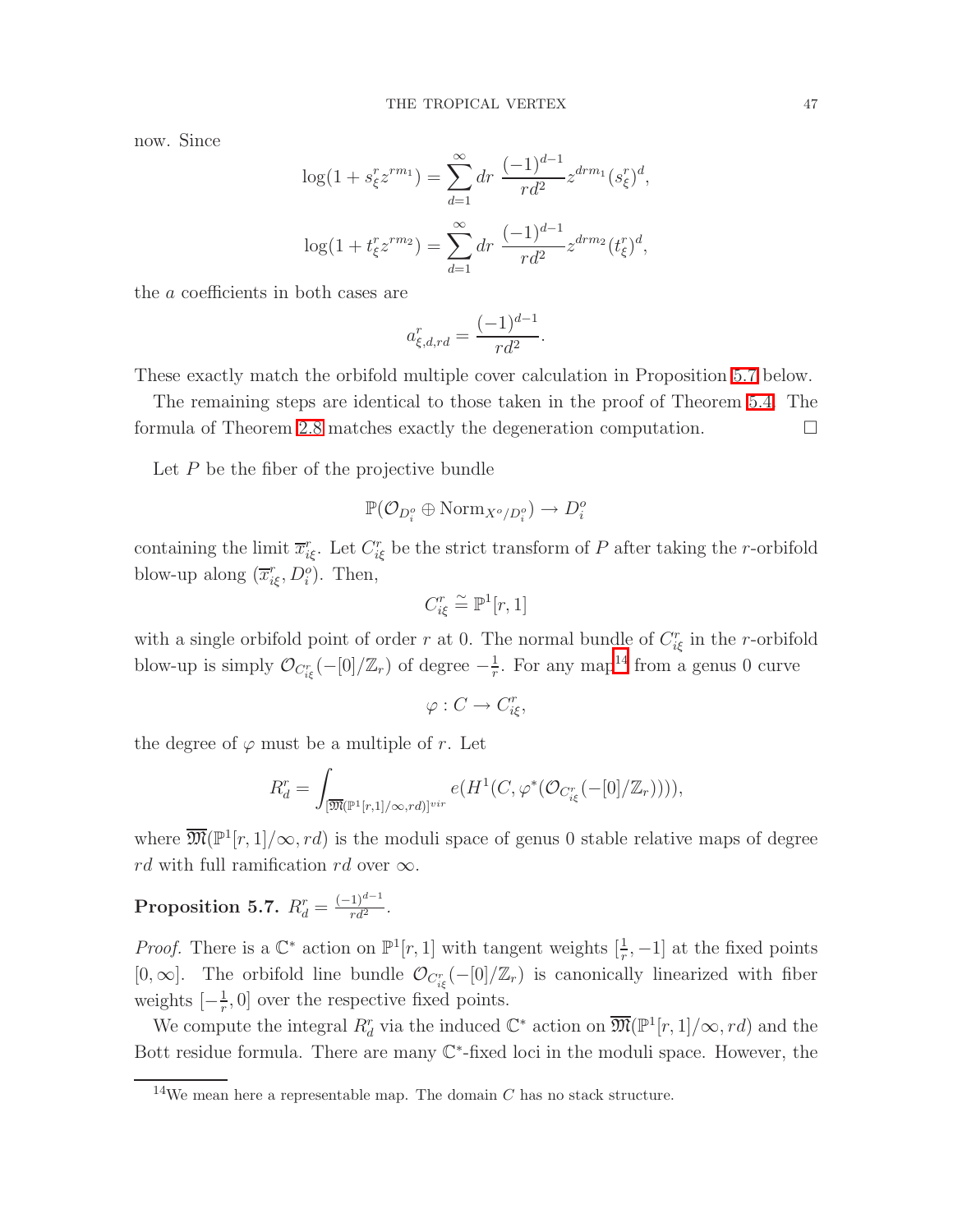above linearization leads to the vanishing<sup>[15](#page-47-0)</sup> of *all* contributions except for the single C ∗ -fixed Galois cover

$$
\varphi: C \to \mathbb{P}^1[r, 1]
$$

of degree rd. The product of the weights of  $\mathbb{C}^*$  on  $H^1(C, \varphi^*(\mathcal{O}_{C_{i\xi}^r}(-[0]/\mathbb{Z}_r)))$  are

$$
\prod_{i=1}^{d-1} -\frac{i}{rd}
$$

The product of the weights of  $\mathbb{C}^*$  on the tangent space to  $[\varphi]$  in  $\overline{\mathfrak{M}}(\mathbb{P}^1[r,1]/\infty,rd)$  is

$$
\frac{\prod_{i=1}^d\frac{i}{rd}}{\frac{1}{rd}}
$$

where the bottom factor is obtained from reparameterization over  $0 \in \mathbb{P}^1[r,1]$ . The above weight calculations, obtained from the  $\mathbb{C}^*$ -equivariant geometry of basic orbifold line bundle on  $\mathbb{P}^1[r,1]$ , are standard. See Section 2.2 of [\[12\]](#page-57-16) for a detailed treatment.

By the Bott residue formula,  $R_d^r$  equals the ratio of the above weights together with a stack automorphism factor of  $\frac{1}{rd}$ ,

$$
R_d^r = \frac{1}{rd} \frac{\prod_{i=1}^{d-1} -\frac{i}{rd}}{\frac{\prod_{i=1}^d \frac{i}{rd}}{\frac{1}{rd}}} = \frac{(-1)^{d-1}}{rd^2}.
$$

Our calculation is just a minor modification of Theorem 5.1 of  $[2]$ .

Consider the tropical vertex group over the ring  $\mathbb{C}[[t]]$ . A function

$$
f = 1 + tz^m \cdot g(z^m, t) \quad g \in \mathbb{C}[z^m][[t]]
$$

<span id="page-47-1"></span>attached to the ray with primitive  $m$  can always be factored as

(5.9) 
$$
f = (1 + s_1^1 z^m)(1 + s_1^2 z^{2m})(1 + s_1^3 z^{3m}) \dots
$$

for  $s_1^r \in t^{n_r} \mathbb{C}[[t]]$  with

$$
\lim_{r \to \infty} n_r = \infty.
$$

To any finite order in  $t$ , a suitable finite truncation of the factorization  $(5.9)$  suffices for any calculation. Therefore, we view Theorem [5.6](#page-45-1) as an ordered product formula for an arbitrary commutator in the tropical vertex group.

We have written Theorem [5.6](#page-45-1) for functions [\(5.7\)](#page-44-2) in slightly more complicated form than [\(5.9\)](#page-47-1) to capture all of the possible Gromov-Witten invariants which arise.

<span id="page-47-0"></span><sup>&</sup>lt;sup>15</sup>See the proof of Theorem 5.1 in  $[2]$  where the same vanishing is explained.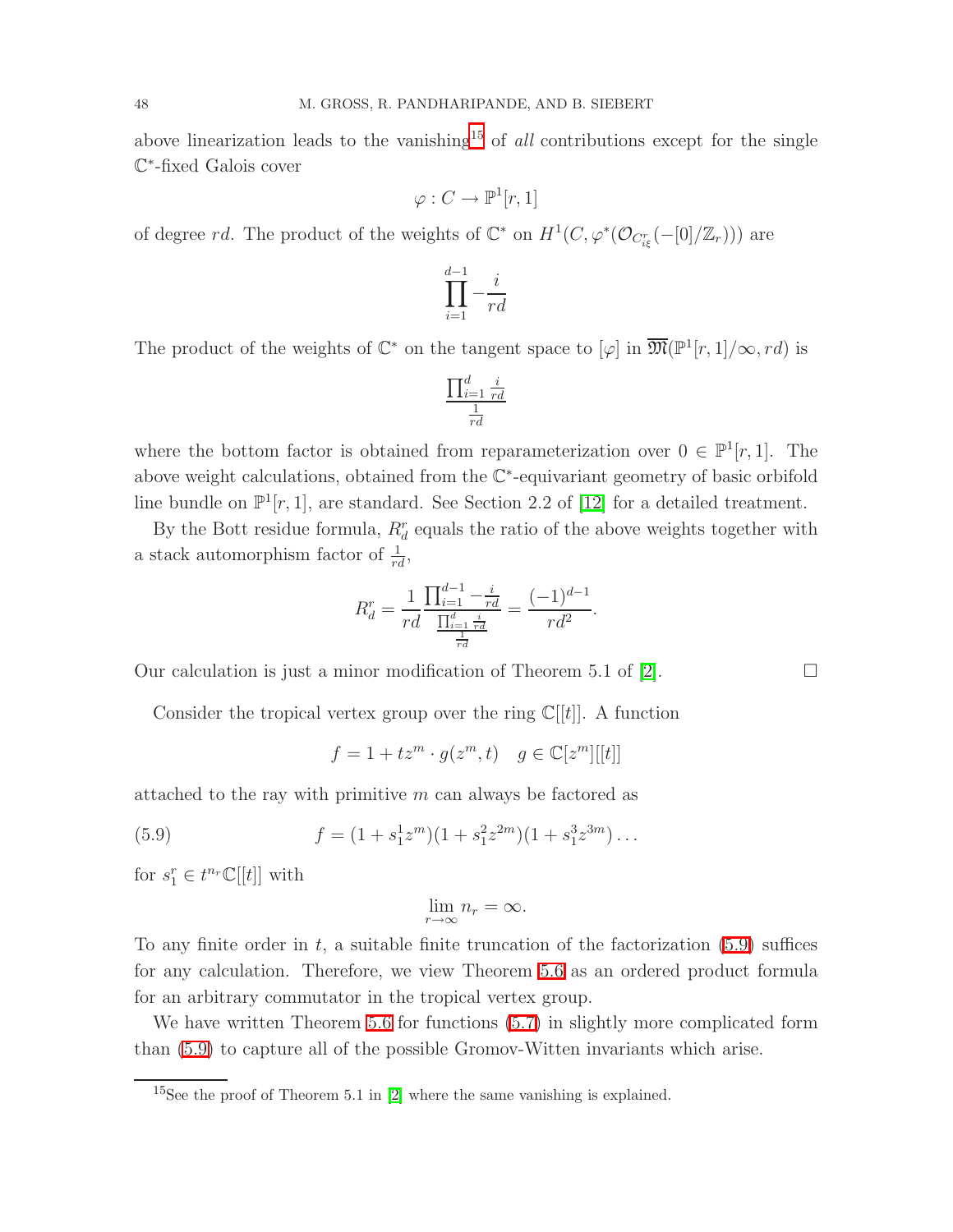<span id="page-48-0"></span>5.7. Ordered product formulas. Let  $\mathfrak D$  be a scattering diagram with n lines through the origin,

$$
\mathfrak{D} = \{(\mathfrak{d}_i, f_i) \mid 1 \leq i \leq n\}.
$$

Let  $S(\mathfrak{D})$  be the unique minimal scattering diagram obtained by adding rays to  $\mathfrak D$ for which the path ordered product around the origin is trivial. Let  $m'_{\text{out}} \in M$  be a primitive vector. The function  $f_{m'_{\text{out}}}$  is determined by the method used to prove Theorems [5.4](#page-42-0) and [5.6.](#page-45-1)

Let  $m_1, \ldots, m_n$  be the primitives corresponding to the lines of  $\mathfrak{D}$ . Either  $m'_{\text{out}}$  is distinct from the  $m_i$  or  $m'_{\text{out}} = m_k$  for some k. Consider the  $n = 3$  case with functions

$$
f_1(s_{\bullet}^{\bullet}), f_2(t_{\bullet}^{\bullet}), f_3(u_{\bullet}^{\bullet})
$$

<span id="page-48-2"></span>of the form  $(5.7)$ . If  $m'_{\text{out}}$  is distinct, then

(5.10) 
$$
\log f_{m'_{\text{out}}} = \sum_{k=1}^{\infty} \sum_{\mathbf{G} = (\mathbf{G_1}, \mathbf{G_2}, \mathbf{G_3})} k \, N_{\mathbf{m}}[\mathbf{G}] \, s^{\mathbf{G_1}} \, t^{\mathbf{G_2}} \, u^{\mathbf{G_3}} \, z^{km'_{\text{out}}}
$$

where the sum is over all graded partitions  $\mathbf{G}_i$  of lengths  $(\ell_i^1, \ldots, \ell_i^{d_i})$  satisfying

 $|\mathbf{G}_1|m_1 + |\mathbf{G}_2|m_2 + |\mathbf{G}_3|m_3 = km'_{\text{out}}.$ 

The same result holds for all n.

For the degenerate case  $m'_{\text{out}} = m_k$ , the definition of the invariant  $N_{\text{m}}[G]$  must be changed slightly. The only difference is the outgoing contact point  $Q$  is placed on the divisor  $D_k^o$  instead of  $D_{\text{out}}^o$  (as discussed in Section [3.3\)](#page-29-0). Then, equation [\(5.10\)](#page-48-2) holds as written. We leave the straightforward details in the degenerate case to reader.<sup>[16](#page-48-3)</sup>

<span id="page-48-1"></span>5.8. Higher genus. The higher genus analogues of the genus 0 invariants  $N_{\rm m}[G]$  are not hard to construct. Let  $\overline{\mathfrak{M}}_g(X^o[\mathbf{G}]/D_{\text{out}}^o)$  be the moduli space of genus g stable relative maps representing the class  $\beta_{\mathbf{G}}$  defined as in the genus 0 case. There are now two difficulties:

- (i)  $\overline{\mathfrak{M}}_g(X^o[\mathbf{G}]/D_{\text{out}}^o)$  is not proper,
- (ii)  $\overline{\mathfrak{M}}_g(X^o[\mathbf{G}]/D_{\text{out}}^o)$  is of virtual dimension g.

The issues are resolved simultaneously by defining

$$
N_{\mathbf{m}}^g[\mathbf{G}]=\int_{[\overline{\mathfrak{M}}_g(X^o[\mathbf{G}]/D_{\text{out}}^o)]^{vir}}(-1)^g\lambda_g
$$

where  $\lambda_q$  is the top Chern class of the Hodge bundle.<sup>[17](#page-48-4)</sup> Limits out of the moduli space  $\overline{\mathfrak{M}}_g(X^o[\mathbf{G}]/D_{\text{out}}^o)$  lead to loops in the domain curve by the proof of Proposition [4.2.](#page-32-3)

<span id="page-48-4"></span><span id="page-48-3"></span><sup>16</sup>For the commutator formulas of Theorem [5.4](#page-42-0) and [5.6,](#page-45-1) nontrivial degenerate cases do not appear. The full arguments have been given there.

<sup>&</sup>lt;sup>17</sup>See [\[18\]](#page-57-17) for a parallel definition of higher genus invariants in the case of K3 surfaces.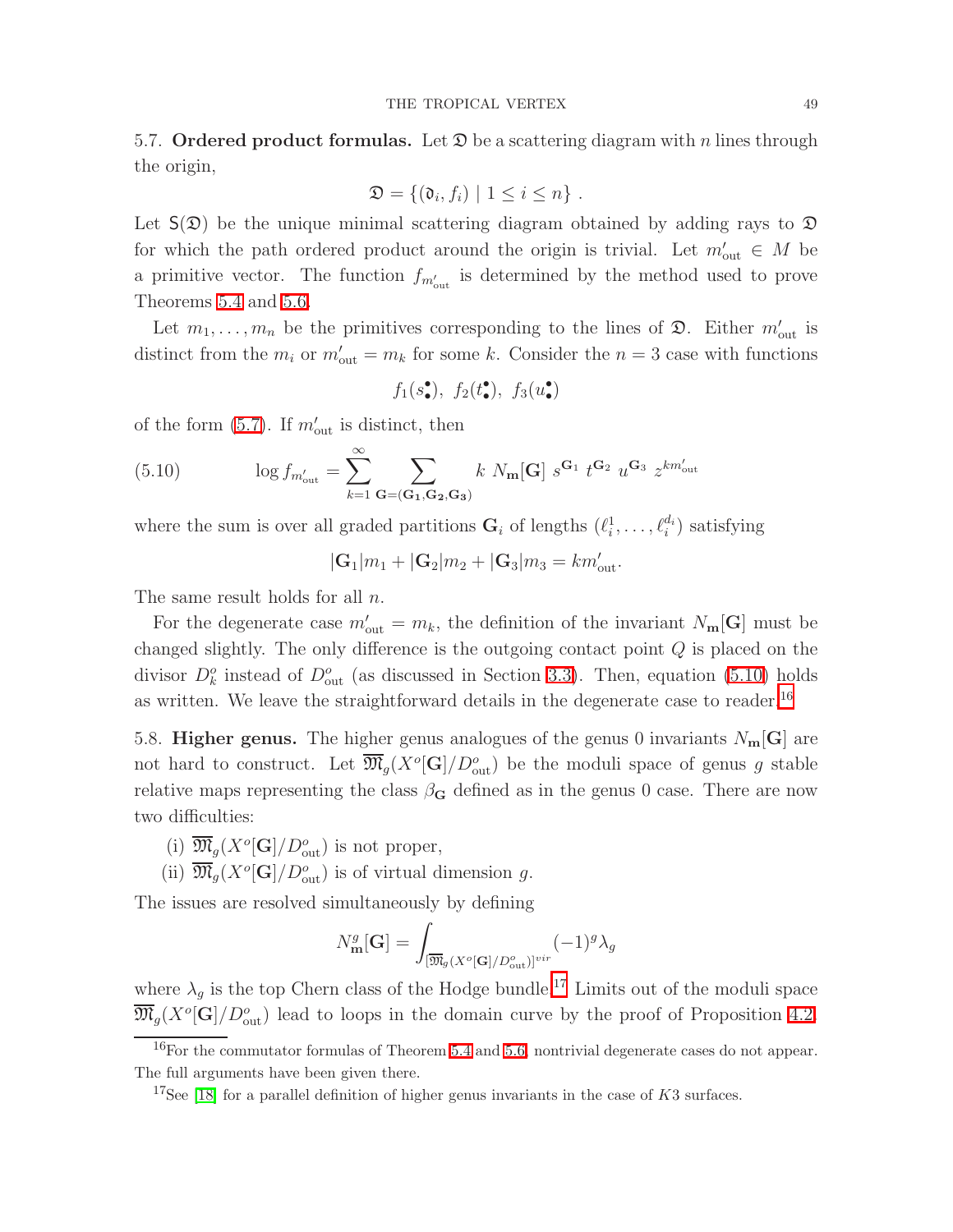<span id="page-49-0"></span>However, the class  $\lambda_g$  vanishes on the locus of curves with loops. Hence,  $N_{\rm m}^g[G]$  is well-defined. A very interesting question is whether the relative invariants  $N_{\rm m}^g[\mathbf{G}]$  can be related to the tropical vertex group.

#### 6. BPS STATE COUNTS

<span id="page-49-1"></span>6.1. Log Calabi-Yau. Let S be a nonsingular surface and let  $D \subseteq S$  be a nonsingular divisor. The pair  $(S, D)$  is log Calabi-Yau with respect to  $0 \neq \beta \in H_2(S, \mathbb{Z})$  if

$$
D \cdot \beta = c_1(S) \cdot \beta.
$$

Two basic examples are:

- $(X^o[\mathbf{P}], D_{\text{out}}^o)$ , constructed in Section [5.1,](#page-37-1) is log Calabi-Yau with respect to the class  $\beta_{\rm P}$ .
- $(\mathbb{P}^2, E)$ , where E is a nonsingular cubic, is log Calabi-Yau with respect to every class  $\beta \in H_2(\mathbb{P}^2, \mathbb{Z})$ .

The moduli space  $\overline{\mathfrak{M}}(S/D, w)$  of genus 0 stable relative maps to  $S/D$  of class  $\beta$ and full tangency of order  $w = D \cdot \beta$  at a single unspecified point of D is of virtual dimension 0. Let

<span id="page-49-3"></span>
$$
N_S[w] \in \mathbb{Q}
$$

be the associated relative Gromov-Witten invariant. If

$$
(6.1) \t\t\t t: P \to S
$$

is a rigid element of  $\overline{\mathfrak{M}}(S/D, w)$ , we can ask what is the contribution of d-fold multiple covers of P to the Gromov-Witten invariant  $N_S[dw]$  in class  $d\beta$ ?

<span id="page-49-2"></span>6.2. Multiple cover contributions. We pursue here multiple cover calculations and BPS state count definitions following the perspective of [\[21,](#page-57-18) [22\]](#page-57-19). In particular, we assume the map  $\iota$  of [\(6.1\)](#page-49-3) is as well-behaved as possible.

Let  $\infty \in P$  be the point of contact with D. Let

$$
\overline{\mathfrak{M}}(P/\infty, d)^* \subseteq \overline{\mathfrak{M}}(S/D, dw)
$$

be the locus of genus 0 stable relative maps

$$
(C,Q) \to P/\infty \to S/D
$$

which factor as d-fold covers of P. The moduli space  $\overline{\mathfrak{M}}(P/\infty,d)^*$  is a nonsingular Deligne-Mumford stack of dimension  $d-1$ . The superscript  $*$  is used since the locus differs slightly from the standard moduli space of stable relative maps  $\mathfrak{M}(P/\infty, d)$ . The reason is the w-tangency of  $P$  with  $D$  forces the ramification orders of maps over the destabilizations to all be divisible by  $w$ . We leave the details here for the reader.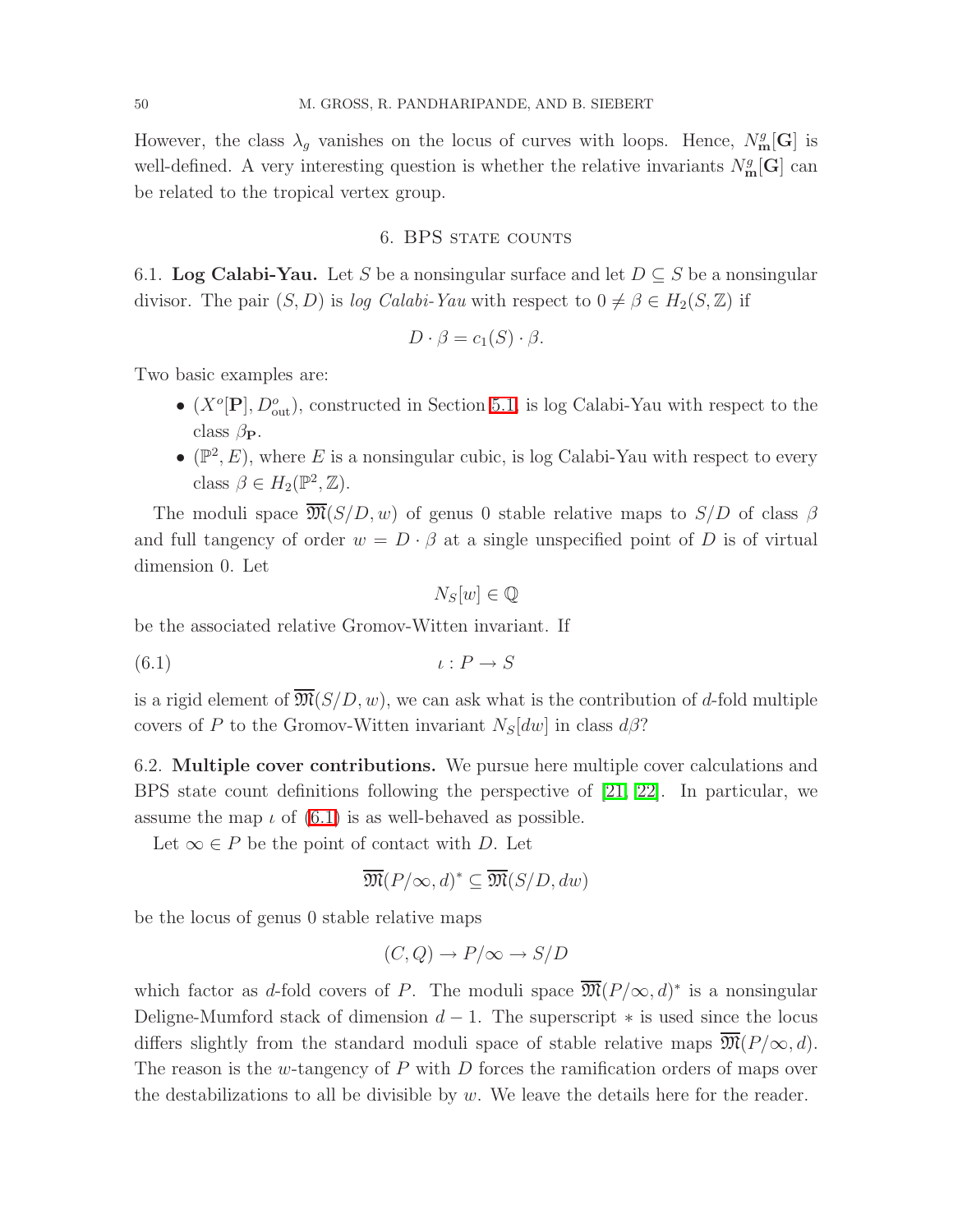The contribution  $M_P[d]$  of d-fold multiple covers of P to  $N_S[dw]$  is defined by

$$
M_P[d] = \int_{\left[\overline{\mathfrak{M}}(P/\infty, d)^*\right]} e(B_d)
$$

where  $B_d$  is the obstruction bundle of rank  $d-1$ . On the open locus of  $\overline{\mathfrak{M}}(P/\infty,d)^*$ consisting of maps

$$
\varphi:(C,Q)\to P/\infty
$$

<span id="page-50-0"></span>with no destabilizations of the target, the obstruction space is

(6.2) 
$$
H^1(C, \varphi^*(\text{Norm}_{S/P})(-(dw-d)Q)).
$$

By adjunction, the degree of the normal bundle  $\text{Norm}_{S/P}$  is  $w-2$ . Hence, the degree of  $\varphi^*(\text{Norm}_{S/P})(-(dw-d)Q)$  is  $-d$  and the obstruction space [\(6.2\)](#page-50-0) has rank  $d-1$ . A description of the obstruction space for relative maps can be found in [\[9\]](#page-57-20).

Proposition 6.1. We have

$$
M_P[d] = \frac{1}{d^2} \binom{d(w-1)-1}{d-1} .
$$

If  $w = 1$ , then  $\binom{-1}{d-1} = (-1)^{d-1}$  by definition and the contribution

$$
M_P[d] = \frac{(-1)^{d-1}}{d^2} ,
$$

specializes to the genus 0 cap of [\[2\]](#page-57-12).

*Proof.* The  $\mathbb{C}^*$ -action on P fixing  $\infty$  lifts to a  $\mathbb{C}^*$ -action on the moduli space  $\overline{\mathfrak{M}}(P/\infty,d)^*$ . Once the lifting of  $\mathbb{C}^*$  to Norm<sub>S/P</sub> is chosen, a lifting of  $\mathbb{C}^*$  to the obstruction bundle  $B_d$  is determined by the characterization of the obstruction space [\[9\]](#page-57-20). Let [1, -1] be the tangent weights of  $\mathbb{C}^*$  at the fixed points  $0, \infty \in P$ . We chose a lifting of  $\mathbb{C}^*$  to Norm<sub>S/P</sub> by specifying fiber weights  $[w - 2, 0]$  over the respective fixed points.

We compute the integral  $M_P[d]$  via the Bott residue formula. There are many  $\mathbb{C}^*$ fixed loci in the moduli space  $\overline{\mathfrak{M}}(P/\infty, d)^*$ . However, the above linearization leads to the vanishing of all contributions except for the single C ∗ -fixed Galois cover

<span id="page-50-1"></span>(6.3) 
$$
\varphi : (C, Q) \to P/\infty
$$

of degree d. If  $w = 1$ , the vanishing is the same as in the proof of Theorem 5.1 of [\[2\]](#page-57-12).

If  $w > 1$ , a different argument is needed. Consider a  $\mathbb{C}^*$ -fixed locus of

$$
\mathfrak{L} \subseteq \overline{\mathfrak{M}}(P/\infty, d)^*
$$

for which the target is destabilized. For

$$
[\varphi : (C, Q) \to P/\infty] \in \mathfrak{L},
$$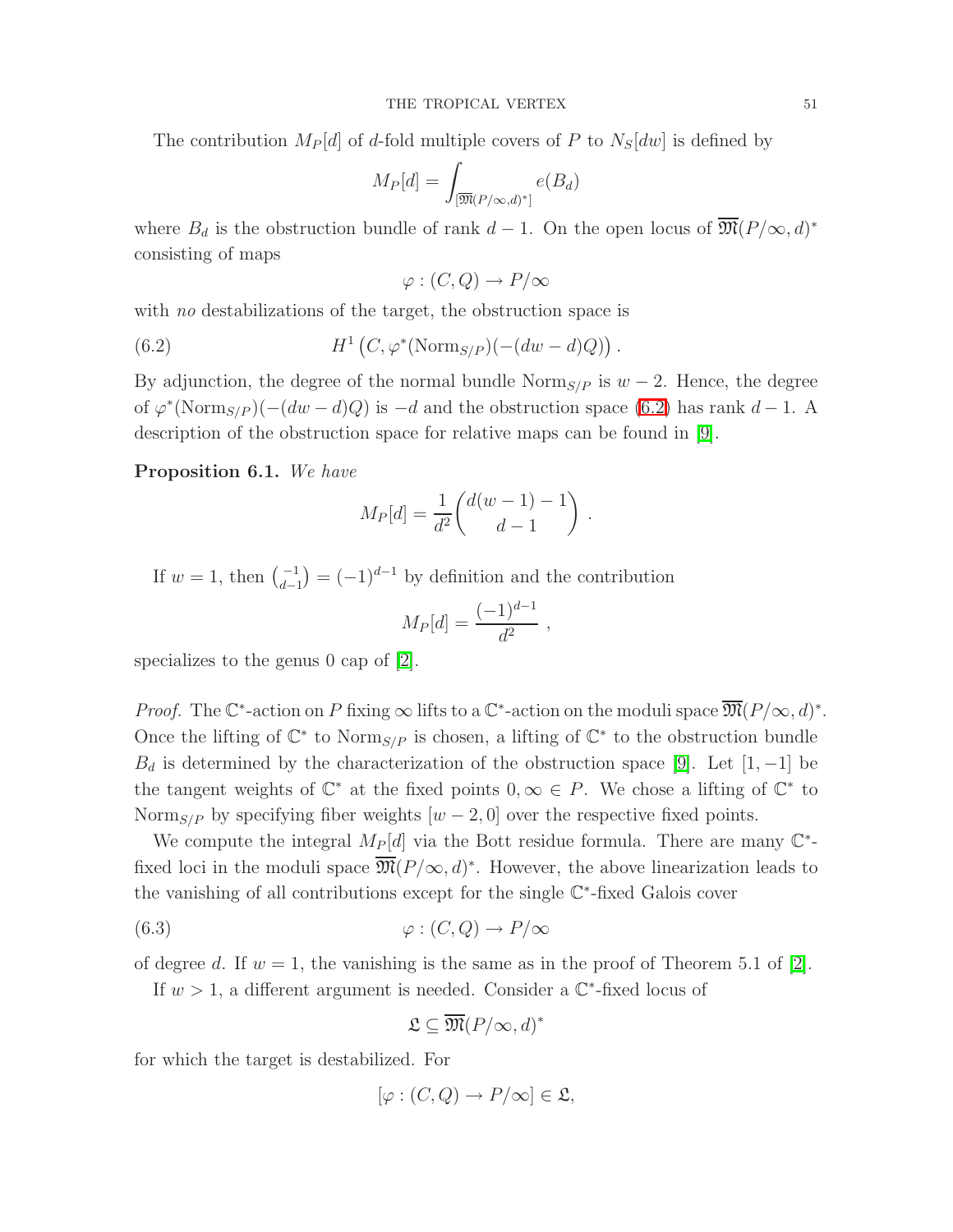let  $C', C'' \subseteq C$  be the subcurves mapped by  $\varphi$  to the original and destabilizing components of the target respectively. The  $\mathbb{C}^*$ -action on the pull-back to  $C'$  of Norm<sub>S/P</sub> is nontrivial. However, since  $w > 1$ ,

$$
H^1(C', \varphi^*(\text{Norm}_{S/P})) = 0.
$$

The  $\mathbb{C}^*$ -action on the pull-back to  $C''$  of Norm<sub>S/P</sub> is trivial by our choice of lifting. The  $\mathbb{C}^*$ -action on the destabilizing components of the target is trivial. The point  $Q$ must map to a destabilizing component of the target, hence the  $\mathbb{C}^*$ -action on  $\mathcal{O}_C(-Q)$ is trivial. By examining the obstruction space [\[9\]](#page-57-20), we conclude the  $\mathbb{C}^*$ -action on  $B_d$  is *trivial* over  $\mathfrak{L}$ . By dimension considerations, the contribution of  $\mathfrak{L}$  vanishes in the Bott residue formula — specifically the Euler class  $e(B_d)$  is 0 when restricted to  $\mathfrak{L}$ . The Galois cover  $(6.3)$  is the unique  $\mathbb{C}^*$ -fixed locus for which the target is not destabilized.

We compute the contribution of the Galois cover to the Bott residue formula. The weights of  $\mathbb{C}^*$  on the fibers of  $\varphi^*(\text{Norm}_{S/P})(-(dw-d)Q)$  over the respective fixed points on C are  $[w-2, w-1]$ . The weights of  $\mathbb{C}^*$  on  $H^1(C, \varphi^*(\text{Norm}_{S/P})(-(dw-d)Q))$  are

$$
\prod_{i=1}^{d-1} \frac{dw - d - i}{d}
$$

The weights of  $\mathbb{C}^*$  on the tangent space to  $[\varphi]$  in  $\overline{\mathfrak{M}}(P/\infty,d)^*$  are

$$
\frac{\prod_{i=1}^d \frac{i}{d}}{\frac{1}{d}}
$$

where the bottom factor is obtained from reparameterization over  $0 \in P$ . By the Bott residue formula,  $M_P[d]$  equals the ratio of the above weights,

$$
M_P[d] = \frac{1}{d} \frac{\prod_{i=1}^{d-1} \frac{dw - d - i}{d}}{\frac{\prod_{i=1}^d \frac{i}{d}}{\frac{1}{d}}} = \frac{1}{d^2} \binom{d(w-1) - 1}{d - 1},
$$

<span id="page-51-0"></span>together with a stack automorphism factor of  $\frac{1}{d}$ 

6.3. Conjectures. Let  $(S, D)$  be a log Calabi-Yau pair with respect to a primitive class  $\beta \neq 0$ . Let  $w = D \cdot \beta$  as before. Consider the generating series

$$
N_S = \sum_{k=1}^{\infty} N_S[kw] \; q^k.
$$

<span id="page-51-1"></span>Using the multiple cover calculation, we can write

(6.4) 
$$
N_S = \sum_{k=1}^{\infty} n_S [kw] \sum_{d=1}^{\infty} \frac{1}{d^2} {d(kw - 1) - 1 \choose d - 1} q^{dk}
$$

<span id="page-51-2"></span>for unique numbers  $n_S[kw] \in \mathbb{Q}$ . Equation [\(6.4\)](#page-51-1) defines the  $n_S[kw]$ .

.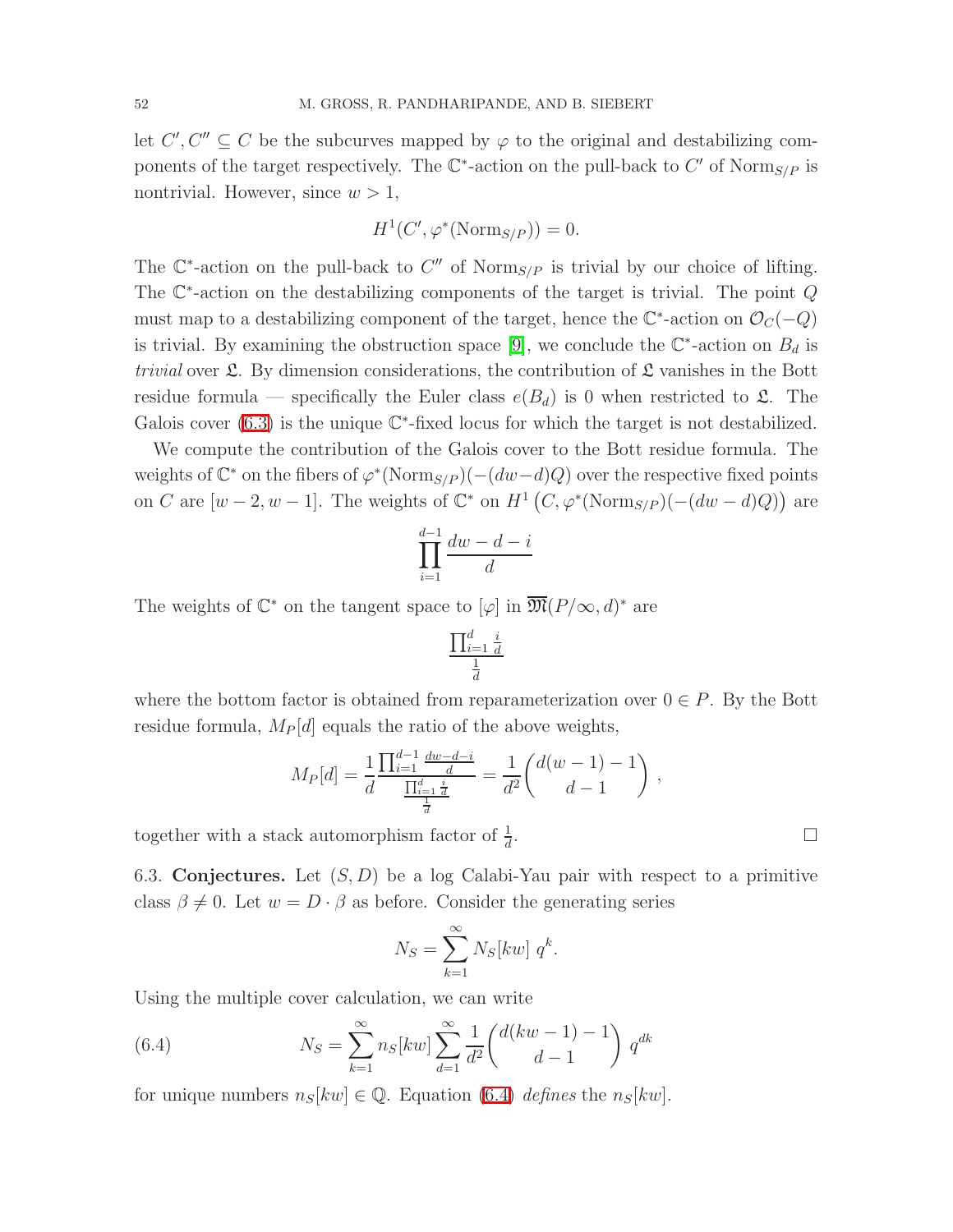**Conjecture 6.2.** The  $n_S[kw]$  are integers for all  $k \geq 1$ .

Extracting integers from genus 0 Gromov-Witten theory by removing multiple cover contributions is a basic idea in the subject — first pursued in the study of genus 0 curves on the quintic 3-fold. By the string theoretic work of Gopakumar and Vafa [\[7,](#page-57-21) [8\]](#page-57-22), the resulting integers can often be interpreted as BPS state counts in related theories. We interpret  $n_S[kw]$  here as the associated BPS count. Unfortunately, in almost every case, integrality statements of the form of Conjecture [6.2](#page-51-2) are not provable by existing techniques.[18](#page-52-1)

Conjecture [6.2](#page-51-2) applies to the geometries  $(X^o[\mathbf{P}], D_{\text{out}}^o)$  associated to the functions  $f_{m'_{\text{out}}}$  in Theorem [5.4.](#page-42-0) Kontsevich and Soibelman conjectured [\[14\]](#page-57-3) an equivalent inte-grality<sup>[19](#page-52-2)</sup> for the functions  $f_{m'_{\text{out}}}$  associated to such commutators, and a proof via quiver techniques has been recently provided in [\[24\]](#page-58-2). Conjecture [6.2](#page-51-2) applies to other quite different situations as well. The most interesting case is perhaps the log Calabi-Yau pair  $(\mathbb{P}^2, E)$  studied in [\[5,](#page-57-6) [25\]](#page-58-1). In all the examples we have considered, there is good numerical evidence supporting Conjecture [6.2.](#page-51-2)

Conjecture [6.2](#page-51-2) does *not* apply as stated to the orbifold geometries  $(X^o[\mathbf{G}]/D_{\text{out}}^o)$  of Theorem [5.6.](#page-45-1) The orbifold structure leads to more complicated multiple cover contributions which we have not yet calculated.

<span id="page-52-0"></span>6.4. **Examples.** Consider the  $\ell_1 = \ell_2 = 3$  case of the commutator [\(0.2\)](#page-3-4) of the Introduction. The corresponding scattering diagram is discussed in Example [1.6](#page-10-0) of Section [1.3.](#page-8-0) Focus on the function attached to the line of slope 1. By direct calculation in the tropical vertex group, we find

$$
\log f_{\text{out}} = 9(t_1 t_2 x y) + 2 \cdot \frac{63}{4} (t_1 t_2 x y)^2 + 3 \cdot 55 (t_1 t_2 x y)^3
$$

$$
+ 4 \cdot \frac{4095}{16} (t_1 t_2 x y)^4 + 5 \cdot \frac{100947}{25} (t_1 t_2 x y)^5 + \cdots
$$

Consider  $\mathbb{P}^2$  with the coordinate axes  $D_1, D_2$  and  $D_{\text{out}}$  and pick points

 $x_{11}, x_{12}, x_{13} \in D_1$ ,  $x_{21}, x_{22}, x_{23} \in D_2$ .

<span id="page-52-1"></span><sup>18</sup>One exception is the Fano 3-fold case settled in [\[26\]](#page-58-3). Calabi-Yau cases such as ours here are more difficult.

<span id="page-52-2"></span><sup>&</sup>lt;sup>19</sup>This conjecture, in our language, would posit a multiple cover contribution of the form  $(-1)^{d-1}/d^2$ independent of w. As we have seen, the multiple cover contributions are more subtle (and depend upon  $w$ ). But, the associated integrality is the same.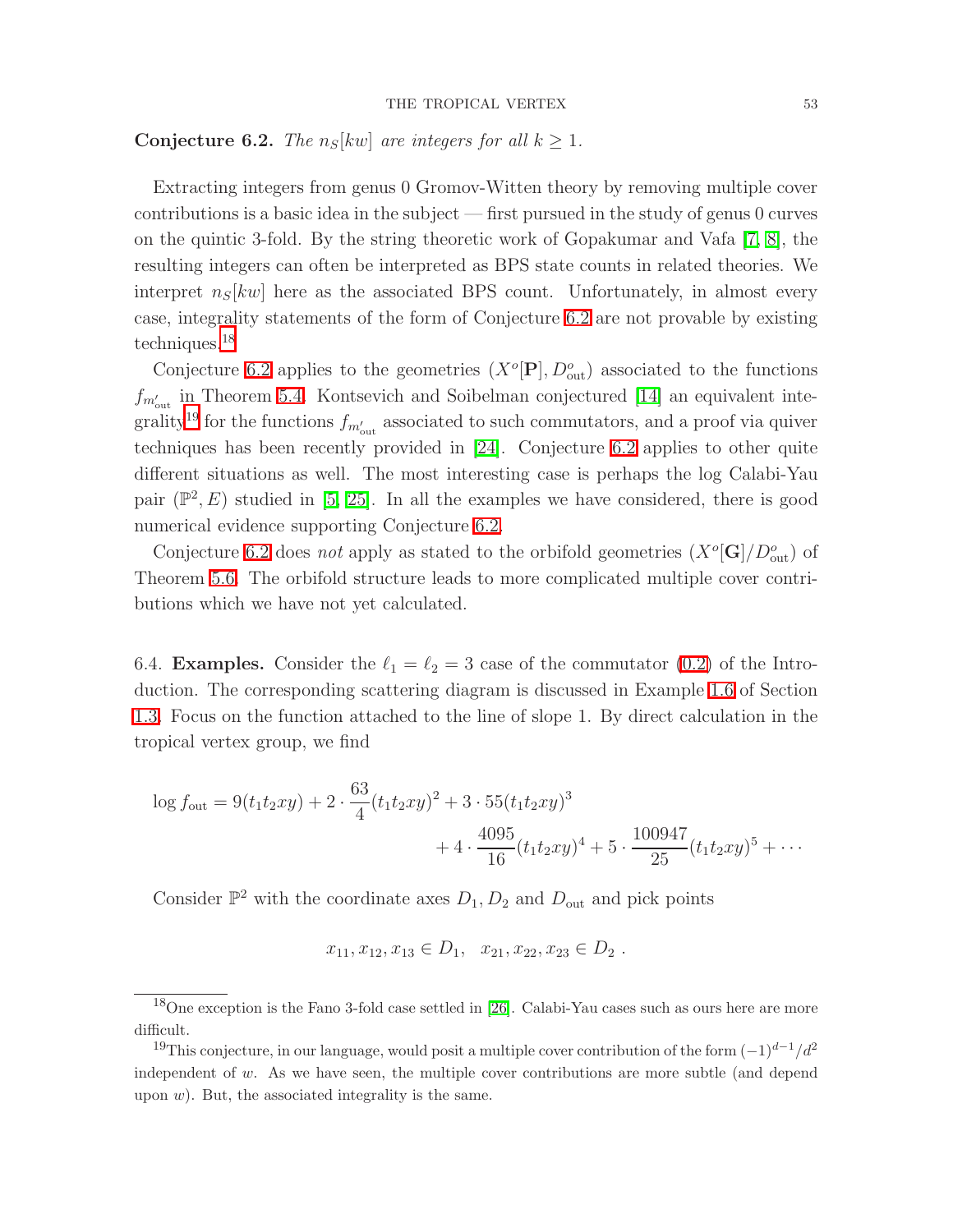Sums of the relative Gromov-Witten invariants  $N_{\mathbf{m}}[(\mathbf{P}_1, \mathbf{P}_2)]$  are determined by Theorem 5.4. For example,

$$
\sum_{|\mathbf{P}_1|=1, |\mathbf{P}_2|=1} N_{\mathbf{m}}[(\mathbf{P}_1, \mathbf{P}_2)] = 9.
$$

We can easily interpret the answer in the following way. Given a choice of one of the three points on  $D_1$  and one of the three points on  $D_2$ , there is precisely one line through these two points, which of course is maximally tangent to  $D_{\text{out}}$ . There are nine such configurations, hence the correct answer is 9.

The next coefficient of  $f_{\text{out}}$  yields

$$
\sum_{|\mathbf{P}_1|=2, |\mathbf{P}_2|=2} N_{\mathbf{m}}[(\mathbf{P}_1, \mathbf{P}_2)] = \frac{63}{4}.
$$

The double covers of the lines mentioned above count for  $-9/4$ , leaving a contribution of  $63/4 + 9/4 = 18$  from conics passing through two of the three points on  $D_1$  and two of the three points on  $D_2$ . Indeed, given any choice of two points each on  $D_1$  and  $D_2$ , there are two conics through these four points tangent to  $D_{\text{out}}$ .

The third coefficient is more interesting. We have

$$
\sum_{|\mathbf{P}_1|=3, |\mathbf{P}_2|=3} N_{\mathbf{m}}[(\mathbf{P}_1, \mathbf{P}_2)] = 55.
$$

The contribution from triple covers of the lines is  $9/3^2 = 1$ , hence we expect 54 nonmultiply covered cubics. A refined scattering diagram calculation reveals more specifically the following numbers:

$$
N_{\mathbf{m}}[1+1+1, 1+1+1] = 18
$$
  

$$
N_{\mathbf{m}}[2+1+0, 1+1+1] = 3
$$

The first number can be interpreted as the number of nodal cubics passing through all six of the chosen points and maximally tangent to  $D_{\text{out}}$ , while the second number can be interpreted as the number of nodal cubics passing through  $x_{11}$  twice (so that the node is at  $x_{11}$ ), passing through  $x_{12}, x_{21}, x_{22}$  and  $x_{23}$  once, and again maximally tangent to  $D_{\text{out}}$ . There are a total of 12 partitions  $\mathbf{P} = (\mathbf{P}_1, \mathbf{P}_2)$  involving the numbers  $2, 1, 0, 1, 1, 1$  of this sort, so the total accounting is

$$
54 = 18 + 12 \times 3.
$$

In the above cases, the Gromov-Witten invariants (corrected for multiple covers) solve straight counting problems.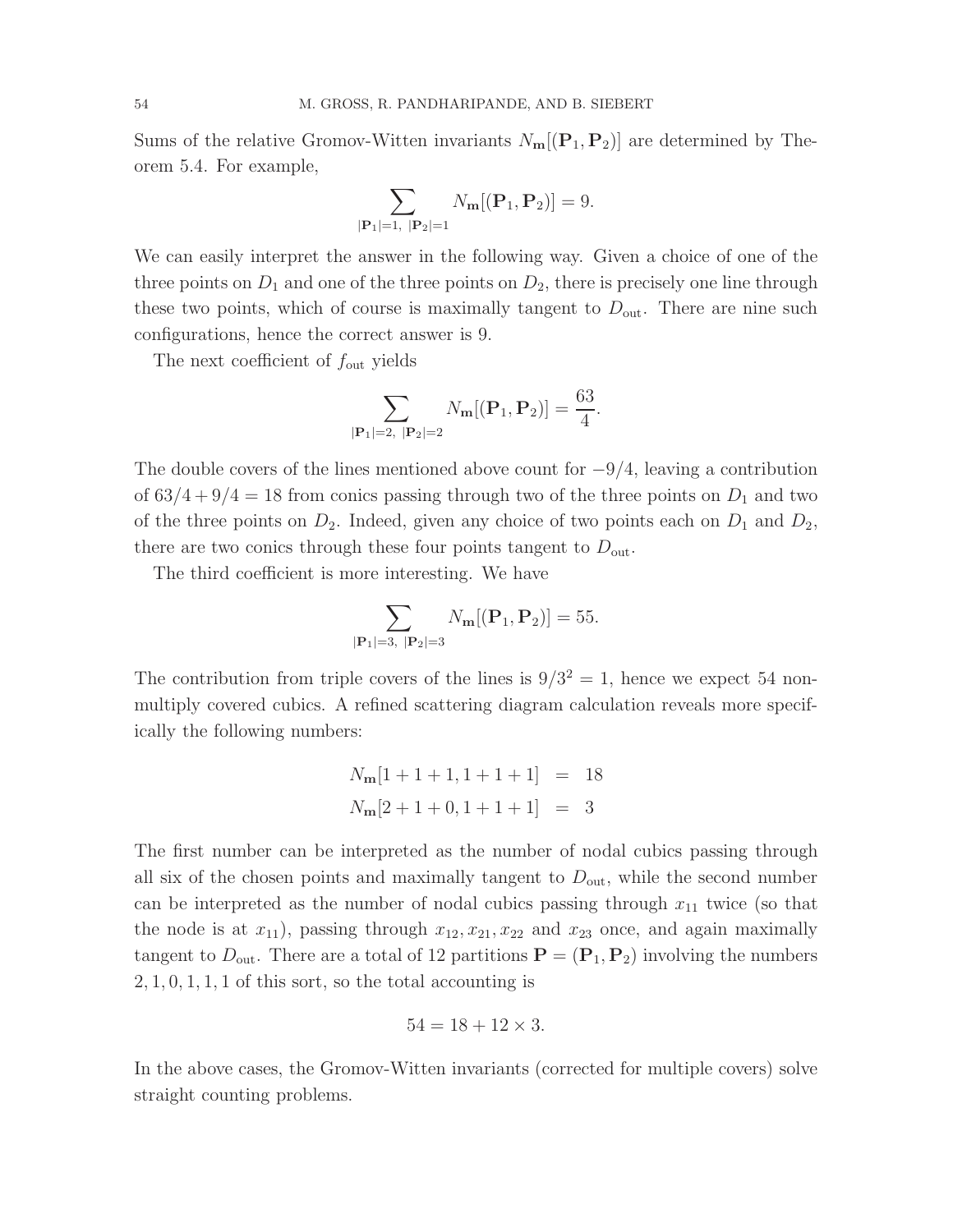#### THE TROPICAL VERTEX 55

## Appendix: Tropical/holomorphic counts

<span id="page-54-0"></span>The purpose of this Appendix is to discuss the modifications of [\[20\]](#page-57-5) necessary to obtain a proof of Theorem [3.4.](#page-28-1) We do not try to be self-contained and rather just indicate what has to be changed.

First, some conventions of [\[20\]](#page-57-5) conflict with the notation adopted in the present paper. Most importantly, the roles of  $M$  and  $N$  are reversed. The reason is that fans and tropical curves traditionally live in  $N$ , but the tropical vertex group naturally acts on polyomial rings with exponents on the dual lattice  $M$ . Moreover, n denotes the rank of N in [\[20\]](#page-57-5), while now we work in dimension 2 and n denotes the number of incoming directions. In [\[20\]](#page-57-5), our toric variety X is written  $X(\Sigma)$  and X denotes the total space of a toric degeneration. Another irrelevant difference is that in [\[20\]](#page-57-5) we do tropical geometry over  $\mathbb Q$  while here we work over  $\mathbb R$ . In the Appendix, we follow the notation of [\[20\]](#page-57-5) except for swapping N and M.

The degree of the tropical curves to be considered is fixed by the number and directions of the incomming edges. Rather than imposing incidence of a marked edge with an affine subspace as in Definition 1.3 of [\[20\]](#page-57-5), we constrain the incoming unbounded edge  $E_{ij}$  by the choice of an element  $m_{ij} \in M_{\mathbb{Q}}/{\mathbb{Q}}m_i$ . The latter is equivalent to the condition

$$
h(E_{ij})\subseteq \mathfrak{d}_{ij}=m_{ij}+\mathbb{Q}m_i
$$

of Definition [2.6.](#page-22-2) The tuple  $\mathbf{A} = (m_{ij})$  with  $m_{ij} \in M_{\mathbb{Q}}/\mathbb{Q}m_i$  determines a constraint. A marked tropical curve  $(\Gamma,(E_{ij}),h)$  matches the constraint **A** if for all  $i, j$ 

$$
h(E_{ij}) = \{m_{ij}\} \quad \text{in } M_{\mathbb{Q}}/\mathbb{Q}m_i.
$$

The finiteness and transversality results in Section 2 of [\[20\]](#page-57-5) carry over without difficulty, but are partly already contained in Theorem [2.4.](#page-19-1) The gluing map (4) in [\[20\]](#page-57-5) now reads

<span id="page-54-1"></span>(6.5)  
\n
$$
\Phi: \text{Map}(\Gamma^{[0]}, M_{\mathbb{Q}}) \longrightarrow \prod_{E \in \Gamma^{[1]} \backslash \Gamma_{\infty}^{[1]}} M_{\mathbb{Q}}/\mathbb{Q} u_{(\partial - E, E)} \times \prod_{i,j} M_{\mathbb{Q}}/\mathbb{Q} m_i,
$$
\n
$$
h \longmapsto ((h(\partial^+ E) - h(\partial^- E))_E, h(\partial^- E_{ij}) - m_{ij}).
$$

In Section 3 of [\[20\]](#page-57-5) we need to adapt the treatment of incidence points, which in the present situation lie on the toric boundary. Let

$$
\pi: X = X(\widetilde{\Sigma}_{\mathscr{P}}) \to \mathbb{A}^1
$$

be the toric degeneration defined by an integral polyhedral decomposition  $\mathscr P$  of  $M_{\mathbb Q}$ , and let  $X_t = \pi^{-1}(t)$ . Let  $D \subseteq X$  be the union of those toric divisors of X not contained in  $X_0$ , that is, corresponding to rays of  $\widetilde{\Sigma}_{\mathscr{P}}$  contained in  $M_{\mathbb{Q}} \times \{0\}$ . The intersection  $D_t = D \cap X_t$  for  $t \neq 0$  is the toric boundary of  $X_t$ , while  $D_0 \subseteq X_0$  is the union of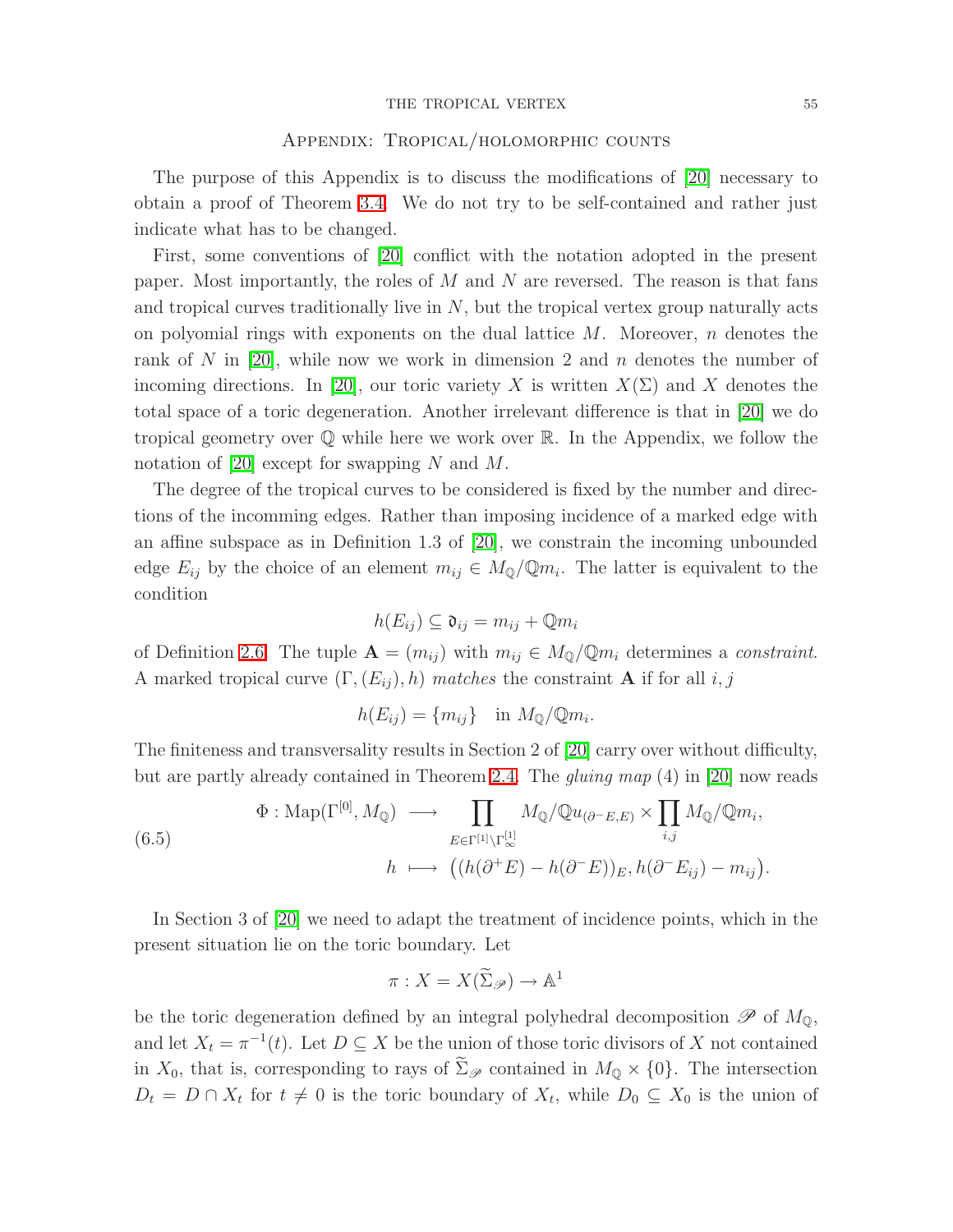those 1-codimensional toric strata not contained in the singular locus of  $X_0$ . We thus consider  $D_0$  as the toric boundary of  $X_0$ .

The asymptotic fan  $\Sigma_{\mathscr{P}}$  of  $\mathscr{P}$  is the fan defining  $X_t$  for any  $t \neq 0$ . Thus if  $\omega = \mathbb{Q}_{\geq 0} \cdot u$ is a ray of  $\Sigma_{\mathscr{P}}$ , then  $\omega \times \{0\}$  is a ray of  $\widetilde{\Sigma}_{\mathscr{P}}$ . The fan describing the associated toric divisor  $D_{\omega} \subseteq D$  consists of the images under the projection

$$
M_{\mathbb{Q}} \times \mathbb{Q} \to (M_{\mathbb{Q}}/\mathbb{Q}u) \times \mathbb{Q}
$$

of the cones  $\sigma \in \widetilde{\Sigma}_{\mathscr{P}}$  containing  $\omega \times \{0\}$ . This is again a fan of cones over the cells of a polyhedral decomposition  $\mathscr{P}_{\omega}$ , now of  $M_{\mathbb{Q}}/\mathbb{Q}u$ . The associated toric degeneration is  $\pi|_{\tilde{D}_{\omega}}$ . The vertices of  $\mathscr{P}_{\omega}$ , or equivalently the irreducible components of

$$
D_{\omega} := D_{\omega} \cap X_0,
$$

are in bijective correspondence with the unbounded edges of  $\mathscr P$  in direction  $\omega$ . If  $\tilde{\omega}$  is such an unbounded edge and  $D_{\tilde{\omega}} \subseteq D_{\omega}$  the corresponding irreducible component, the linear space generated by  $\tilde{\omega} \times \{1\}$  in  $(M_{\mathbb{Q}}/\mathbb{Q}u) \times \mathbb{Q}$  defines a 1-dimensional subtorus  $\mathbb{G}_{\tilde{\omega}}$  of  $\mathbb{G}((M/\mathbb{Z}) \times \mathbb{Z})$ , the stabilizer of  $D_{\tilde{\omega}} \subseteq \tilde{D}_{\omega}$ . By Corollary 3.8 of [\[20\]](#page-57-5), given a closed point  $Q \in D_t$  for  $t \neq 0$  and assuming  $\mathscr P$  integral, the closure of the orbit  $\mathbb{G}_{\tilde{\omega}} \cdot Q$ is a section  $\ddot{Q}$  of

$$
\widetilde{D}_{\omega}\to \mathbb{A}^1
$$

with  $Q \cap X_0 \subseteq D_{\tilde{\omega}}$ . Summarizing, the choice of  $l_i$  unbounded edges in direction  $u = -m_i$ in a polyhedral decomposition with asymptotic fan  $\Sigma$  readily defines a degeneration of our incidence points  $Q_{i1}, \ldots, Q_{il_i}$  to points  $Q_{ij}^0 \in X_0$  on disjoint toric strata of  $D_{\omega_i}$ ,  $\omega_i = -\mathbb{Q}_{\geq 0}m_i$ , the degeneration of the toric divisor  $D_i \subseteq X_t = X(\Sigma)$ .

For a general constraint **A**, the affine map [\(6.5\)](#page-54-1) is an isomorphism. If  $\mathcal{D} \in \mathbb{N}$  is the index of the corresponding inclusion of lattices, Proposition 5.7 of [\[20\]](#page-57-5) about the existence of exactly  $\mathfrak D$  isomorphism classes of maximally degenerate curves matching the incidence conditions on  $X_0$  works as before. The only difference is that the ij-th incidence condition is now a torsor under  $\mathbb{G}(M/\mathbb{Z}m_i)$ .

In the deformation theory of Section 7 of [\[20\]](#page-57-5), the discussion of the situation at the toric boundary is somewhat hidden. In the notation of [\[20\]](#page-57-5), the above discussion provides the degeneration of toric boundaries  $\underline{D} \subseteq \underline{X}$ . Now there are functions on X vanishing along  $\underline{D}$ , but not on  $X_0$ . These force the introduction of special (marked) points in the log-structure of  $C_0$ , and the order of tangency of  $\varphi_0$  with  $\underline{D}$  at such a point  $x \in C_0$  is fixed by the induced map of ghost sheaves

$$
\underline{\varphi_0}^*\overline{\mathcal{M}}_X\longrightarrow \overline{\mathcal{M}}_{C_0}.
$$

In fact,  $\overline{\mathcal{M}}_{X,\varphi_0(x)}$  has a direct summand N generated by a local equation for  $\underline{D}$ , and similarly  $\overline{\mathcal{M}}_{C_0,x}$  has a direct summand N coming from a local equation for the marked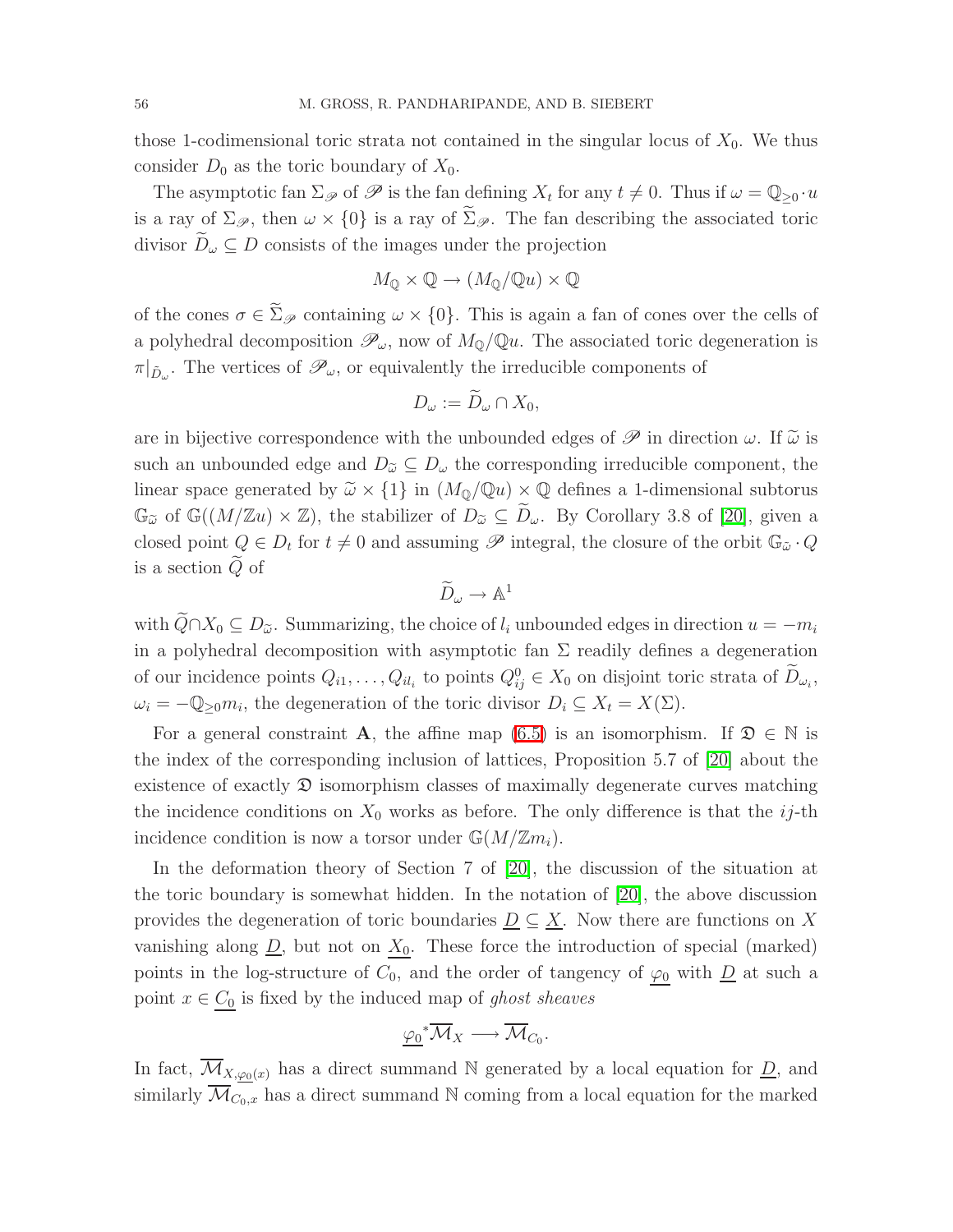point. The map on these direct summands is multiplication with the order of tangency. Log deformation theory preserves this map and hence considers deformations with fixed tangency conditions from the outset. Thus there is nothing to be changed here.

The only difference is again the discussion of the incidence conditions via the transversality argument in Proposition 7.3 of [\[20\]](#page-57-5). In our situation, the point is to show surjectivity of the evaluation map

(6.6) 
$$
H^{0}(\mathcal{N}_{\varphi_{0}}) \longrightarrow \prod_{i,j} T_{X/\mathbb{A}^{1},\underline{\varphi_{0}}(x_{ij})}/D\varphi_{0}(T_{C_{0}/O_{0},x_{ij}}),
$$

just as in (9) of [\[20\]](#page-57-5). This is the same as the second component

$$
\mathrm{Map}(\Gamma^{[0]}, M) \longrightarrow \prod_{i,j} M/\mathbb{Q}m_i
$$

of  $(6.5)$ , tensored with  $\mathbb{C}$ , so is surjective for tropical curves that are general in the sense of Definition 2.3 of [\[20\]](#page-57-5).

Therefore, fixing A general, the arguments of Section 8 of [\[20\]](#page-57-5) produce a bijective correspondence between holomorphic curves contributing to  $N_{\mathbf{m}}^{\text{hol}}(\mathbf{w})$  in  $X_t$  for small t and certain stable log-maps to  $X_0$ , for a fixed degeneration

$$
X \to \mathbb{A}^1.
$$

Each stable log map yields a tropical curve contributing to  $N_{\mathbf{m}}^{\text{trop}}(\mathbf{w})$ , computed with the asymptotics provided by **A**. Conversely, a tropical curve  $(\Gamma, \mathbf{E}, h)$  has  $\mathfrak{D}(\Gamma, \mathbf{E}, h) \cdot w(\Gamma)$ stable log maps associated to it. Here  $\mathfrak{D}(\Gamma, \mathbf{E}, h)$  is the lattice index associated to [\(6.5\)](#page-54-1), and  $w(\Gamma)$  is the product of all weights of bounded edges. Thus  $(\Gamma, \mathbf{E}, h)$  contributes

$$
w(\Gamma) \cdot \mathfrak{D}(\Gamma, \mathbf{E}, h)
$$

to  $N_{\mathbf{m}}^{\text{hol}}(\mathbf{w})$ . Now  $\mathfrak{D}(\Gamma, \mathbf{E}, h)$  is the same as the lattice index  $\mathfrak{D}(\Gamma, \mathbf{E}, h, \mathbf{P})$  of [\[20\]](#page-57-5) for imposing pointwise incidence conditions  $\mathbf{P} = (P_{ij})$  on  $h(E_{ij})$ . Proposition 8.8 of [\[20\]](#page-57-5) thus implies

$$
w(\Gamma, \mathbf{E}) \cdot \mathfrak{D}(\Gamma, \mathbf{E}, h) = \prod_{V \in \Gamma^{[0]}} \text{Mult}_V(h),
$$

where we used the notation of Definition [2.2](#page-19-2) and  $w(\Gamma, \mathbf{E}) = w(\Gamma) \cdot \prod_{i,j} w_{ij}$  in the present case.<sup>[20](#page-56-0)</sup> Hence,

$$
N_{\mathbf{m}}^{\text{hol}}(\mathbf{w}) = \frac{1}{\prod_{i,j} w_{ij}} \sum_{\{(\Gamma, \mathbf{E}, h)\}} \prod_{V \in \Gamma^{[0]}} \text{Mult}_V(h) = \frac{N_{\mathbf{m}}^{\text{trop}}(\mathbf{w})}{\prod_{i,j} w_{ij}},
$$

finishing the proof of Theorem [3.4.](#page-28-1)

<span id="page-56-0"></span><sup>&</sup>lt;sup>20</sup>The statement of Proposition 8.8 of [\[20\]](#page-57-5) with  $w(\Gamma)$  rather than  $w(\Gamma, \mathbf{E})$  is wrong, and in fact,  $w(\Gamma, E)$  is also needed there for the claimed equivalence with the mutitplicity of [\[19\]](#page-57-4). The problem is an incorrect verification of the base case of the induction. The rest of the proof remains the same.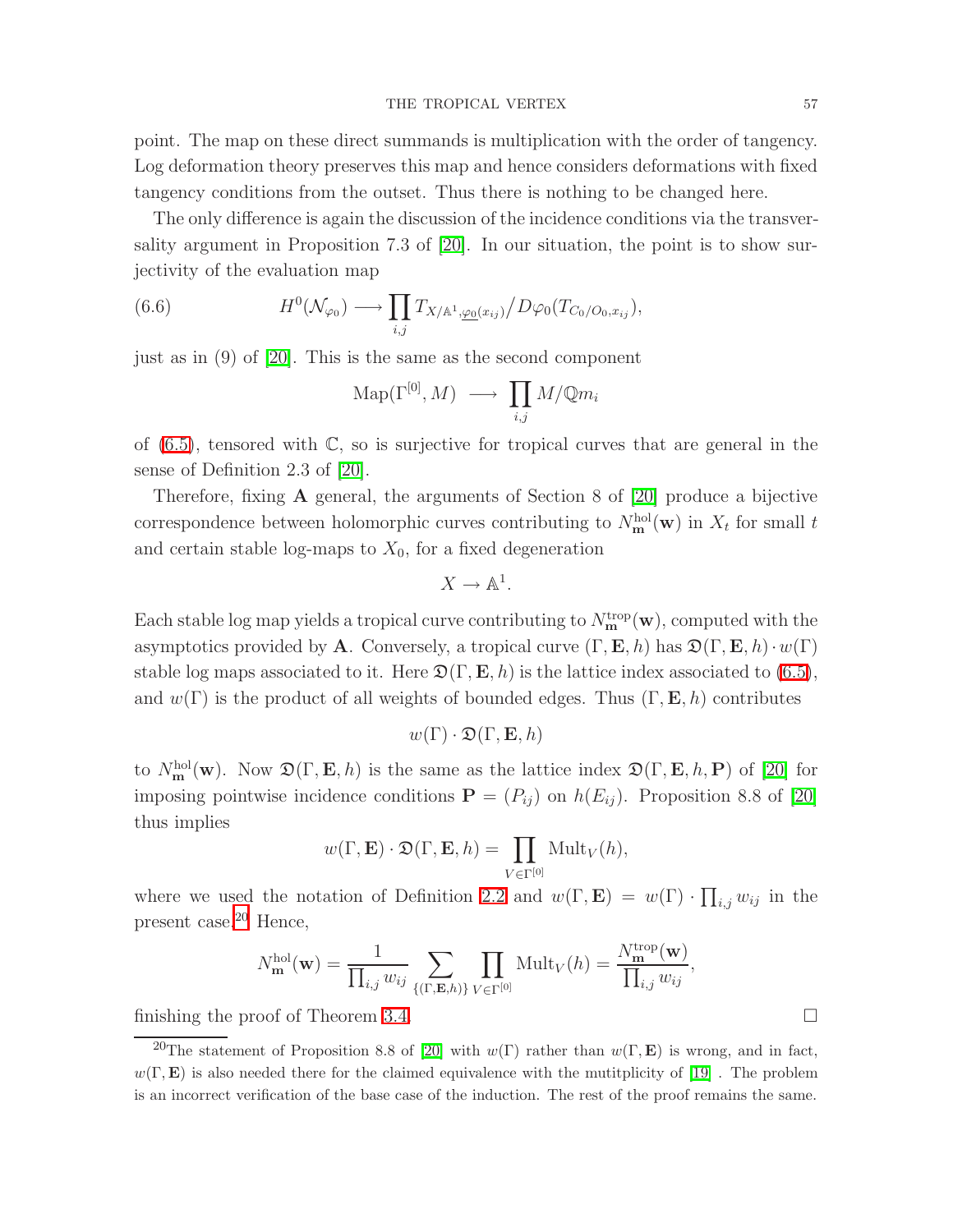## **REFERENCES**

- <span id="page-57-14"></span><span id="page-57-12"></span><span id="page-57-0"></span>[1] D. Abramovich, T. Graber, A. Vistoli, Gromov-Witten theory for Deligne-Mumford stacks, math/0603151.
- [2] J. Bryan and R. Pandharipande, Curves in Calabi-Yau threefolds and Topological Quantum Field Theory, Duke Math. J. 126 (2005), 369–396.
- <span id="page-57-15"></span><span id="page-57-13"></span>[3] J. Bryan and R. Pandharipande, Local Gromov-Witten theory of curves, J. Amer. Math. Soc. 21 (2008), 101–136.
- <span id="page-57-6"></span>[4] W. Chen and Y. Ruan, Orbifold Gromov-Witten theory in Orbifolds in mathematics and physics (Madison, WI, 2001), 25–85, Contemp. Math. 310 (2002).
- <span id="page-57-7"></span>[5] A. Gathmann, Relative Gromov-Witten invariants and the mirror formula, Math. Ann. 325  $(2003), 393 - 412.$
- <span id="page-57-21"></span>[6] A. Gathmann and H. Markwig, The numbers of tropical plane curves through points in general position, math/0504390. Adv. in Math. 217 (2008), 537-560.
- <span id="page-57-22"></span>[7] R. Gopakumar and C. Vafa, M-theory and topological strings I, hep-th/9809187.
- <span id="page-57-20"></span>[8] R. Gopakumar and C. Vafa, M-theory and topological strings II, hep-th/9812127.
- [9] T. Graber and R. Vakil, Relative virtual localization and vanishing of tautological classes on moduli spaces of curves, Duke Math. J.  $30$  (2005), 1–37.
- <span id="page-57-8"></span><span id="page-57-2"></span>[10] M. Gross and B. Siebert, From real affine geometry to complex geometry, math.AG/0703822.
- <span id="page-57-16"></span>[11] E. Ionel and T. Parker, Relative Gromov-Witten invariants, Ann. of Math. 157 (2003), 45–96.
- <span id="page-57-1"></span>[12] P. Johnson, R. Pandharipande, H.-H. Tseng, Abelian Hurwitz-Hodge integrals, arXiv:0803.2356 .
- [13] M. Kontsevich and Y. Soibelman, Affine structures and non-Archimedean analytic spaces, in: The unity of mathematics (P. Etingof, V. Retakh, I.M. Singer, eds.), 321–385, Progr. Math. 244, Birkhäuser 2006.
- <span id="page-57-9"></span><span id="page-57-3"></span>[14] M. Kontsevich and Y. Soibelman, Stability structures, motivic Donaldson-Thomas invariants and cluster transformations, arXiv:0811.2435.
- <span id="page-57-11"></span>[15] A.-M. Li and Y. Ruan, Symplectic surgery and Gromov-Witten invariants of Calabi-Yau 3-folds I, Invent. Math. 145 (2001), no. 1, 151–218.
- <span id="page-57-10"></span>[16] J. Li, Stable morphisms to singular schemes and relative stable morphisms, J. Diff. Geom. 57 (2001), 509–578.
- <span id="page-57-17"></span>[17] J. Li, A degeneration formula for Gromov-Witten invariants, J. Diff. Geom. 60 (2002), 199–293.
- <span id="page-57-4"></span>[18] D. Maulik and R. Pandharipande, Gromov-Witten theory and Noether-Lefschetz theory, arXiv:0705.1653.
- [19] G. Mikhalkin, *Enumerative tropical algebraic geometry in*  $\mathbb{R}^2$ , J. Amer. Math. Soc. 18 (2005), 313–377.
- <span id="page-57-18"></span><span id="page-57-5"></span>[20] T. Nishinou and B. Siebert, Toric degenerations of toric varieties and tropical curves, Duke Math. J. **135** (2006), 1–51.
- <span id="page-57-19"></span>[21] R. Pandharipande, Hodge integrals and degenerate contributions, Comm. Math. Phys. 208 (1999), 489–506
- [22] R. Pandharipande, Three questions in Gromov-Witten theory, Proceedings of the ICM (Beijing 2002), Vol II., 503–512.